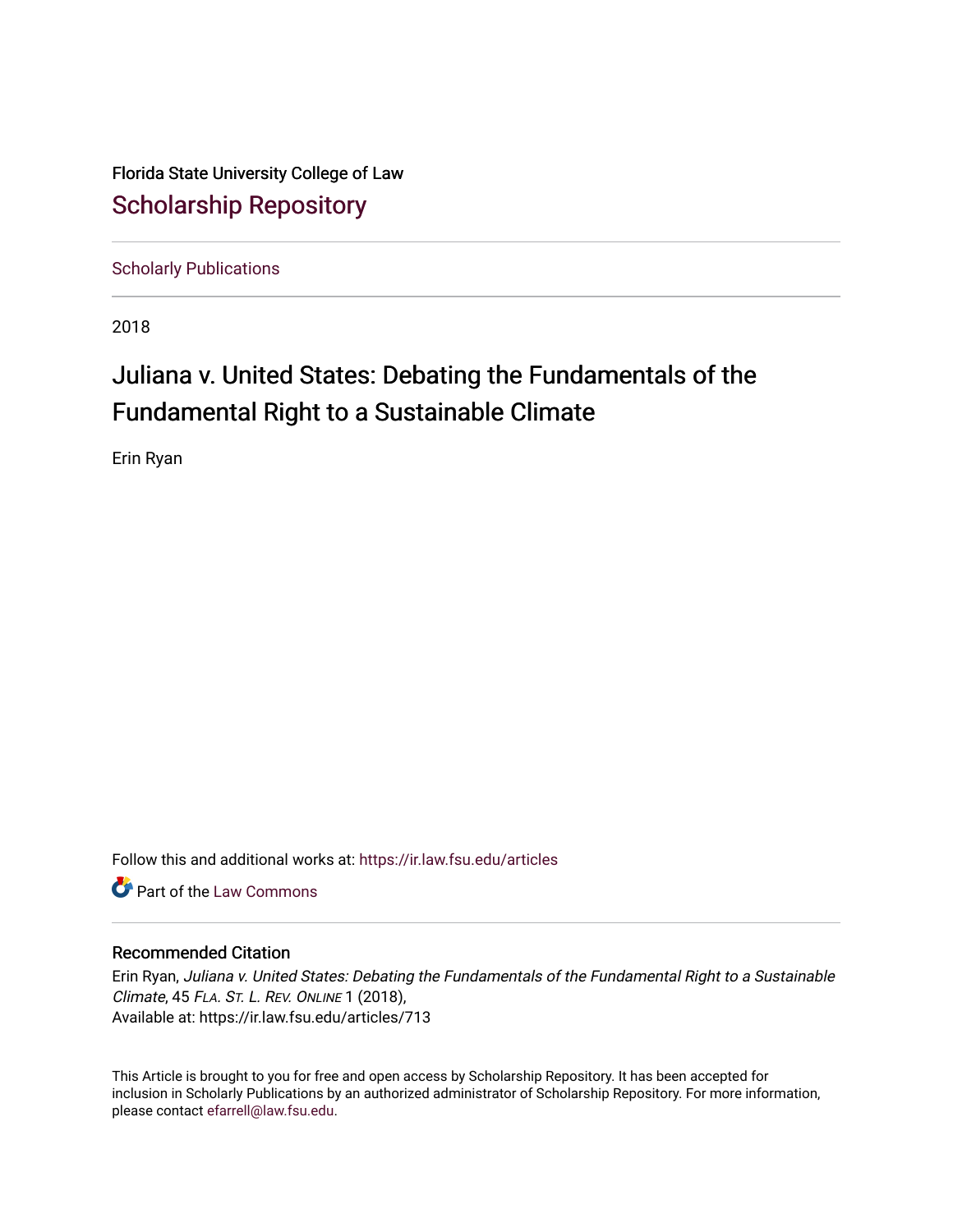## *JULIANA V. UNITED STATES*: DEBATING THE FUNDAMENTALS OF THE FUNDAMENTAL RIGHT TO A SUSTAINABLE CLIMATE

ERIN RYAN\* MARY WOOD\* JIM HUFFMAN\* IRMA RUSSEL\* RICHARD FRANK\*

# FSU LAW REVIEW REHEARING 2018 TRANSCRIPT\* APRIL 13, 2018

**ERIN RYAN**: Welcome, everyone, to the inaugural *FSU Law Review Rehearing*! I'm Erin Ryan, a professor here at the Florida State University College of Law, and I am delighted to be hosting the first of this annual colloquium series. The *Rehearing* is designed to bring together a small group of scholars with big ideas to discuss a critical case of the day. After our conversation, we will publish both the audio recording and a transcript of the discussion as part of *FSU Law Review*'s online journal.

This year, we've chosen a case that has been generating an unusual amount of attention even among those who don't normally follow litigation moving through the lower courts. It's the landmark federal climate lawsuit, *Juliana v. United States*. <sup>1</sup> The case is part of a series of legal actions brought by youth plaintiffs around the country (and the world) challenging government failures to regulate to prevent climate change. <sup>2</sup> Bill McKibben, the internationally renowned environmentalist, has called it "the most important lawsuit on the planet right now."3

 <sup>\*</sup> Elizabeth C. & Clyde W. Atkinson Professor, Florida State University College of Law.

<sup>\*</sup> Philip H. Knight Professor of Law, University of Oregon School of Law.

<sup>\*</sup> Emeritus Dean and Professor of Law, Lewis and Clark Law School.

<sup>\*</sup> Edward A. Smith / Missouri Chair in Law, the Constitution, and Society and Professor of Law, University of Missouri-Kansas City School of Law.

<sup>\*</sup> Professor of Environmental Practice and Director, California Environmental Law and Policy Center, U.C. Davis School of Law.

<sup>\*</sup> NOTE: Portions of this text have been edited from the original audio transcript for clarity and context.

<sup>1.</sup> 217 F. Supp. 3d 1224 (D. Or. 2016).

<sup>2.</sup> Indeed, the day after this discussion, a group of eight youths filed a similar lawsuit in a Florida state court against Governor Rick Scott. *See* Reynolds v. Florida, No. 37 2018 CA 000819 (Fla. Cir. Ct., Apr. 16, 2018).

<sup>3.</sup> *Landmark U.S. Federal Climate Lawsuit: Details of Proceedings*, OUR CHILDREN'S TRUST, https://www.ourchildrenstrust.org/federal-proceedings/ [https://perma.cc/UGZ2- VPUN].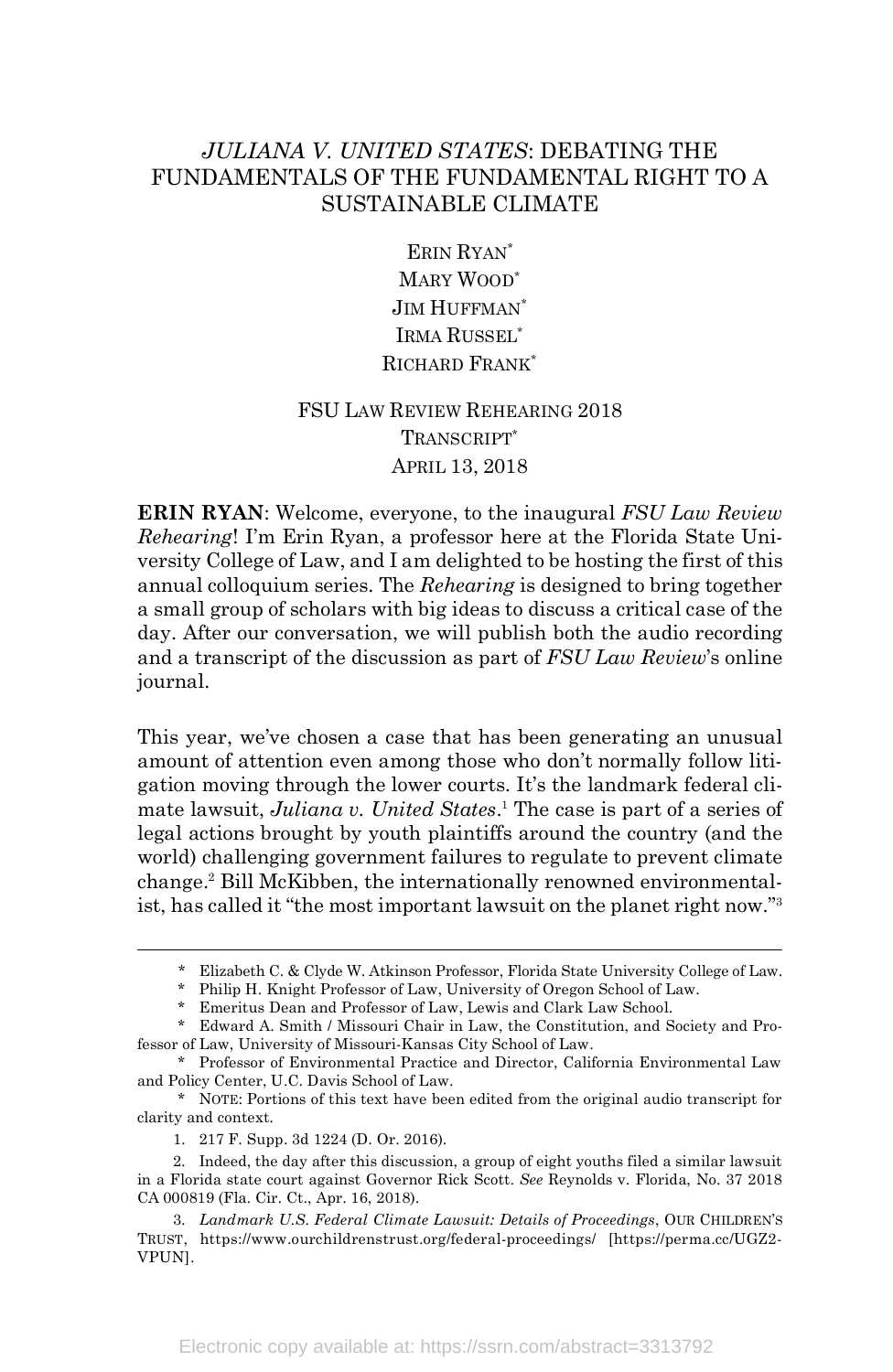To set the stage for our discussion, I also want to share a statement by plaintiff Kelsey Juliana, who was a teenager when the case was initially filed in 2015. Back then, here's what she told us about the motivation behind the case:

Our nation's top climate scientists . . . have found that the present [carbon dioxide] level is already in the danger zone and leading to devastating disruptions of planetary systems. The current practices and policies of our federal government include sustained exploitation and consumption of fossil fuels. We brought this case because the government needs to immediately and aggressively reduce carbon emissions and stop promoting fossil fuels, which force our nation's climate system toward irreversible impacts. If the government continues to delay urgent annual emissions reductions, my generation's well-being will be inexcusably put at risk.<sup>4</sup>

Julianna and her fellow plaintiffs have been assisted by Our Children's Trust, a nonprofit advocacy group, in bringing similar lawsuits around the country in state and federal courts (and I should note that several of us have participated in professor amicus briefs on some of these cases). But few of them have come as far as *Juliana*, which has survived motions to dismiss from both the government and fossil fuels industry, a motion for interlocutory appeal to the Ninth Circuit to dismiss the case, and even a rare petition for writ of mandamus by the Trump Administration, all attempting to end the case before the trial even began. <sup>5</sup> But these efforts have not been successful, and just yesterday, the trial was finally scheduled to begin in the federal District Court for the District of Oregon on October 29, 2018. 6

In denying the motions to dismiss, federal District Court Judge Ann Aiken wrote that "[t]his is no ordinary lawsuit."7 The case is novel, not only because it takes on climate change, and not only because of the coordinated political advocacy that accompanies it, and not even because the primary advocates are children. It's novel because it raises

 <sup>4.</sup> *Id.*

<sup>5.</sup> On July 30, 2018, after this conversation was recorded, a further attempt by the Trump Administration to get the case dismissed was denied by the U.S. Supreme Court. *See* United States v. U.S. District Court OR, 585 U.S. (Kennedy, Circuit Justice 2018) https://static1.squarespace.com/static/571d109b04426270152febe0/t/5b5f6e246d2a734c55c26e57/ 1532980772367/18A65+United+States.+v.+USDC+OR+Order.pdf (order denying the federal government's request to halt discovery and the trial in the youth climate lawsuit).

<sup>6.</sup> Press Release, Our Children's Trust, U.S. Supreme Court Rules in Favor of Youth Plaintiffs, Allows Juliana v. U.S. to Proceed to Trial (July 30, 2018), *available at* https://www.ourchildrenstrust.org/s/20180730-SCOTUS-decision-on-defendantsapplication-for-stay.pdf [https://perma.cc/VRN3-K3KN].

<sup>7.</sup> Juliana v. United States, 217 F. Supp. 3d 1224, 1234 (D. Or. 2016).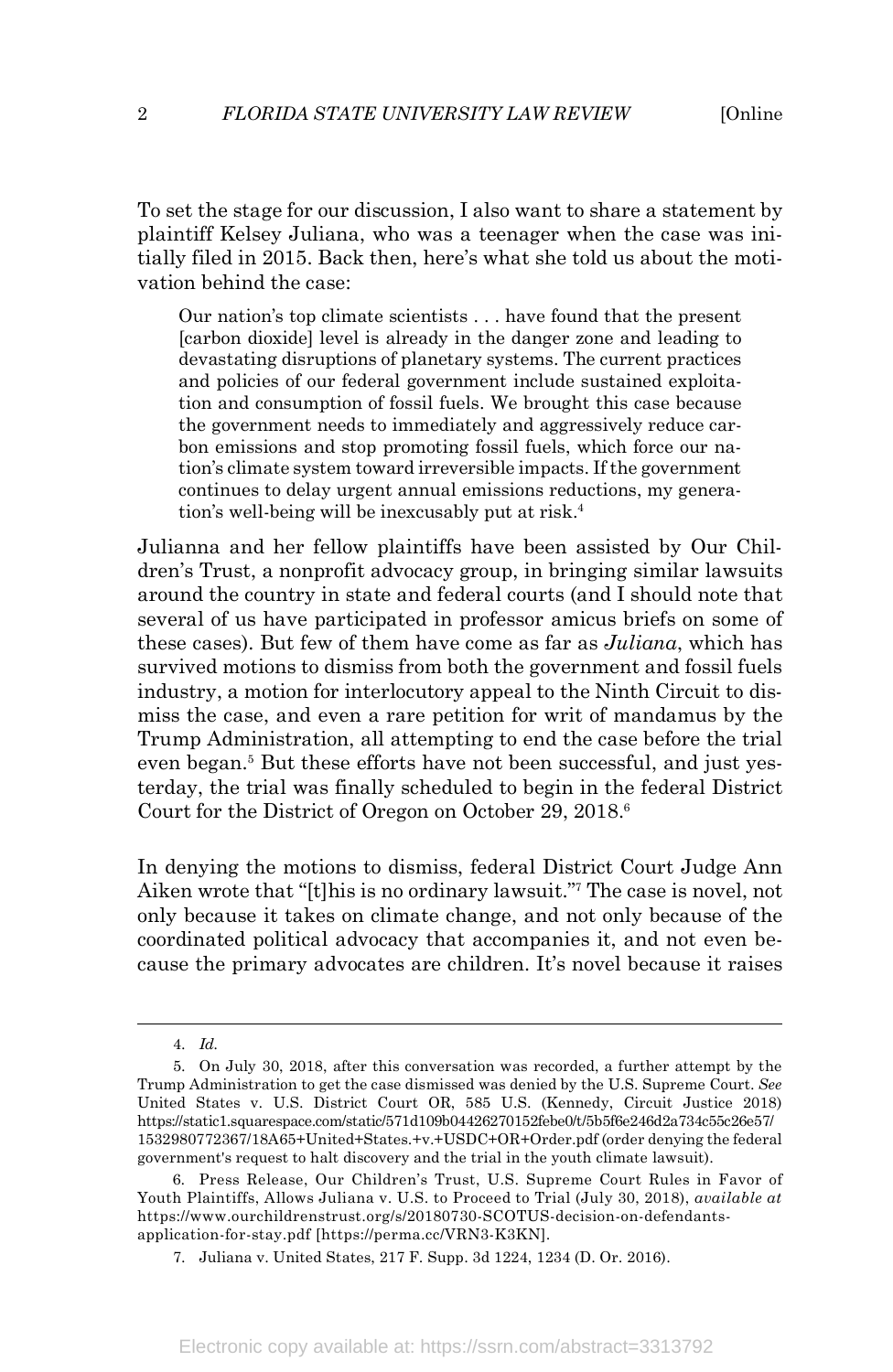several new legal claims involving issues of both common and constitutional law. As we'll talk about today, the plaintiffs are relying on a very old common law theory of sovereign obligation over common pool resources, the public trust doctrine, but they apply it in a very new way, obligating federal action to protect the atmospheric commons. They also rely on a relatively newer theory of constitutional obligation—arguing that the federal government must act to protect the plaintiffs' fundamental right to a stable climate, and that its failure to do so represents a violation of substantive due process.

As I expect our panel will reveal, these claims have generated substantial interest and controversy among legal scholars. Opponents worry about their departure from established common law norms, given that the American public trust doctrine is mostly applied to state action impacting water resources, rather than federal action involving air resources. Some worry about the practical impacts of the advocacy strategy and the workability of the requested remedy—which would make it the responsibility of the court to order and then oversee ambitious legislative and executive activity. For others, the judicial remedy raises serious concerns about the horizontal separation of powers and the limits of sovereign authority. Others worry about the implications of reinvigorating judicial oversight of substantive due process and the limits of unenumerated fundamental rights.<sup>8</sup> Still others worry about the implications of not pushing these boundaries in the face of the looming harms associated with climate change.

Clearly, we have a lot to talk about, so let me introduce the panel of experts who will help us unpack these issues. I am so pleased to be joined today by four experts participating from all around the country: Mary Wood, Jim Huffman, Irma Russell, and Rick Frank. I'm going to briefly introduce each of them before asking them to share a brief overview of their take on the case, starting with Mary.

 <sup>8.</sup> Substantive due process refers to the principle that the Due Process Clause of the Fourteenth Amendment "applies to matters of substantive law as well as to matters of procedure. . . . [A]ll fundamental rights comprised within the term liberty are protected by the Federal Constitution from invasion by the States." Planned Parenthood of Se. Pennsylvania v. Casey, 505 U.S. 833, 846-47 (1992). Additionally, "[s]ubstantive due process 'forbids the government to infringe certain "fundamental" liberty interests *at all*, no matter what process is provided, unless the infringement is narrowly tailored to serve a compelling state interest.' " *Id.* at 1248-49 (quoting Reno v. Flores, 507 U.S. 292, 302 (1993)). Relatedly, "[f]undamental liberty rights include both rights enumerated elsewhere in the Constitution and rights and liberties which are either (1) deeply rooted in this Nation's history and tradition or (2) fundamental to our scheme of ordered liberty." *Id.* at 1249 (internal quotations omitted) (citation omitted).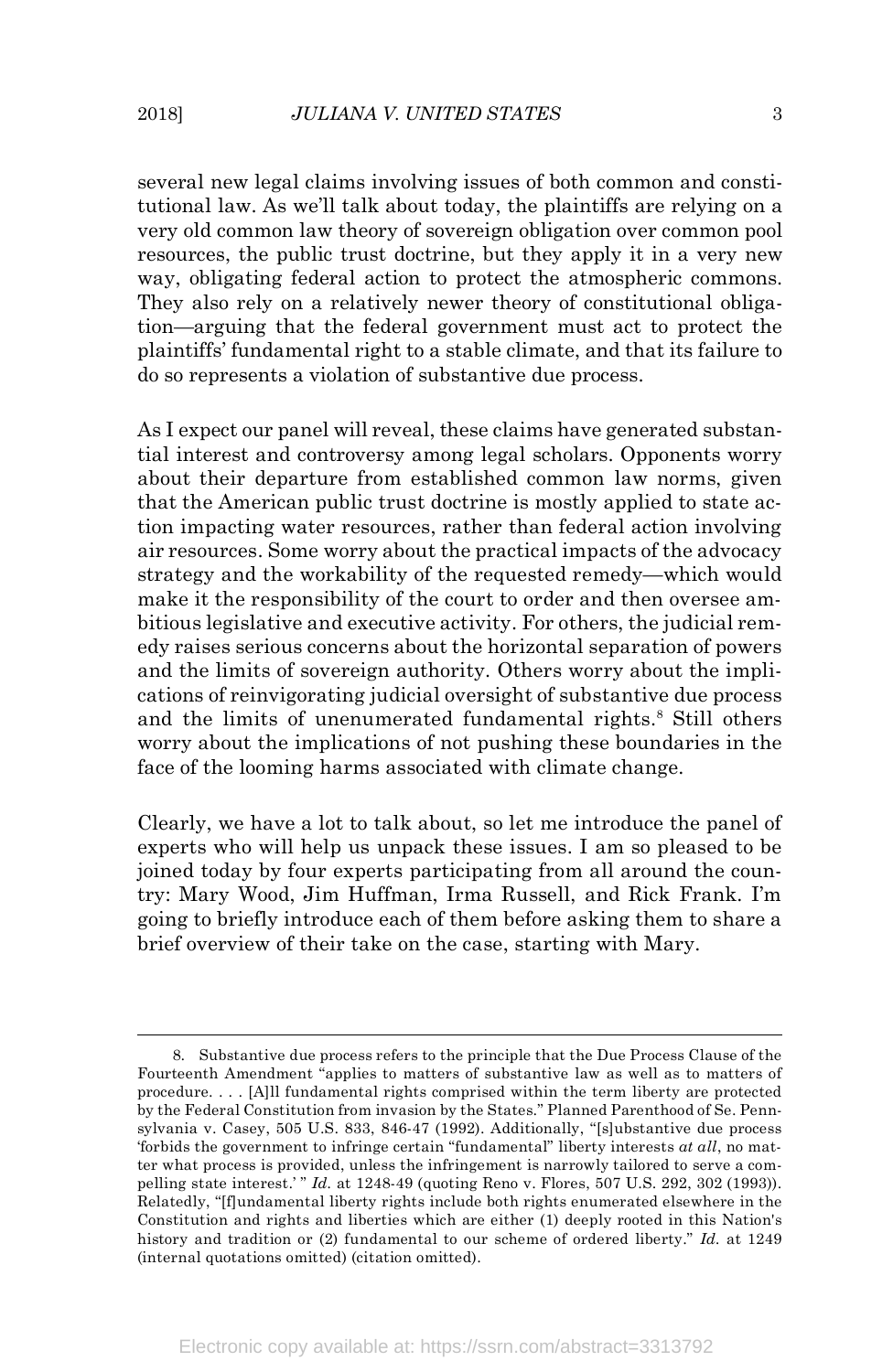Mary Wood is the Philip H. Knight Professor and Faculty Director of the Environmental and Natural Resources Law Center at the University of Oregon. She is the principal architect of the atmospheric trust litigation project from which *Juliana* draws its public trust theory of action, and the author of *Nature's Trust*, <sup>9</sup> the authoritative scholarly treatment of the idea. She is a frequent speaker on global warming issues and has received national and international attention for her sovereign trust approach to global climate policy. Welcome, Mary, and please, give us your short take on the case.

**MARY WOOD**: Thank you. The *Juliana* case is part of a global campaign called Atmospheric Trust Litigation, launched on behalf of youth in 2011 by Our Children's Trust. That campaign turns to the courts at this eleventh hour of climate crisis, to force government climate protection before the planet passes an irrevocable tipping point that would trigger runaway heating and leave young people with a world that is essentially uninhabitable. The campaign began with legal proceedings in virtually every state, as well as a case filed against the federal government. And these administrative petitions and lawsuits all characterize the government as a public trustee of our vital national resources, such as air and water, with a fiduciary duty to protect these resources for present and future generations. The public trust principle<sup>10</sup> has origins dating back to Roman times and is described as an attribute of sovereignty itself. It represents an essential restraint that citizens hold against their government, and as Professor Joseph Sax once said, it distinguishes a society of citizens from one of serfs. 11

By premising the litigation on the public trust, the youth campaign pulled the climate crisis out of the deep canyons of statutory law where it has only worsened for decades—and placed it squarely in the realm of fundamental rights jurisprudence. This litigation also underscored the need for a macro remedy in the form of enforceable science-based climate plans. Finally, because the public trust principle is found in some form in most nations of the world, it served as the fulcrum for a truly global campaign, at a time when the serial

 <sup>9.</sup> MARY CHRISTINA WOOD, NATURE'S TRUST: ENVIRONMENTAL LAW FOR A NEW ECOLOGICAL AGE (2014).

<sup>10.</sup> The public trust principle is the proposition that the sovereign holds certain natural resources in trust for the public. *See* J. INST. PROEMIUM, 2.1.1. (T. Sandars trans., 4th ed. 1867) (translation from the Institutes of Justinian, by the Byzantine Emperor, Justinian I ("By natural law, these things are the common property of all: the air, the running water, the sea, and with it, the shores of the sea.")).

<sup>11.</sup> *See* Joseph Sax, *The Public Trust Doctrine in Natural Resource Law: Effective Judicial Intervention*, 68 MICH. L. REV. 471, 484 (1969).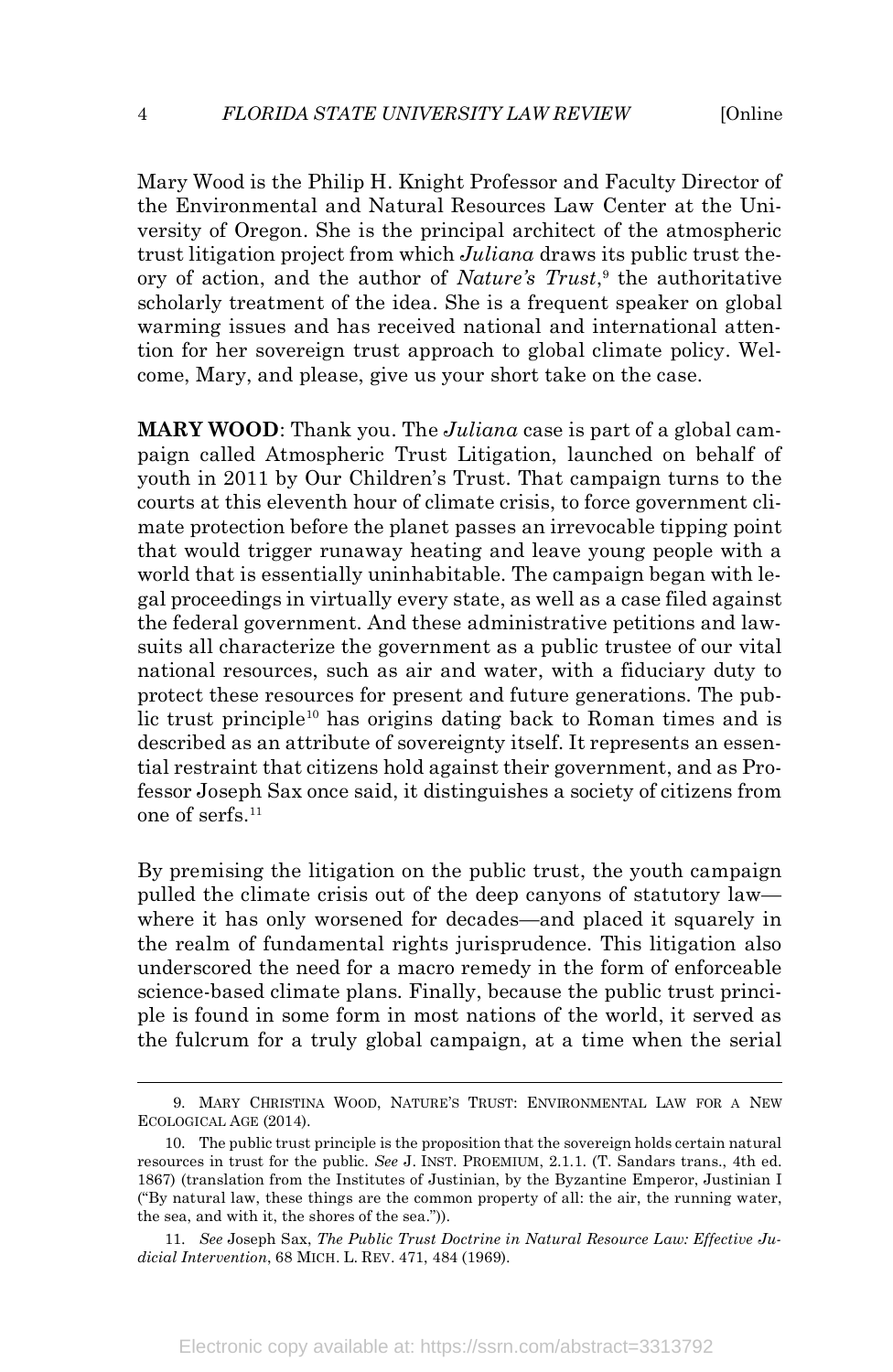failures of international climate negotiations were becoming all too obvious.

Some early decisions in these cases, including in the first federal case, granted the government's motions to dismiss based on political question and displacement grounds. These courts basically said, "it's not our job to deal with climate; it's the job of the other two branches." And of course, that is exactly the point of this litigation; it is the job of the government trustees to protect our climate system—but instead, the agencies continue to push a catastrophic fossil fuel policy.

The judicial tides started turning when the horrors of our climate reality became more apparent, through the sea level rise in Florida, the superstorms hitting the east coast cities, and the wildfires that devoured California subdivisions. Courts delivered clear victories to youth in cases from Washington State, where the court found a state constitutional public trust duty, and from the Netherlands, Massachusetts, Pakistan, and elsewhere. That momentum has continued with more cases being filed both in the United States and in other countries, in anticipation of a judicial domino effect, holding governments accountable for climate protection across the globe.

Judge Aiken's decision allowing *Juliana* to go forward is widely viewed as a landmark opinion because it expressed federal constitutional public trust and substantive due process rights to a stable climate system that is capable of supporting human life.12 The plaintiffs are challenging the entire fossil fuel policy of the United States, with multiple allegations that government officials have acted for decades to promote fossil fuels with deliberate indifference to the peril they knowingly created. The eight- to ten-week trial, scheduled to begin in Eugene, Oregon in late October, has been called the "trial of the century,"13 because it will be the very first time U.S. fossil fuel policy will meet climate science in court. And with tipping points looming dangerously close,

 <sup>12.</sup> In ruling on the defendant's 12(b)(6) motion to dismiss, Judge Aiken articulated a substantive due process right to a climate system capable of sustaining human life, allowing the plaintiffs the opportunity to prove that this right had been violated during the subsequent trial. *See Juliana*, 217 F. Supp. 3d at 31-32 ("The idea is that certain rights may be necessary to enable the exercise of other rights, whether enumerated or unenumerated. . . . Exercising my 'reasoned judgment,' I have no doubt that the right to a climate system capable of sustaining human life is fundamental to a free and ordered society. Just as marriage is the 'foundation of the family,' a stable climate system is quite literally the foundation 'of society, without which there would be neither civilization nor progress." (citations omitted)).

<sup>13.</sup> *See* Karen Hollweg, *Trial of the Century:* Juliana v. U.S. *Climate Trial Set for October 29, 2018*, N. AM. ASS'N FOR ENVTL. EDUC. (April 17, 2018), https://naaee.org/ee pro/blog/trial-century-juliana-vs-us-climate [https://perma.cc/B9E4-N6Q5].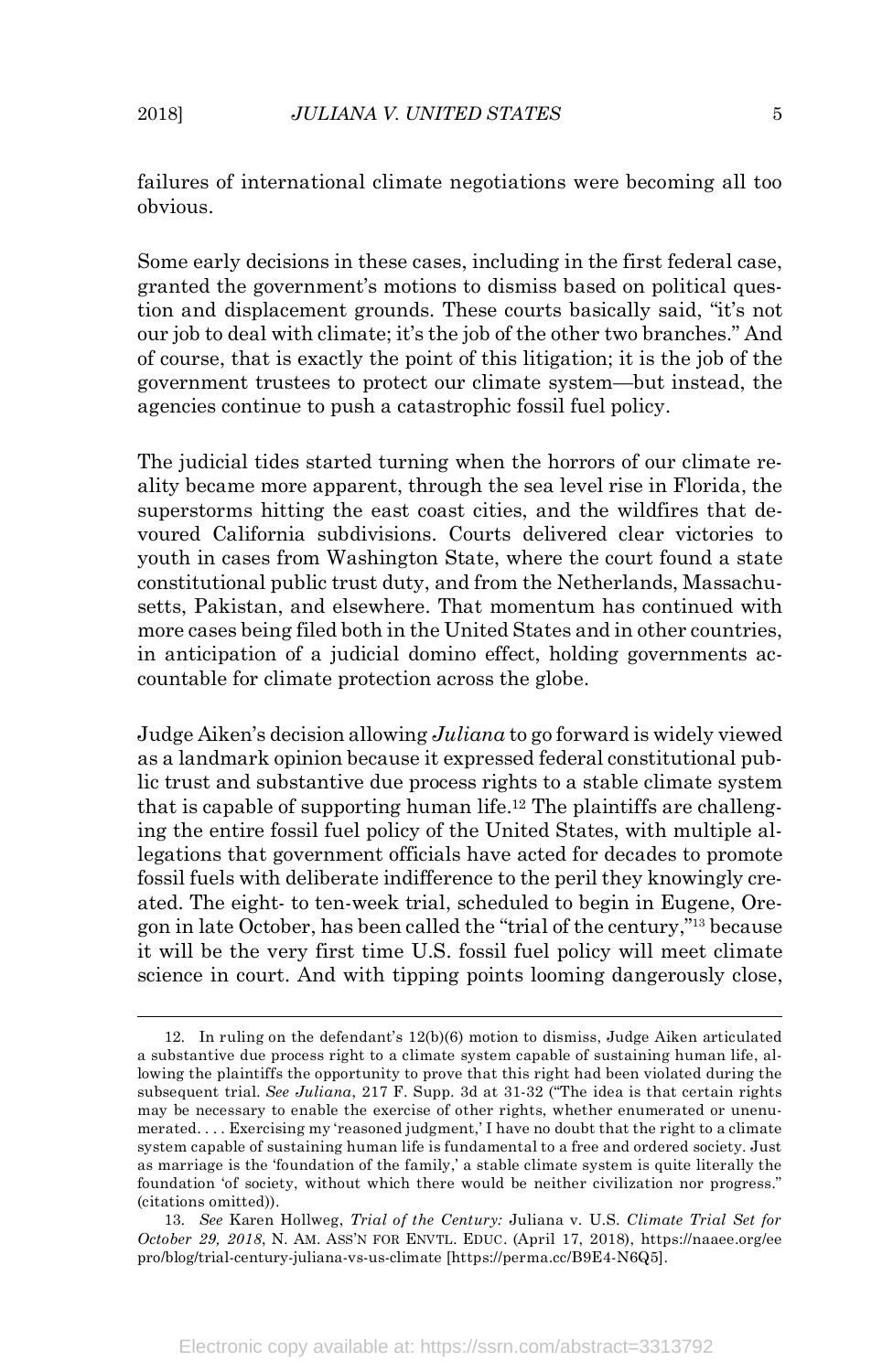#### 6 *FLORIDA STATE UNIVERSITY LAW REVIEW* [Online

and an American president who has stated his intention to develop fifty trillion dollars' worth of fossil fuels, global attention will be very much focused on this case.

I appreciate being a part of this and thank you so much.

**ERIN RYAN**: Thank you, Mary, thank you—we look forward to talking more about these ideas. We are also lucky to be joined by James Huffman, Dean Emeritus and Professor of Law at the Lewis & Clark Law School in Portland, Oregon. He is a member and former Chair of the Executive Committee of the Environment and Property Rights Practice Group of the Federalist Society. Jim was recently the Republican nominee in Oregon's 2010 U.S. Senate election, facing incumbent Ron Wyden. He is the author of more than 100 articles on a wide range of topics, and his most recent works address property, sovereign authority, and constitutional law. Jim, give us your take.

**JIM HUFFMAN**: Thank you very much, Erin. I, too, am delighted to be a part of this. And I commend the Law Review on this initiative; I think is a great idea.

The strategy that Mary described has suffered a lot of setbacks, but the advocates of the atmospheric trust theory struck gold with Judge Aiken's preliminary ruling in *Juliana*. Having declared in that ruling that a right to be free from climate change derives from both the due process clause and the public trust doctrine, she has left little doubt how she will rule on the merits. Judge Aiken's opinion is an astonishing combination of creative legal interpretation and unabashed judicial usurpation of the legislative and executive roles of government. I don't doubt that "a climate capable of sustaining human life is fundamental to a free and ordered society,"14 but so too are a lot of other things that the Constitution does not and could not guarantee. The existence of a problem—even a problem of predicted apocalyptic proportion—does not amend the constitutional separation of powers or legitimize abandonment of the rule of law.

On due process, Judge Aiken cites Supreme Court cases recognizing constitutional rights to abortion and same sex marriage as precedent for "a right to a climate system capable of sustaining life."15 While acknowledging that the due process clause ordinarily functions only as a limit on government interference with the exercise of individual

 <sup>14.</sup> *Juliana*, 217 F. Supp. 3d at 1250.

<sup>15.</sup> *Id.*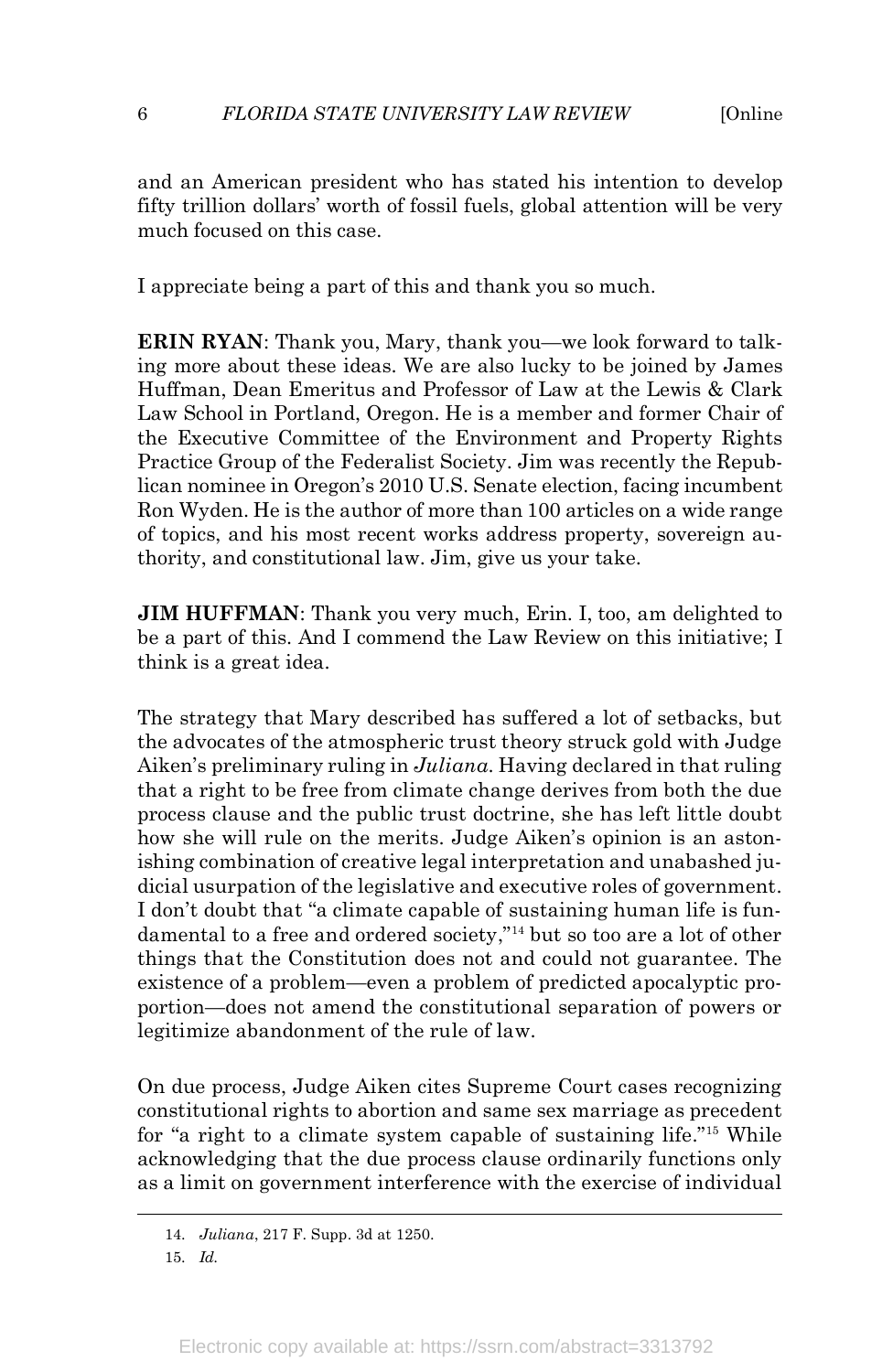rights, and does not impose affirmative duties on government, she finds an exception where government inaction is alleged to cause harm to plaintiff's dignity. But life is filled, particularly on university campuses it seems, with things that offend people's dignity.

Recognizing that she is out on a jurisprudential limb, I think, Judge Aiken vowed "to strike a balance and to provide some protection against the constitutionalization of all environmental claims."16 That, apparently, is her idea of judicial restraint. The leap from the almost universally condemned substantive due process of *Lochner* to the right of privacy was big, <sup>17</sup> but defensible as a protection of liberty. The leap from the right of privacy to a due process right to be free from the indignities of climate change is magnitudes wider. If the due process clause guarantees such a right, there is little remaining limit on the power of the courts to govern.

The last third of Judge Aiken's opinion is devoted to plaintiff's claim that both the actions and omissions of government have violated its "obligation to hold certain [natural] resources in trust for the people and for future generations."18 Through most of English and American history, the public trust doctrine, on which Aiken relies, guarantees only a public right to navigate and fish on navigable waters. Two generations of academic lawyers have endeavored to free the doctrine from what Professor Sax called its "historic shackles,"19 or what most lawyers would think of as "precedent." But the reality is that the so-called atmospheric trust doctrine<sup>20</sup> has no foundation whatsoever in the common law public trust doctrine. It is cut from whole cloth.

 <sup>16.</sup> *Id.*

<sup>17.</sup> This "leap" was from the Court, in *Lochner v. New York*, finding that a substantive due process claim existed with regard to employer/employee contracting, to the Court, in *Griswold v. Connecticut*, concluding that marital privacy was a fundamental right.

<sup>18.</sup> *Id.* at 1233.

<sup>19.</sup> Joseph L. Sax, *Liberating the Public Trust Doctrine from its Historical Shackles*, 14 U.C. DAVIS. L. REV. 185 (1980).

<sup>20.</sup> The atmospheric trust doctrine has been described as follows: "Atmospheric Trust Litigation is a macro-approach that considers the atmosphere to be held in trust for the public. The purpose of this litigation is not to ask courts to devise a solution to climate change, but to compel the other branches of the government to protect human health and the environment by devising a comprehensive strategy. Atmospheric Trust Litigation applies the public trust doctrine, which is a legal doctrine that limits governmental authority entity to transfer or develop natural resources that they hold in trust for the public, including future generations, except for uses that are consistent with the public trust." Ipshita Mukherjee, *Atmospheric Trust Litigation: Paving the Way for a Fossil-Fuel Free World*, STAN. L. SCH. BLOGS: ENVT'L. AND NAT. RES. L. & POL'Y PROG. BLOG (July 5, 2017), https://law.stanford.edu/2017/07/05/atmospheric-trustlitigation-paving-the-way-for-a-fossil-fuel-free-world/ [https://perma.cc/3D7W-GPSR].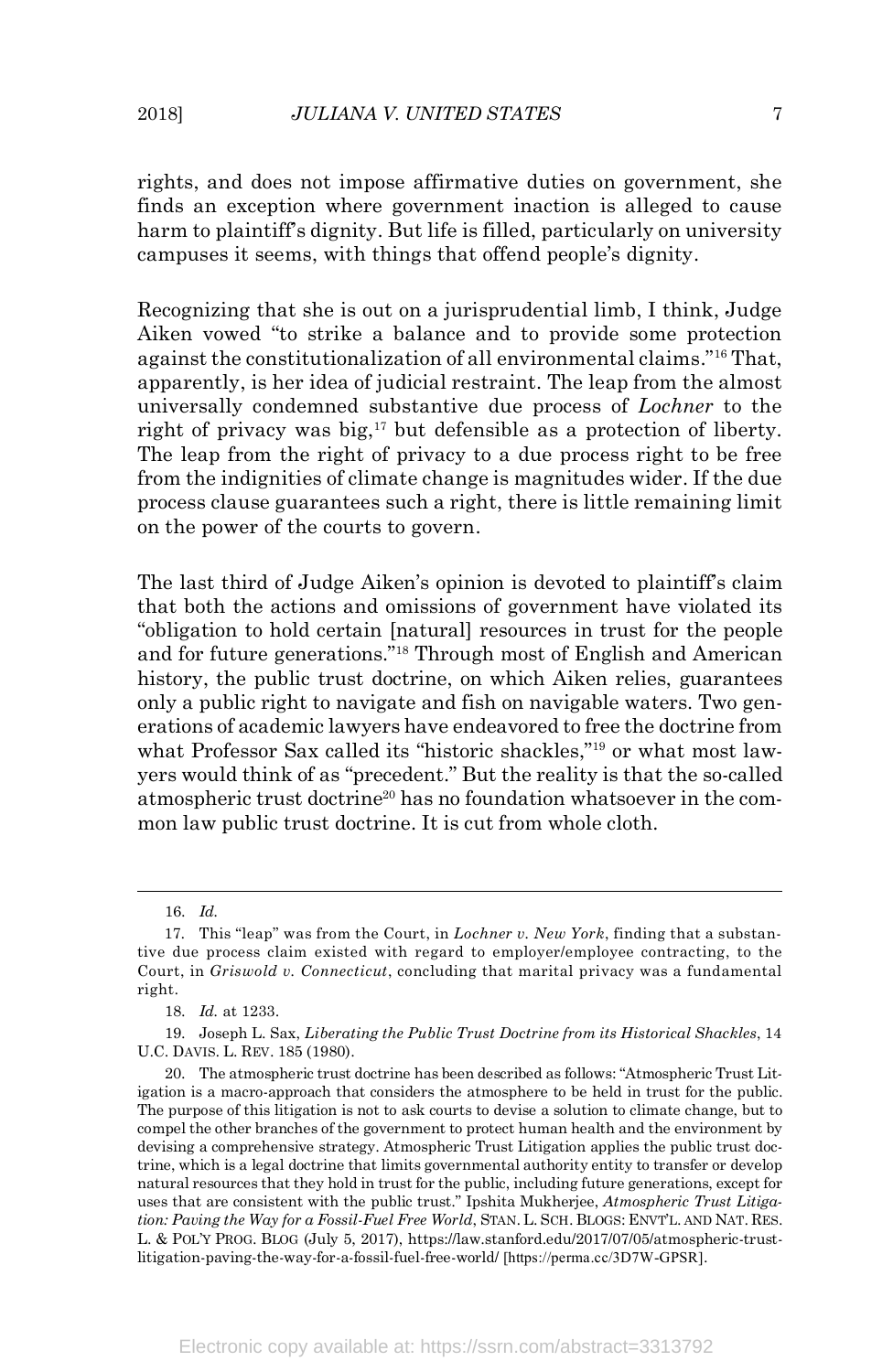Finally, I would say that Judge Aiken quotes Chief Justice Marshall's famous statement in *Marbury v. Madison* that it is "emphatically the province and duty of the judicial department to say what the law is."21 But that language has always been understood as a simple confirmation of the constitutional power of judicial review, not as an assertion of judicial authority to ignore several centuries of common law precedent and rewrite the due process clause of the U.S. Constitution.

**ERIN RYAN**: Thank you, Jim. We are so fortunate to have you with us. We are equally fortunate to have with us Irma Russell, who is the Professor of Law and the Edward A. Smith/Missouri Chair in Law, The Constitution, and Society at the University of Missouri-Kansas City. She has served as Chair of the ABA Section of Environment, Energy and Resources and also of the AALS Section of Natural Resources and Energy Law, and she currently serves on the Board of Dividing the Waters, an organization of judges and lawyers focused on issues of water adjudication in the Western United States. Her most recent writings address the implementation of constitutional environmentalism in the United States. Irma, why don't you share with us your take on the case.

**IRMA RUSSELL**: Thank you so much, Erin. I'm also delighted to be here and want to applaud Florida State University Law School for this new vehicle for discussion.

So I have three concepts, three simple points, and some of these have already been spoken of. And we will come back to speak of them at greater length, so I don't plan at this point to get into the defense of these concepts, but rather simply to state the general basic concepts and these are substantive due process, fundamental rights, and core government functions.

Now, I want to note that my view of these concepts comes both from the Constitution and from decisional law. I think that's inevitable. The genius of our Constitution is the sharing of powers, and I think the sharing of powers goes back a little further. The common law is often referred to, both by conservative and more liberal Justices and judges, to note that both of these sources of power—the judiciary and the legislature—are repositories of public policy and the public good. So I think that our evolving conception of the judiciary has been, to some degree, to put it in a narrower, more cabined role of interpreting only

 <sup>21.</sup> *Juliana*, 217 F. Supp. 3d at 1263 (quoting Marbury v. Madison, 5 U.S. (1 Cranch) 137, 177 (1803)).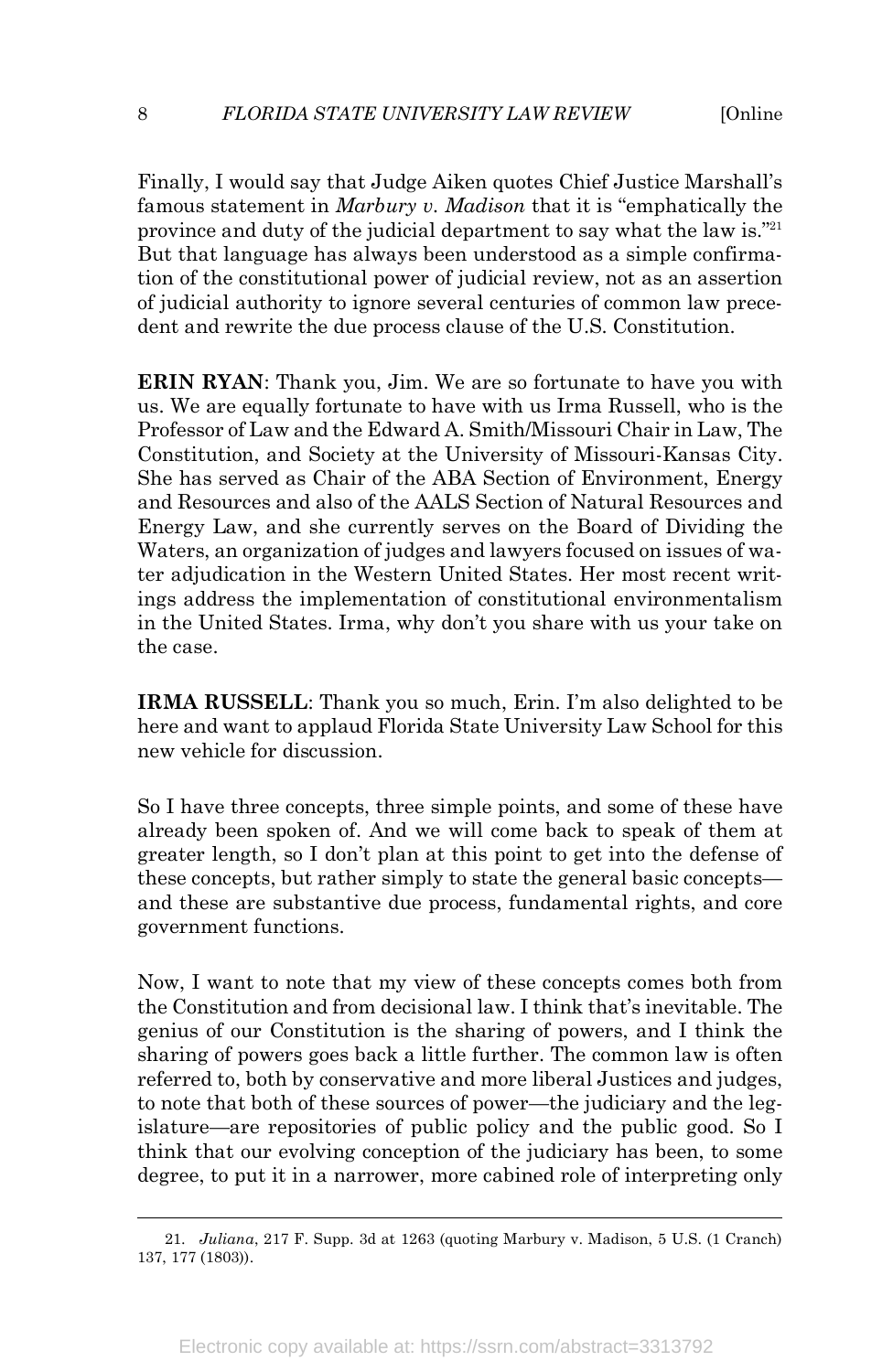the laws that the legislature has enacted—but of course, there is other law. So these three concepts—substantive due process, fundamental rights, and core government functions—are interwoven, interrelated in my view, and subject to judicial interpretation, and they all indicate to us the seriousness at the heart of the legal matter of human rights and democracy.

On substantive due process and fundamental rights—I think we're looking here at core human rights. We're also looking at core governmental functions and the bedrock of our view of individual rights and liberties, and the incursion on those rights. So on all of these points, I want to point out the significance of the origins of government as a solution to the problem. The central concept of government is as old as law itself, and that is the protection of people. The phrase is *salus populi suprema lex esto*—the good of the people is the supreme law—and without that (though most times, of course, it's readily identifiable), there's really no justification for law at all.

To substantive due process: On this I just want to say that the fact that we generally look to the Fifth and Fourteenth Amendments to identify these rights does not mean that they are the full expression of those rights. After all, the Ninth and Tenth Amendments make very clear that there is no parol evidence rule<sup>22</sup> in the Constitution. To the contrary, the Constitution stakes out the requirement that other rights be recognized in the text of the Ninth Amendment. 23

On fundamental rights, of course, some of these are enumerated, but the Ninth and Tenth amendments<sup>24</sup> remind us that we are already charged with the somewhat mysterious and puzzling discovery of those rights.

So on core government functions: I just want to say that, referring back to that core government function of protecting the common good, protection of the people has both an individual and a collective dimension. And government cannot shed that duty, or walk away from it. We see

 <sup>22.</sup> The parol evidence rule is "[t]he common-law principle that a writing intended by the parties to be a final embodiment of their agreement cannot be modified by evidence of earlier or contemporaneous agreements that might add to, vary, or contradict the writing." *Parol Evidence Rule*, BLACK'S LAW DICTIONARY (10th ed. 2014).

<sup>23.</sup> U.S. CONST. amend. IX ("The enumeration in the Constitution, of certain rights, shall not be construed to deny or disparage others retained by the people.").

<sup>24.</sup> U.S. CONST. amend. X ("The powers not delegated to the United States by the Constitution, nor prohibited by it to the States, are reserved to the States respectively, or to the people.").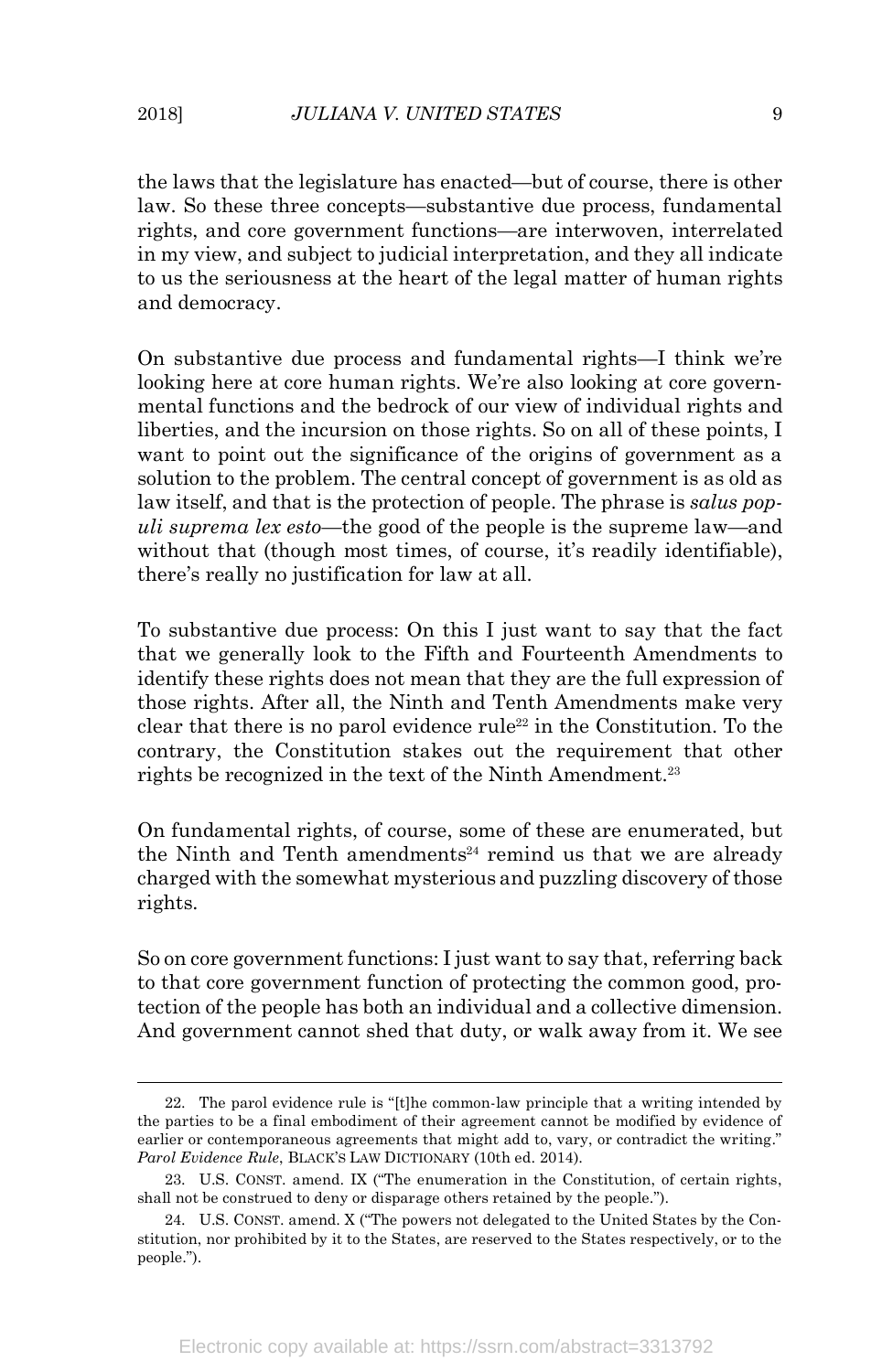that in the *Illinois Central* case<sup>25</sup> and the public trust doctrine, in general. So that gets me started on those concepts that we will continue to be talking about. Thanks again for including me; I'm delighted to be among you.

**ERIN RYAN**: And we are delighted to have you, Irma. Thank you so much. Well, our last (but not least!) contributing expert is Richard Frank, Professor of Environmental Practice at the University of California at Davis, and Director of the California Environmental Law and Policy Center there. Before joining academia, Rick practiced law with federal and state agencies for 32 years, mostly with the California Department of Justice, where he served as California's Chief Deputy Attorney General for Legal Affairs. At UC-Davis, Rick continues to participate in litigation that implicates public trust and constitutional concerns. Welcome, Rick—share with us your take on the case.

**RICHARD FRANK**: Thank you, Erin, for inviting me to participate, and thanks to the Florida State Law Review for putting on this event and the symposium that will come out of it. I guess I agree with Bill McKibben about the importance of this litigation. I think it probably is the single most important environmental case currently pending in the United States. It's certainly the most intriguing.

To provide a little jurisprudential context for this, my opinion is that this litigation is in the tradition of public interest, so-called "impact litigation" going back in this nation's legal history for generations. For example, *Brown v. Board of Education*<sup>26</sup> in the early 1950s, and more recently, the same-sex marriage litigation adjudicated by the United States Supreme Court a few years ago. The tobacco litigation, where the tobacco industry—after decades of hiding the public health impacts of tobacco products—are being brought to account, as a result of courageous litigation brought by state attorneys general. The lead paint litigation that was brought in in my home state of California against manufacturers and sellers of lead paint. (And parenthetically, that successful litigation was brought by a law firm that is one of the firms representing the plaintiffs in the *Juliana* case.)

 <sup>25.</sup> Illinois Cent. R. Co. v. State of Illinois, 146 U.S. 387, 463-64 (1892) (holding that the public trust doctrine limited the state's ability to convey the bed of Chicago Harbor to a private railroad company).

<sup>26.</sup> 347 U.S. 483 (1954).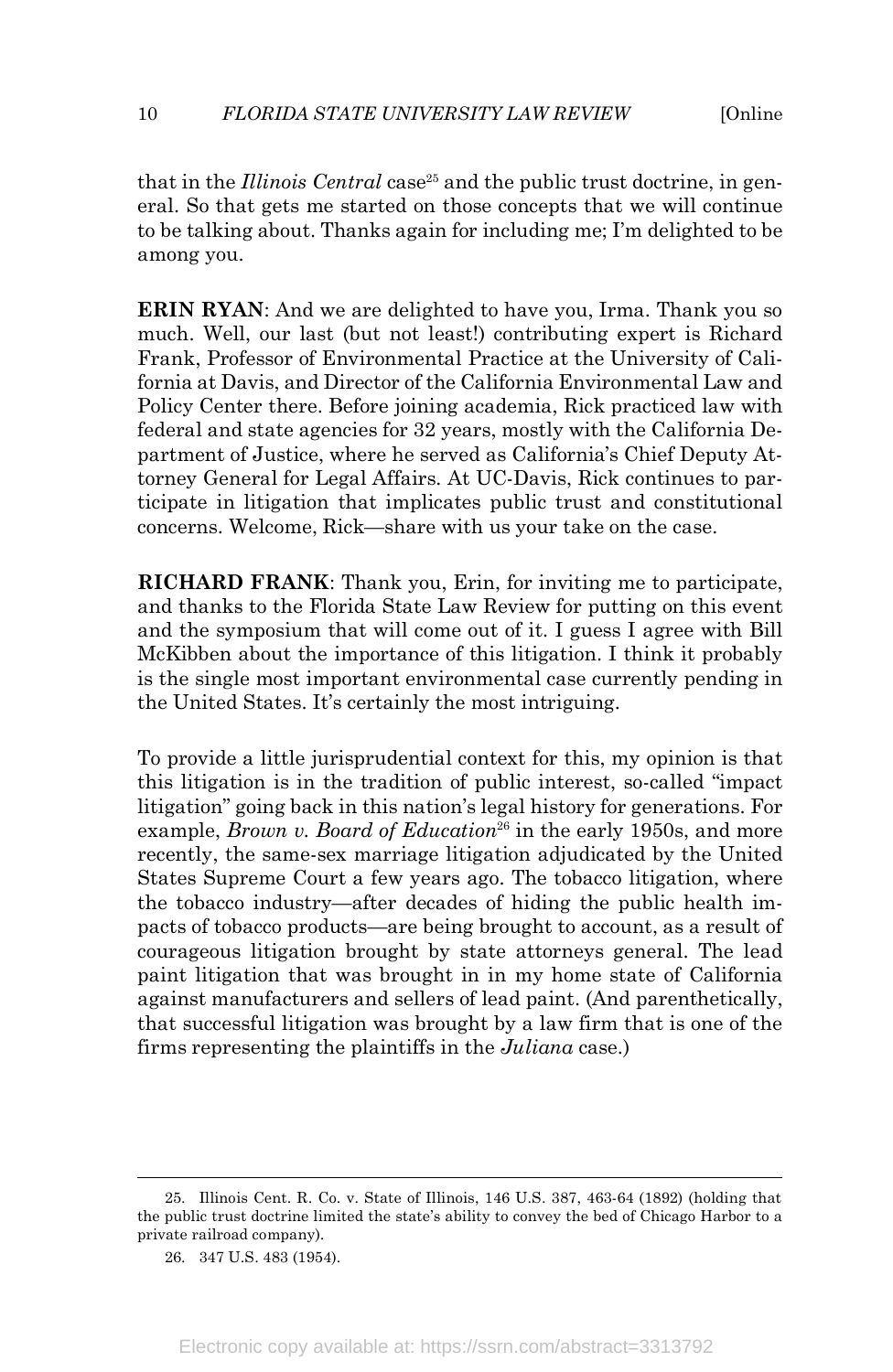In the area of environmental law, there is the Mono Lake litigation, *National Audubon Society v. Superior Court*, where the California Supreme Court in 1983 held that the public trust doctrine fully applies to the water rights system of the state of California (a case I had the privilege of working on when I was with the California attorney general's office). And *Massachusetts v. U.S. EPA*, <sup>27</sup> where the U.S. Supreme Court held that greenhouse gas emissions were pollutants subject regulation under the Clean Air Act.

I dare say that all of those cases, when they were initially brought, raised similar criticism from some quarters—that they were untethered to precedent, and were a "fool's errand," if you will—and I think history obviously proved them wrong. At the same time, I think the *Juliana* case is subject to some formidable obstacles before a decision of the point in favor can be can be reached. They include issues of causation, of redressability, of the extent to which the public trust doctrine is applicable to our national government, and the extent to which federal courts will be an appropriate forum to adjudicate public trust claims. And the degree to which federal judges will exercise and interpret those rights broadly. I think I'll stop there for now, and we'll get back to these issues in more detail as we continue.

**ERIN RYAN**: And we most definitely will. Thank you, Rick. I guess truly last and least, I will briefly introduce myself. I'm Erin Ryan, the Elizabeth C. and Clyde W. Atkinson Professor of Law here at FSU. I write frequently about issues in environmental and constitutional law, especially those involving the public trust doctrine, environmental federalism, and the horizontal separation of powers. I'm currently writing a book about the case that Rick mentioned, the Mono Lake case, <sup>28</sup> some groundbreaking public trust litigation unfolding just east of Yosemite National Park at Mono Lake—where I was a U.S. Forest Service Ranger before the case inspired me to become a lawyer and then a law professor. That case, the *Mono Lake* case, laid important foundation for many later public trust claims like the ones that Rick mentioned, and like the one before us today in *Juliana*.

 <sup>27.</sup> 549 U.S. 497, 534-35 (2007) (holding that the State of Massachusetts had standing to petition for review EPA's regulation of greenhouse gas emissions from motor vehicles, and that the EPA "arbitrarily and capriciously" refused to decide whether greenhouse gases "cause or contribute to climate change").

<sup>28.</sup> Nat. Audubon Soc'y v. Superior Court, 658 P.2d 709, 712, 732 (Cal. 1983) (After the plaintiffs filed suit alleging that "the waters of Mono Lake are protected by a public trust," the Supreme Court of California held that the public trust doctrine was not displaced by the prior appropriations doctrine and must be considered by the State Water Board in reconsidering the proper allocation of the waters of the Mono Basin).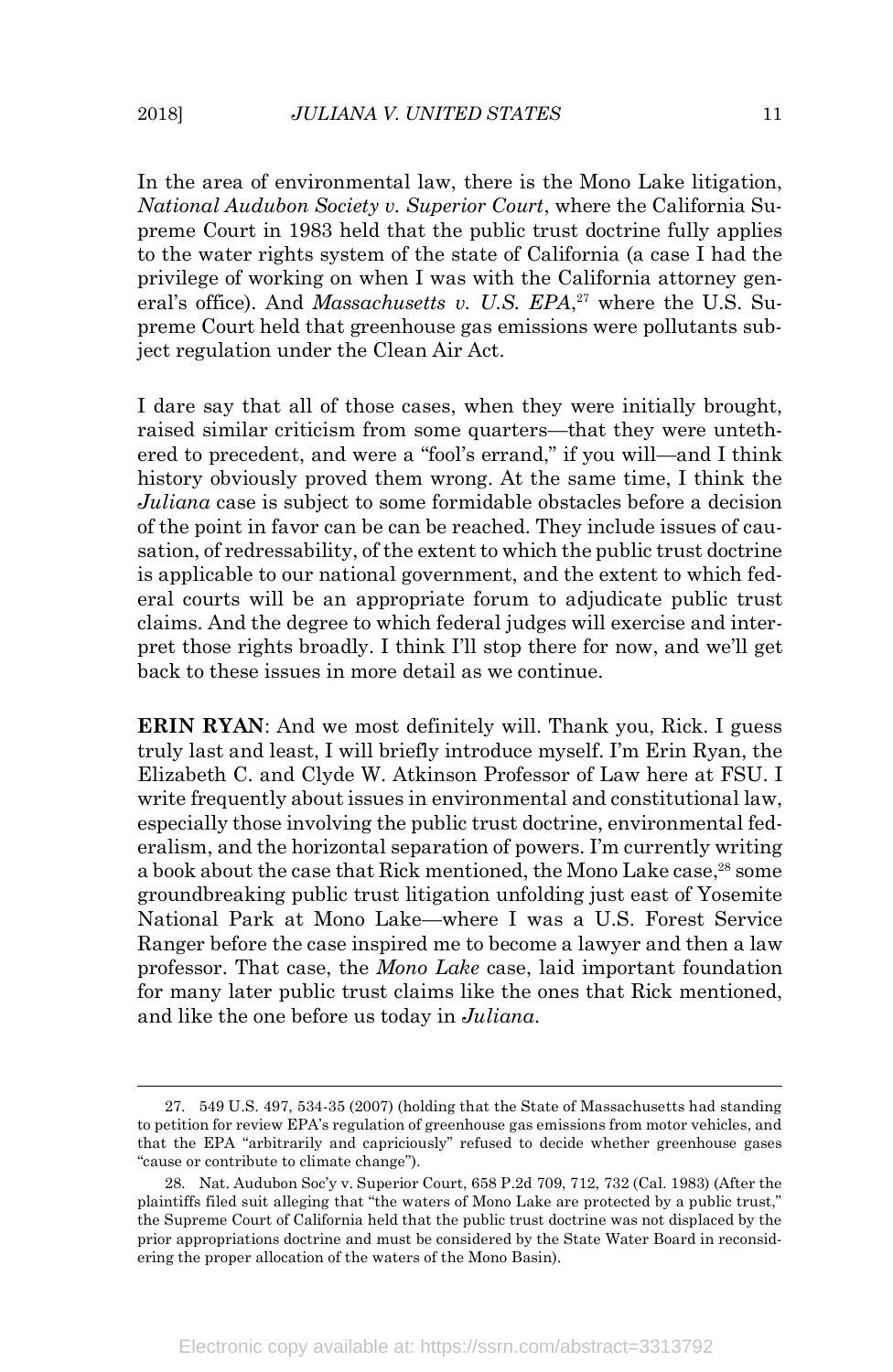As for my take on the case, the only thing I'll add to my colleagues' collective wisdom is that I think *Juliana* reveals a fascinating and important feature of how our democratic republic's separation of powers actually works—which is to say that the separation of powers is not the same thing as powers working in complete isolation.

That's because the citizens' use of the judicial process—getting their day in court—inevitably becomes part of the wider political process, and that's a feature of our democratic design. We want our judges to be neutral, of course, but advocates are not neutral. And in the constitutional process, the public trust doctrine opens up a conversation between the three branches of government about public rights and duties—especially when they involve urgent public policy issues that have gotten stuck in the gears of good governance, so to speak.

So this is a chance for the litigants to draw attention to their issue, when they feel shut out of the political decision making process taking place in the other branches. And even if the litigation were to fail to deliver the remedy the plaintiffs are seeking in court, I think it's worth noting how it could still advance the policy outcomes they want, indirectly, by motivating members of the public to pressure their elected leaders for results. So I thought I would add that point.

And now that we are all well acquainted, let's dive in to what I suspect will be a lively conversation about the legal theories, strategic issues, and future implications of the *Juliana* case.

Here's where we're going to go from here. The next part of our colloquy is going to be structured around some questions that we have already identified as important, and I'm going to pose them to our panelists, dividing our time among three basic issues. The first thing we're going to address are the atmospheric trust issues raised by the case. Then we're going to address the constitutional issues raised by the case. And finally, we'll talk about the pragmatic and strategic issues raised by the case. Then after that, we'll have some open discussion.

But let's go ahead and start with the atmospheric trust claim at the heart of the case. As we've discussed, the *Juliana* case began with an appeal to the public trust doctrine, though as we've also already mentioned, the plaintiff's claim takes an expansive view of the doctrine. It embraces a wider array of natural resources—extending from water resources to atmospheric resources; and also a wider conception of sovereign authority—expanding from claims of state obligation to federal obligation. I want to open our discussion by asking folks what they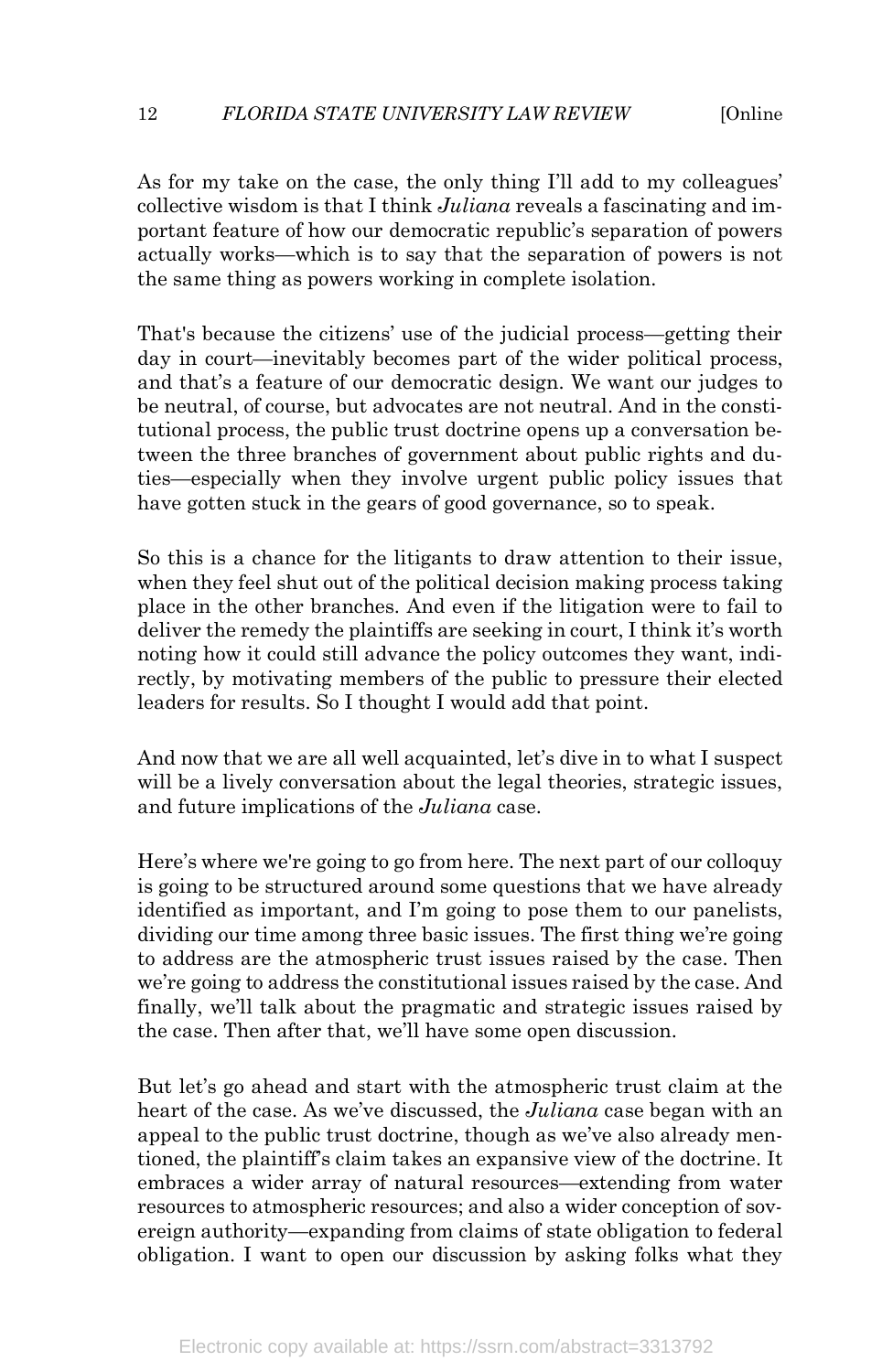think about this use of the public trust doctrine, and what that may reveal about the nature of the doctrine itself.

So what do we think, exactly, the plaintiffs are drawing on here in their claim? Is the public trust doctrine a regular common law doctrine? And if so, then can the legislature simply abrogate it, as the government defendants here have argued—that whatever public trust obligations there may be were displaced by statutory laws like the Clean Water Act and the Clean Air Act? Or is the public trust something different? Perhaps a quasi-constitutional limit on sovereign authority29 that the sovereign can't easily extinguish, as Judge Aiken suggests in her refusal to dismiss the claim? Or is it something else entirely? I want to put that question to the panel—and let me start by asking Rick. Do you want to give us a breakdown of your thoughts about this?

**RICHARD FRANK**: Well sure, let's start at the beginning. Fundamentally, the public trust doctrine is based on the notion that certain natural resources are held in trust by government for the people, for current and future generations. And the doctrine goes on to say that government trustees—that is, the government managers of those natural resources that are subject to the public trust—have a fiduciary duty to protect and preserve those resources, not just for the use by current generations, but by future generations as well.

The public trust doctrine has strong historical roots, going back to Rome. In the *Institutes of Justinian*, Emperor Justinian wrote about the public trust doctrine, applying to air, water, the shoreline, and other resources.30 It's a longstanding feature of English common law, and for those of us who work and practice and teach in the southwestern United States it's also a fundamental part of Spanish and Mexican law, which is part of the origin of the legal systems in the southwestern United States.

It is our late colleague Joe Sax who really deserves most of the credit for transforming the public trust doctrine from an ancient doctrine of property law into a cornerstone principle of modern environmental law, based on his historic scholarship and writings beginning in the late nineteen-eighties. And the public trust doctrine, importantly and

 <sup>29.</sup> Sovereignty entails having authority in the "decisionmaking process of the state and in the maintenance of order." *Sovereignty*, ENCYCLOPAEDIA BRITANNICA, https://www.britannica.com/topic/sovereignty [https://perma.cc/EB4L-DCTL].

<sup>30.</sup> J. INST. PROEMIUM, 2.1.1. (T. Sandars trans., 4th ed. 1867).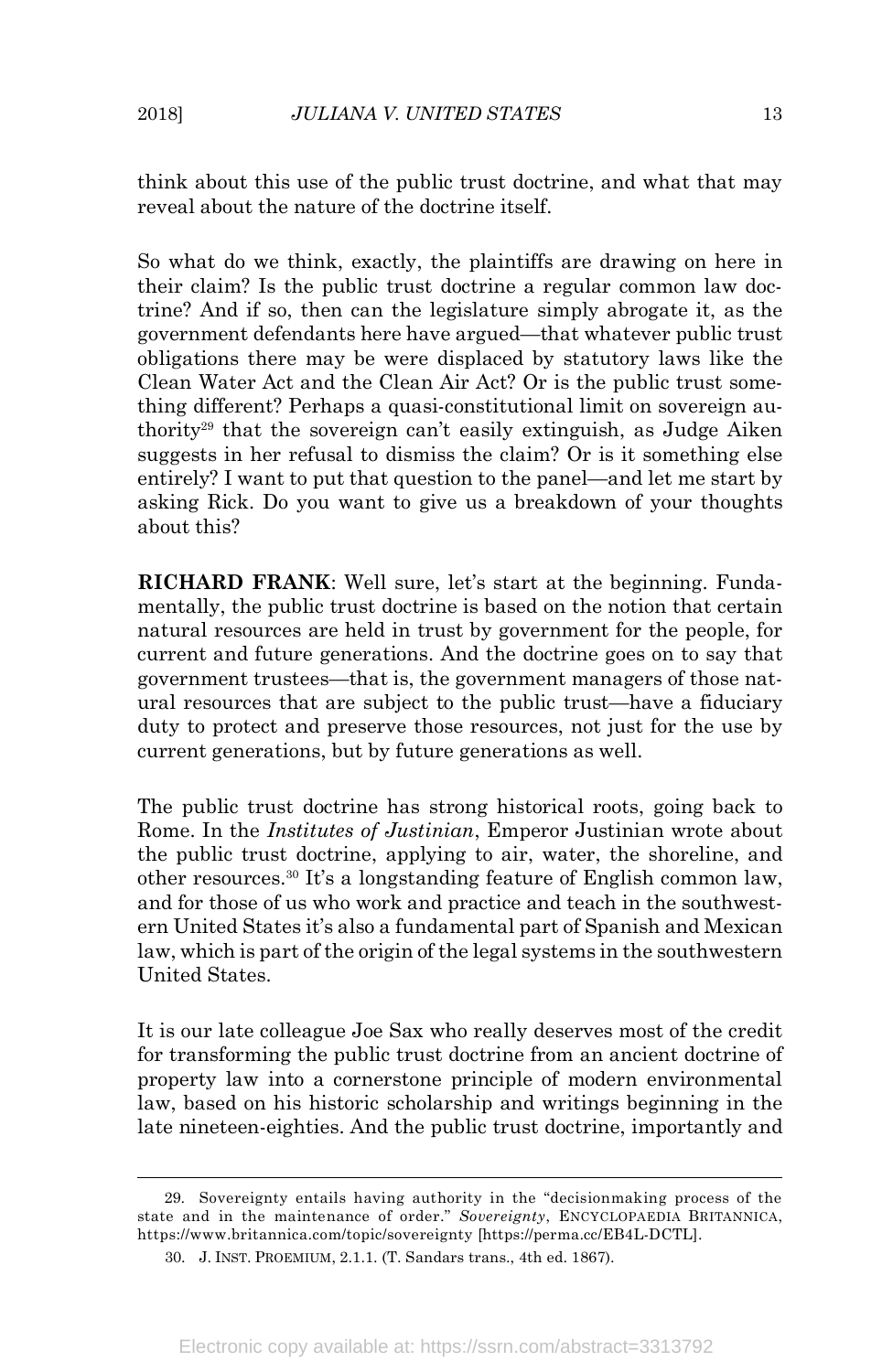#### 14 *FLORIDA STATE UNIVERSITY LAW REVIEW* [Online

directly relevant to the *Juliana* case, incorporates the principles of sustainability and intergenerational equity.

As to your comments about what is the source of the public trust doctrine—where does it fall? It is a common law doctrine, and in many states, it is broadly incorporated into state constitutions. Hawaii and Pennsylvania are examples of that, and other states, including my state of California. Aspects of the public trust doctrine are incorporated in our state constitution; other parts are embedded in state statute, as in California and a number of other states. And many scholars have written that the public trust doctrine is a fundamental and inherent attribute of state sovereignty. So for all those reasons, I think it would be erroneous to think that it is simply a figment or principle of judge-made law that can be easily rejected by state legislatures, or even by federal congressional action.

**ERIN RYAN**: Thank you, Rick. So I know the panelists will want to respond. I know, Mary, that you might want to talk about how your theory would expand what we've seen previously applied to water resources to air resources. And I know, Jim, that you have a robust critique of some of what we've heard so far. Mary, do you want to go first?

**MARY WOOD**: Yes, I might comment first on the constitutional aspects of the public trust, if I may. The *Illinois Central*<sup>31</sup> case is the case that Judge Aiken relied on most fundamentally in characterizing this as a constitutional doctrine. That case lodges the public trust in the reserved powers that citizens hold against their government; in other words, citizens give government power, not the reverse. The wellknown recent opinion in *Robinson Township*, <sup>32</sup> which was issued by the Pennsylvania Supreme Court, also dealt with public trust quite extensively. And while it interpreted an express public trust provision in Pennsylvania's constitution, part of the opinion directly characterized the public trust as a reserved, inalienable, fundamental right held by citizens. That part of the characterization is meaningful to states outside of Pennsylvania that don't have an express constitutional public trust provision, and it describes the federal government as well. Since that *Robinson* opinion, we've seen not only the *Juliana* opinion

 <sup>31.</sup> 146 U.S. 387 (1892).

<sup>32.</sup> 623 Pa. 564, 585 (2013) (holding that several provisions of the Pennsylvania Oil and Gas Act were unconstitutional, and that several of the provisions "violat[ed] the Commonwealth's duties as trustee of Pennsylvania's public natural resources under the Environmental Rights Amendment").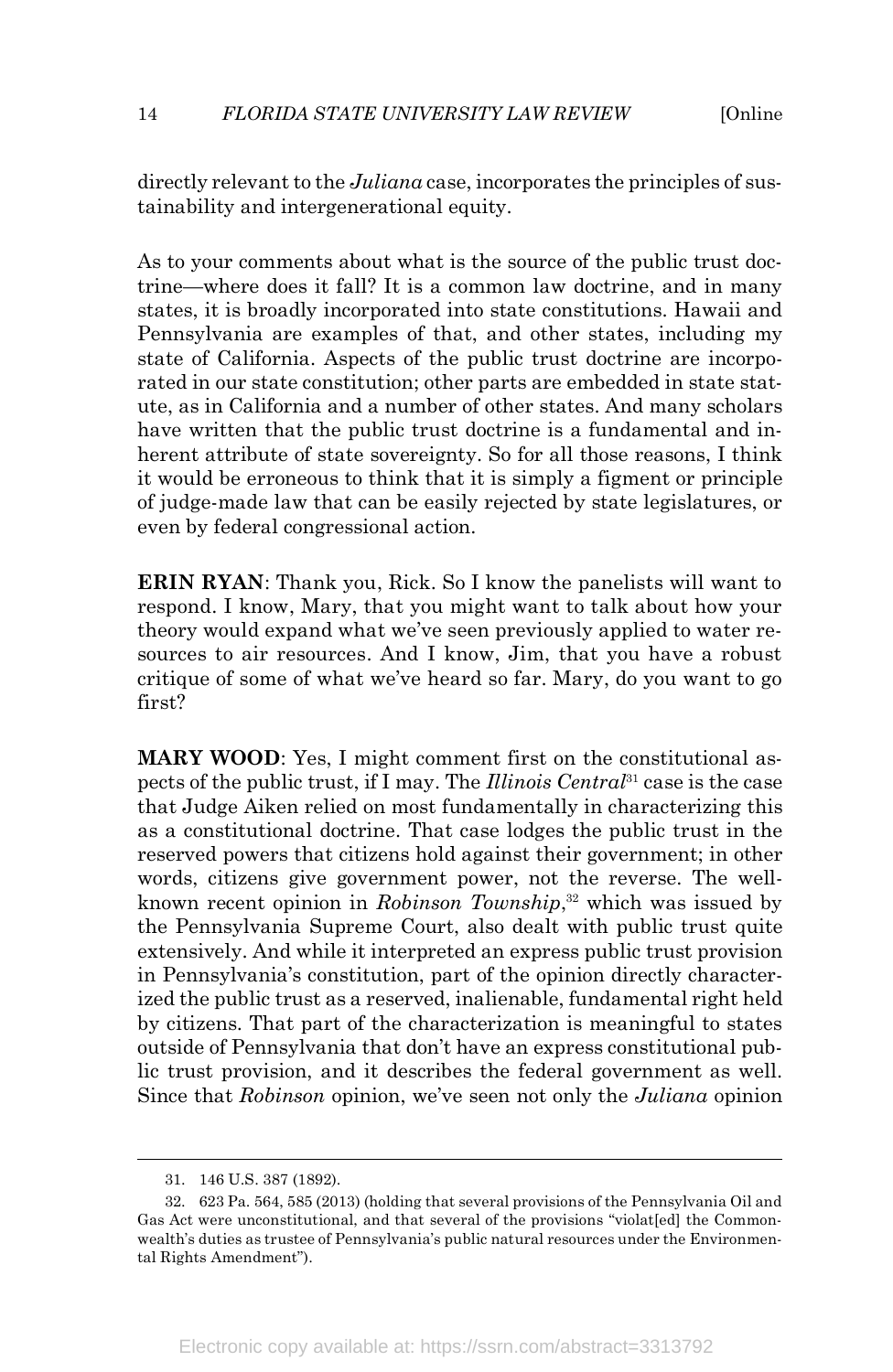but also the Washington court's opinion paralleling that analysis in the successful atmospheric trust litigation cases.

As to the air—air is an essential resource just like water, and the very logic that brought the water resources within the scope of the public trust means that the air resource is within the scope of the public trust as well. In fact, the *Institutes of Justinian*<sup>33</sup> directly named air as one of the resources the public held rights to. Many courts now have expressly found that air is part of the public trust. Those courts include ones in Texas, New Mexico, Washington, and Pennsylvania, but Judge Aiken actually stopped short of making that determination. She included a comprehensive footnote saying that air could be justified as a public trust resource, but she specified that she need not decide that question because she found that the traditional public trusts resources of submerged lands and marine waters, which are unquestionably public trust resources, are so affected by climate crisis that she actually didn't need to find air as a separate public trust resource.

**ERIN RYAN**: Thank you, Mary. And we should clarify that at this point, Judge Aiken's opinion was allowing the case to go forward. So, she is allowing the plaintiffs to make their argument, against the defendants' claim that there is not even a cause of action upon which relief can be granted. We'll continue to watch how the litigation unfolds now that we know that it can go forward. But Jim, why don't you share with us your perspective on this aspect of the public trust doctrine.

**JIM HUFFMAN**: Well, Erin, I have written ad infinitum (and some would say ad nauseum!) on the history of the public trust doctrine, and my critique is much longer than I can offer in just a few minutes here but let me just say a couple of things. My critique is rooted in a commitment to the rule of law, and I think that that commitment is strained by the claims that are made in the name of the public trust doctrine in this expansive way, because they are an effort to get the legal provenance of history and of precedent to support the interpretation that's being proposed.

But there is just no foundation for that in the actual history. Rick cited *Justinian*—everybody cites *Justinian*—but if you understand Roman law, the concept of trust, for one thing, didn't exist in the Roman law in the sense that we understand it. And secondly, the Roman understandings of what resources were protected, and what it meant to be protected by the public trust, were fundamentally different than any

 <sup>33.</sup> *See supra* note 29.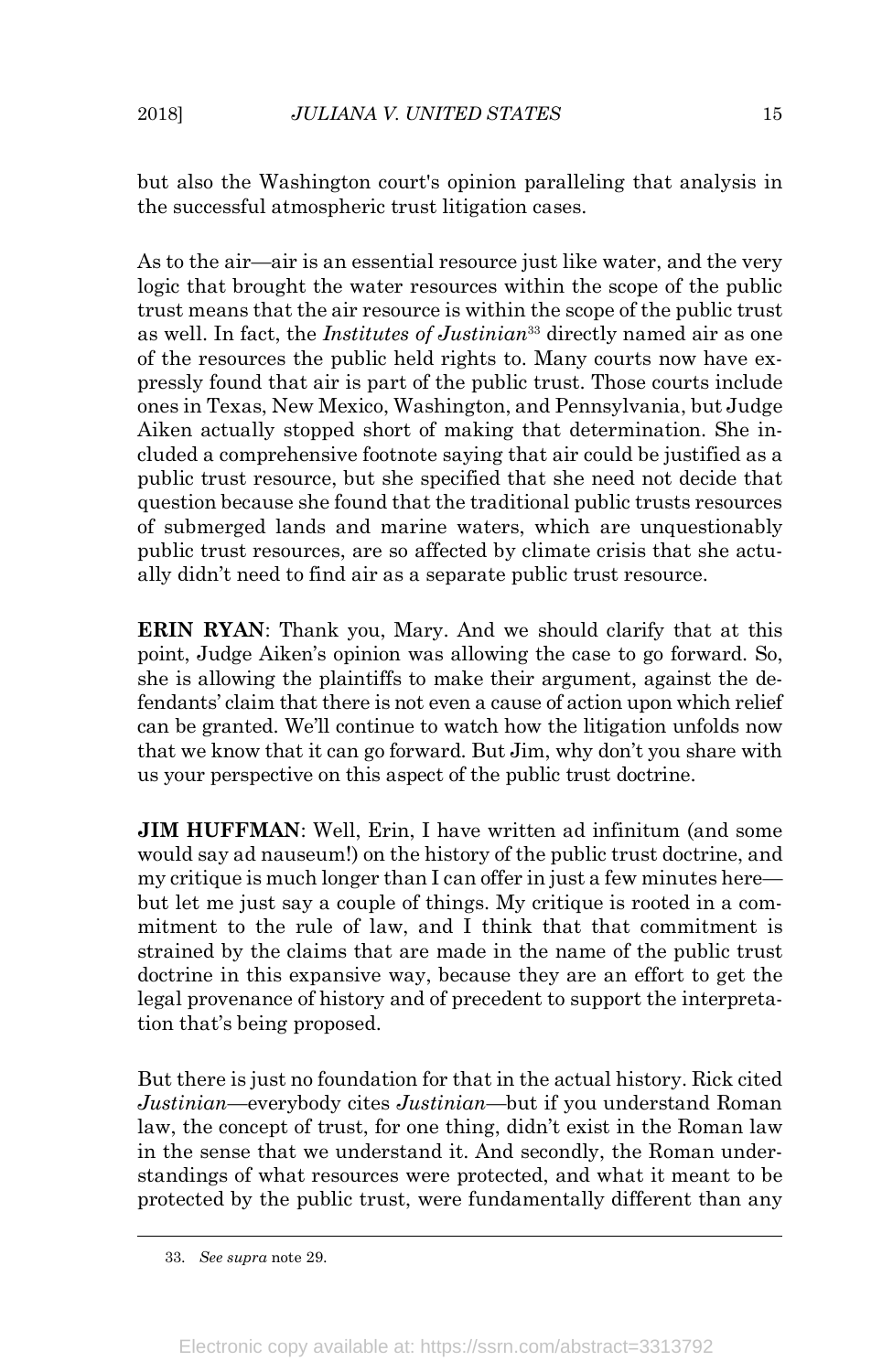notion that we might have today. And similarly with a lot of older English law. But as I say, there's not time to really unscramble all of that.

The point I would make is that the proponents of the atmospheric trust theory—and other expansive theories of the public trust doctrine—rely on this history because they feel a need to have that provenance, that precedent and support. My conclusion is they really need to find other justifications for this doctrine. Calling something the public trust doctrine and locating it in the Constitution, or statute, or wherever, does not make it so.

The common law doctrine was a very narrow doctrine developed in English law, originally as a way for the king to acquire access to waters that he was being kept out of by the barons. And in American law, it evolved into protection of navigation and fishing, and in a few cases, bathing on navigable waters—and nothing more. It was never any different from that until about the time Joe Sax wrote his first article.

On the question of whether or not the legislature can abrogate it absolutely the legislature can abrogate it, except to the extent that there are actual rights that are being asserted. And those rights have been limited historically and in the precedent to navigation and fishing on navigable waters. The root of the problem, I think, is that people have taken the general concept of trust and plugged it all into the public trust doctrine. But the public trust doctrine was really nothing more than an easement that the public held in the use of these waters, and therefore operated as a limit on the rights of private rights holders in those waters. So if the legislature is going to change it, it can change it—but not in a way that abrogates the rights of those people who already hold existing rights in the waters.

Putting it out into the atmosphere really makes it apply to everything. The power of the doctrine, and the reason the environmental community has been so enamored of it ever since Joe Sax's work, is because it preempts any claims of taking of private property—because, by definition, the claim is that these rights predate any subsequent rights that were acquired. Yet there is not a single responsible lawyer in this country who would say that when I acquired a piece of property, I acquired it subject to atmospheric trust limitations. Nobody had any clue what that was, and if those kinds of rights exist, then my property rights really amount to nothing. So I think that the problem here is deep, and the threat to the rule of law is severe. And no matter how serious the climate problems are, I think it's the wrong pathway to try to solve those problems.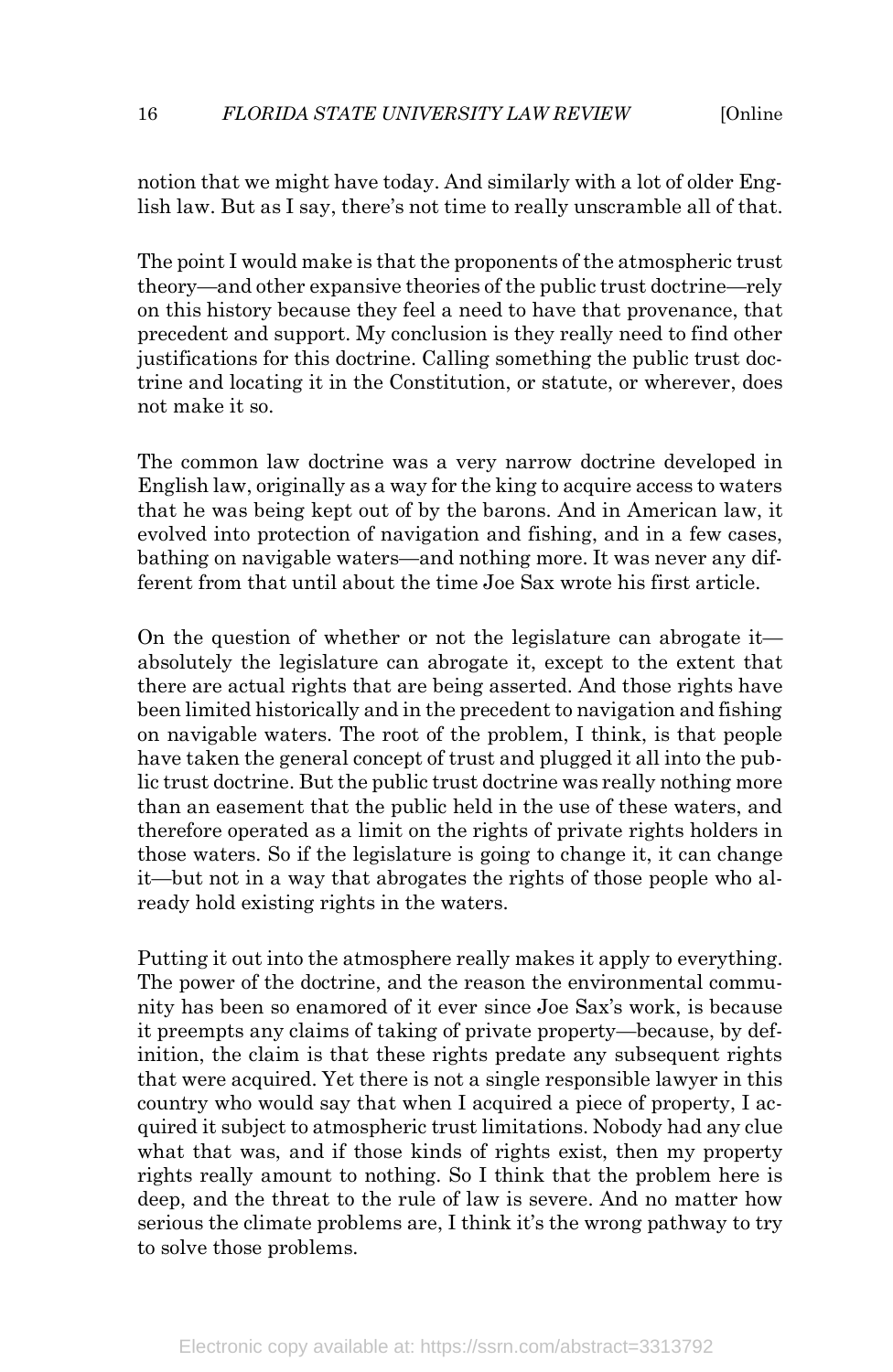**ERIN RYAN**: You know, all three of your answers do raise the question that the case has to grapple with, which is the reason I'm pressing on what the nature of the public trust doctrine itself is, because that might help us understand one of the more controversial aspects of the case, which is the plaintiffs' attempt to expand the public trust obligation, whatever it is, to the federal government.

That's controversial, especially because of some dicta in a recent Supreme Court case, *P.P.L. Montana*, which makes a passing statement that the public trust doctrine is a matter of state law only. <sup>34</sup> Here is where it matters whether the doctrine is regular common law or something different—some fundamental aspect of sovereignty that can't just be willed away. Because if it is part of sovereignty, then one can see the logic of the extension—the route of saying, "oh, it impacts not only state sovereign activity, but federal sovereign activity."

And your answer, Jim, was interesting, because what you seem to say is that there is some aspect of the doctrine that is fundamental to sovereignty, that can't be conveyed away by the state. Your interpretation just limits its applicability to water resources. Is that right? Do you see it as a fundamental aspect of sovereignty?

**JIM HUFFMAN**: No, I don't believe that. I don't think it's a function of sovereignty at all. It is, as I said, an easement that members of the public have in the uses of waters and submerged lands that others hold private property rights in.

**ERIN RYAN**: But an easement that can't be legislatively abrogated?

**JIM HUFFMAN**: The legislature cannot abrogate the public right by granting the entire lake front of a city as the Supreme Court ruled in *Illinois Central*. But any legislative action—including the disposal of publicly held land and water—that promotes the purposes of the public trust doctrine, which are navigation and fishing, does not constitute an abrogation of the public rights.

**ERIN RYAN**: Now I understand your point. But I still think there's something interesting there—when you say it's an easement that cannot be legislatively abrogated—that makes it somewhat different

 <sup>34.</sup> PPL Montana, LLC v. Montana, 565 U.S. 576 (2012) (holding that the alleged "nonnavigable" segments of the three rivers at issue—where the plaintiff's hydroelectric facilities lie—are not held in title by the State of Montana under the equal-footing doctrine).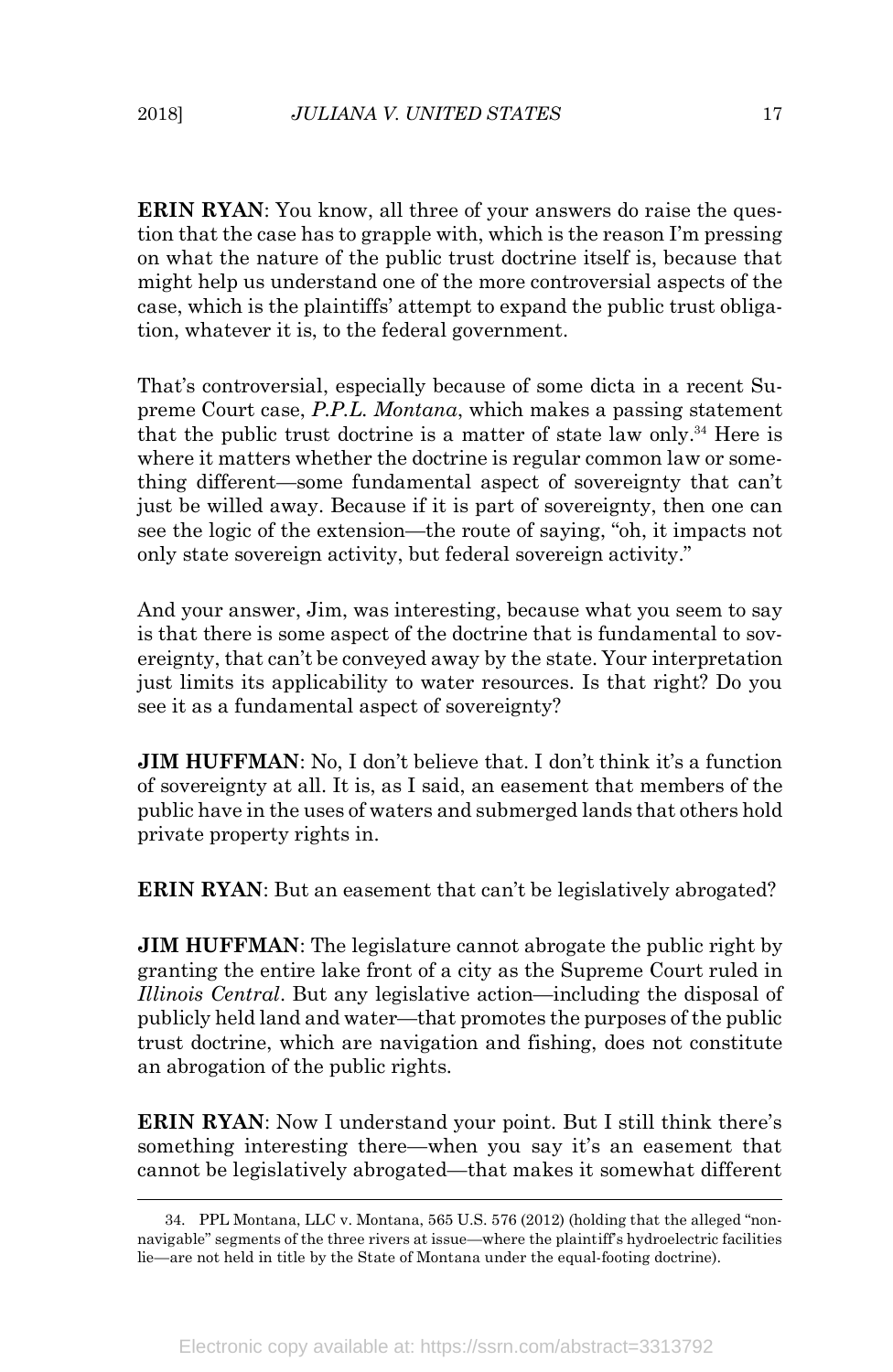from a regular common law doctrine. That means there's something inherent in the constraints of the doctrine that constrains sovereign decisionmaking. And the dispute right now, here at this table, may be about the reach of that doctrine.

**JIM HUFFMAN**: The reason it can't be abrogated is the same reason that my property right in the house that I'm sitting in cannot be abrogated: I have a property right in this house. As a member of the public, I have a right—in the nature of an easement—on the use of navigable water for fishing and navigation. They're both rights—one that I hold pursuant to the title in my house, and the other that I hold in common with everybody else under the public trust doctrine. Neither right can be abrogated without due process and just compensation.<sup>35</sup>

**ERIN RYAN**: Then do you see the doctrine as extending to federal power—the constraint as extending to the federal government?

**JIM HUFFMAN:** Well, to the extent that the federal government is constrained by the takings clause, of course it is—but I think the *P.P.L. Montana* court that you referenced got it right. It has been historically and remains a doctrine of state law.

**ERIN RYAN**: Rick, you wanted to add something about the *P.P.L. Montana* case. How do you interpret that constraint, in the context of our conversation?

**RICHARD FRANK**: Well, that was a decision of the United States Supreme Court about six or eight years ago that involved the question of who owned the bed and banks of three rivers in Montana. And Justice Kennedy, speaking for a unanimous United States Supreme Court, rejected one part of the State of Montana's claim—that it was the sovereign owner of the bed and banks of those rivers. And in the process, he indicated that the issue of who owns the rivers is an issue of federal law. Whereas the public trust doctrine—which had been advanced as a defense to the quiet-title claim brought against by the utility, which had claimed the beds were privately owned—the Supreme Court held that the public trust doctrine is purely a matter of state law, and so was relevant to the defense.

Now the larger question, and what's relevant about *P.P.L. Montana* to the *Juliana* case, is that for many of us, *P.P.L. Montana* was a bit of a

 <sup>35.</sup> *See supra* note 40.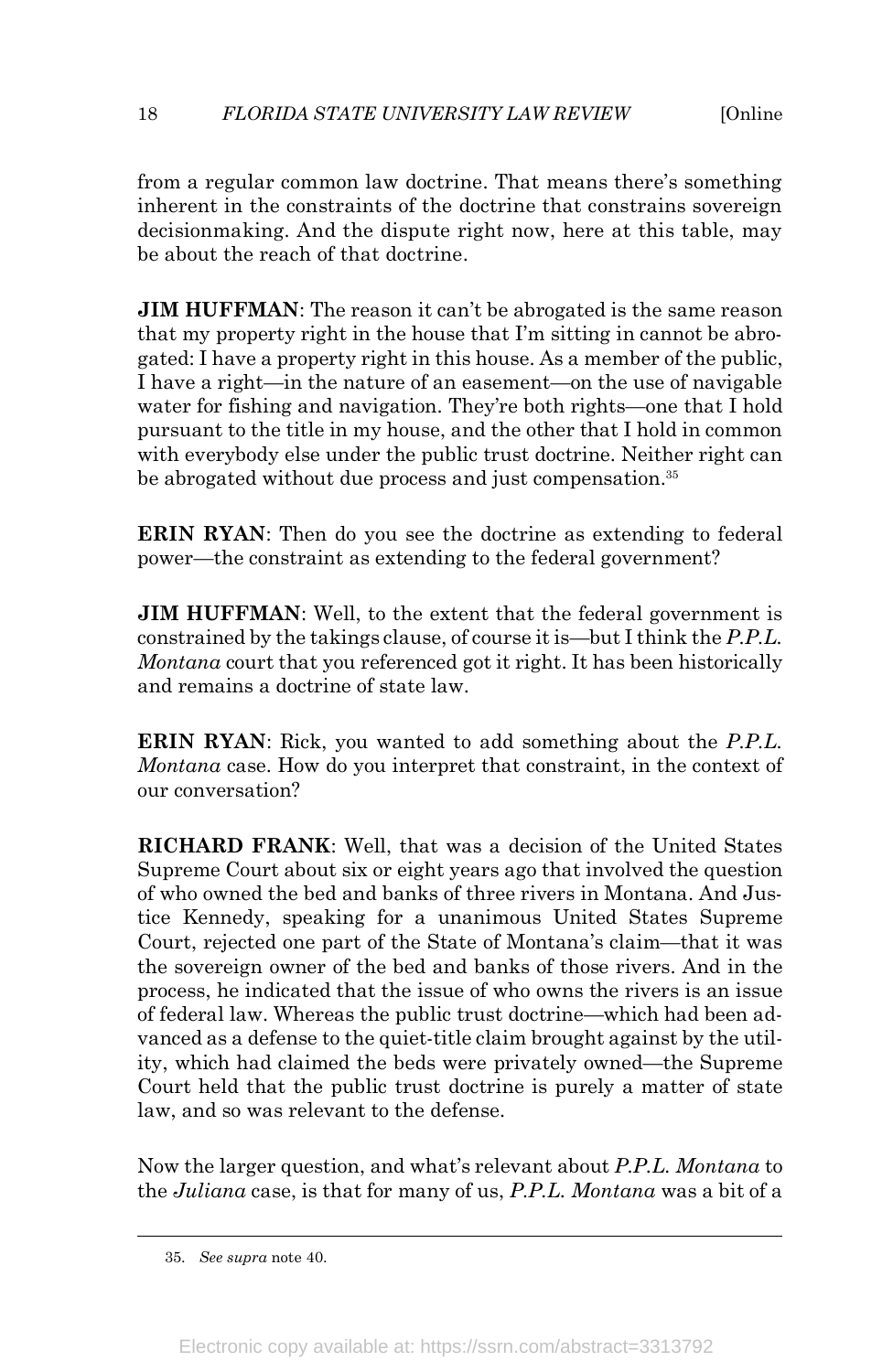surprise. It was surprising that the Court so unanimously and categorically held that the public trust doctrine was purely a creature of state law, when of course, the most important and sweeping public trust decision in American history is the Supreme Court's 1892 *Illinois Central* case that Jim mentioned, which indicated that the Illinois legislature lacked the authority by statute to convey the entire Chicago waterfront, as a prior legislative act has done. So there's that. And then the other issue, which was not developed in detail in *P.P.L. Montana* but is implicit in the decision—and maybe the others in this program can speak to it—is that the strongly implicit message in the *P.P.L. Montana* case is that federal courts were perhaps not the best, or maybe even an appropriate forum at all, for pursuit and vindication of these public trust claims.

**ERIN RYAN**: Thank you, Rick. And Mary, I'd love to invite you to weigh in on this as well, since your theory on the atmospheric trust really depends on being able to apply the doctrine to federal action.

**MARY WOOD**: Yes. The public trust was clearly characterized by the *Illinois Central* Supreme Court as an attribute of sovereignty that couldn't be abdicated by a legislature. And it's been characterized as an attribute of sovereignty in other Supreme Court cases, like the *Geer v. Connecticut* case.<sup>36</sup> As an attribute of sovereignty, it would apply to the federal government just as much as it would apply to states. It wasn't some doctrine that just kind of appeared when states were created in this nation. Judge Aiken recognized that and said this doctrine precedes this nation. It was applied to the government of England the national government of England—and there are federal cases that already apply it to our federal government: *In re 1.58 Acres of Land*<sup>37</sup> is a very notable one.

The *P.P.L. Montana* case was grabbed by defendants and taken much farther than its dicta would allow. This is a very short passage we're talking about, in *P.P.L. Montana*. The issue was not whether or not the federal public trust existed at all; it was an issue of who owns the beds to these navigable waterways, and the court said that the federal law determines who owns the beds, and then once you determine that

 <sup>36.</sup> Geer v. Connecticut, 161 U.S. 519, 601 (1896) (affirming the conviction of Mr. Geer for violating game law in Connecticut by "unlawful[ly] inten[ding] to procure the transportation beyond the limits of the state, certain woodcock, ruffled grouse, and quail, killed within [the] state").

<sup>37.</sup> 523 F. Supp. 120, 121 (D. Mass. 1981) (holding that the U.S. Coast Guard could take property, in full fee simple, for "use in connection with the redevelopment and improvement to Coast Guard Support Center, Boston," was appropriate so long as it was "below the lowwater mark").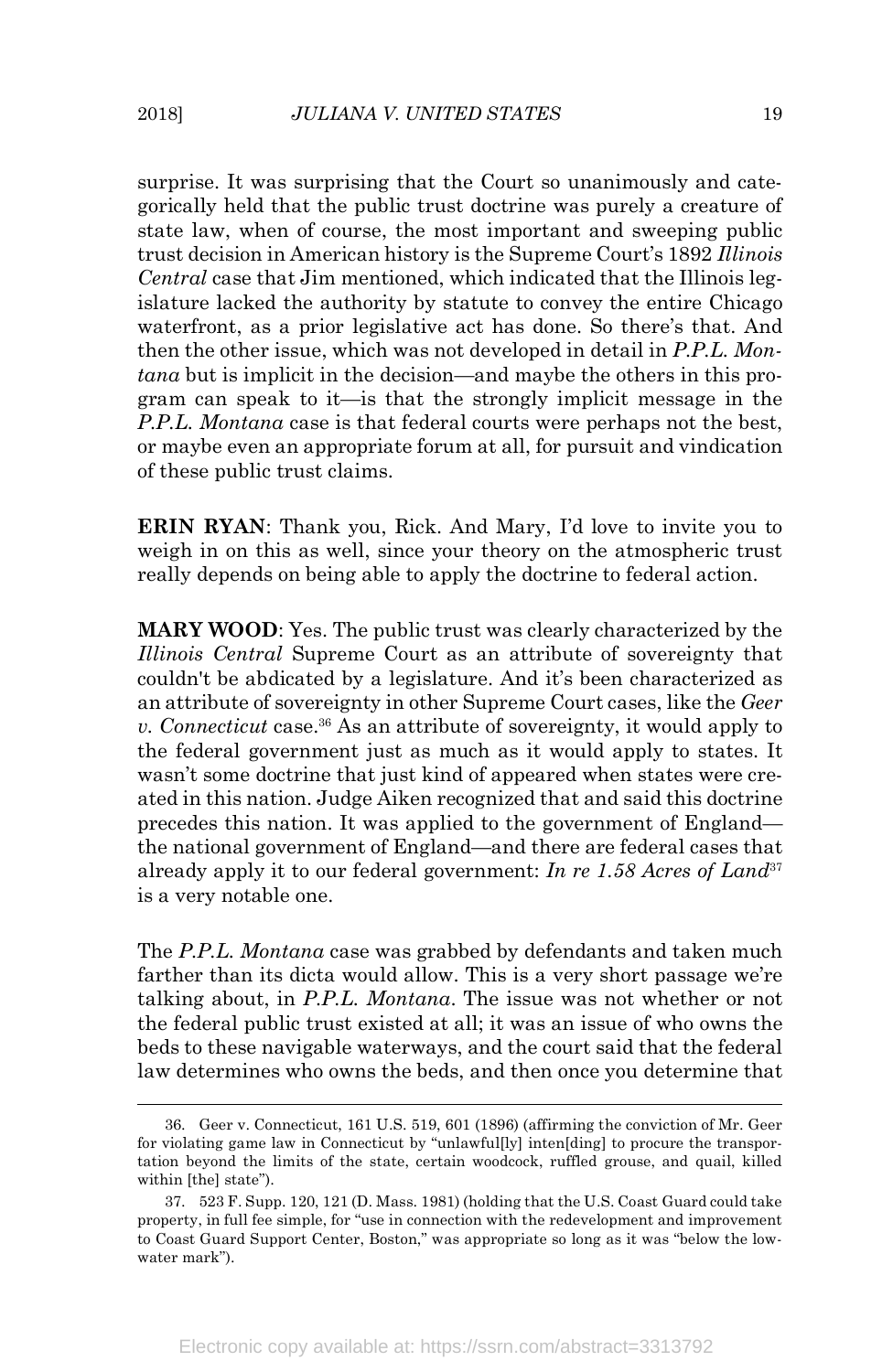the land is held by the state, then the state public trust doctrine applies to determine the uses of that land. Well that is quite correct; we do have state public trust doctrines in every state, but we also have a federal public trust. The *P.P.L. Montana* Court never said there was no federal public trust; it just contained a very brief statement saying that once you determine the ownership belongs to the state, then the contours of that public trust are determined in that instance by state law. And that is true, but that doesn't foreclose the federal public trust.

Judge Aiken and also Judge Coffin have pointed out on multiple occasions that *P.P.L. Montana* was misread by the government defendants in *Juliana*.

**ERIN RYAN**: Thank you, Mary. Now I feel like we could talk about this for much longer, because it's a fascinating issue—but I'm going to push our conversation forward, so we can also address the constitutional issues that are raised by the case. As we've mentioned earlier, an equally controversial aspect of the plaintiffs' claim is the argument that the government's failure to regulate represents a violation of the plaintiffs' fundamental rights, and accordingly, of substantive due process. Irma has already given us a good introduction to this, but I want to invite our panelists to help us understand that argument even a little better.

So Irma, I'm going to ask you to expand on your earlier statement, helping us understand the fundamental right that we're talking about and where it comes from? What does the Constitution say about fundamental rights that are not otherwise enumerated in the text? You mention the Ninth Amendment and perhaps the Tenth Amendment, and if the court accepts the plaintiffs' argument, what other fundamental rights might we expect to follow, or arguments for them might we expect to follow? I want to throw this question first to Irma.

**IRMA RUSSELL**: Ok, and I'm going to meld it just a little bit with where we left off—and that's on public trust. You know, we always have the question of saying here, "we have the full rule, we have the full knowledge" versus "we're discovering." The case-and-controversy method<sup>38</sup> is very sound, I think; it keeps. This, to me, is all about the balance—rather than the hierarchy—of our branches of government.

 <sup>38.</sup> Article III of the U.S. Constitution limits judicial review to only "cases and controversies." *See* Lujan v. Defenders of Wildlife, 504 U.S. 555, 560 (1992).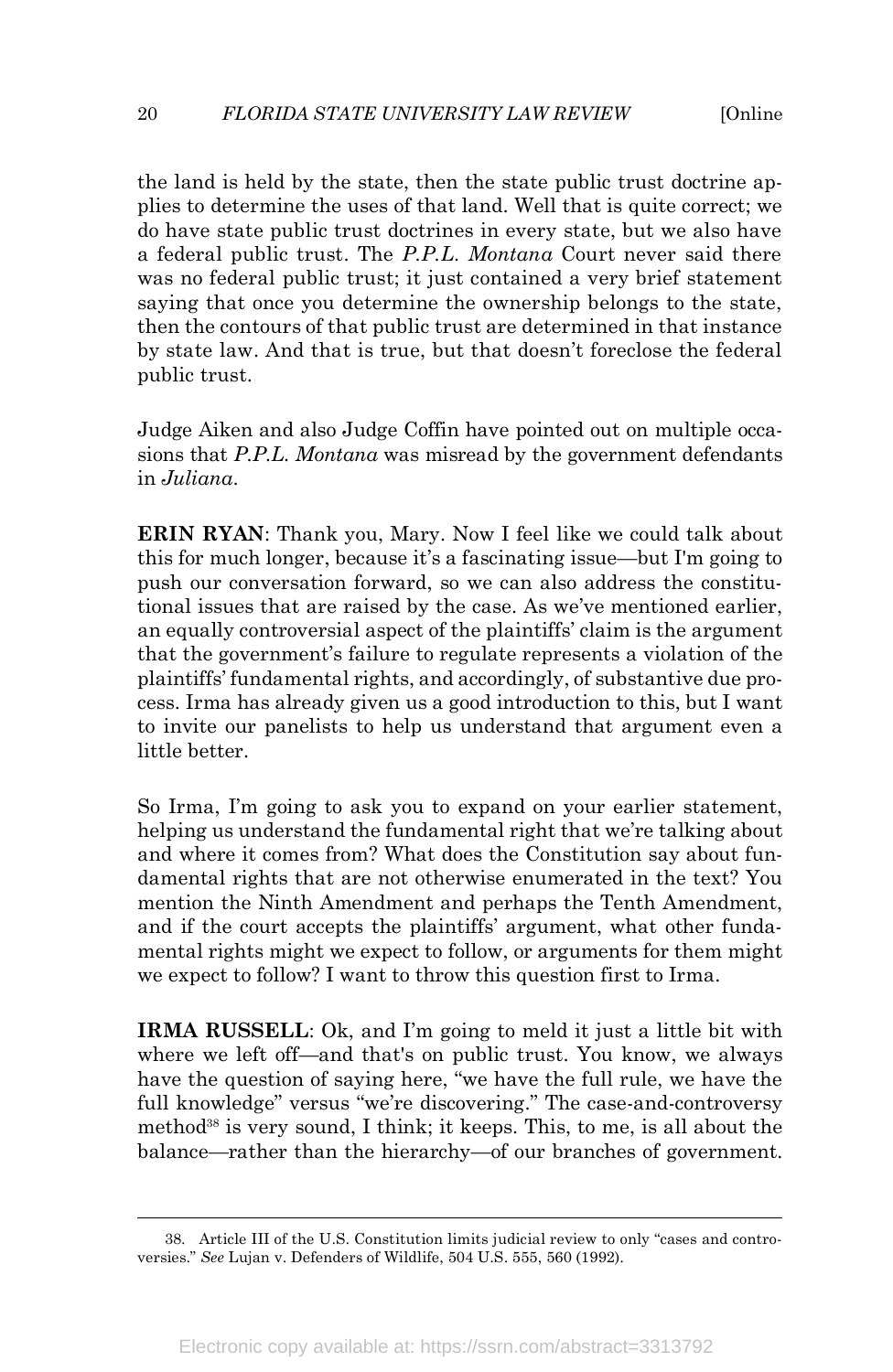So, case and controversy, at its very heart, means that we don't necessarily know the extent of rights until we have a case or controversy to unpack it. I think that we sometimes do a closed-end analysis by saying, "well this is all that *Illinois Central* said." But maybe we don't really know yet until we apply it in a new case in controversy.

So, I think that when we run into fundamental rights, we quite rightly start in the most logical place—looking at the fundamental rights adverted to in the Constitution and at other points in history, and even those nonenumerated rights that were not very full-throated. But now, we recognize in the face of this new threat, that perhaps the fundamental right to continue to live is part of the protected rights of life, liberty, and property. And that if there's a hierarchy of constitutional concerns, then the hierarchy is not that property comes first—it would be that rights come first. So that's a little bit of a nebulous place to start, but it's where I start.

**ERIN RYAN**: Yes, and you mention the Ninth Amendment as being a locus in the Constitution that makes reference to the principle of unenumerated rights. <sup>39</sup> Maybe you could tie this into the *Obergefell*<sup>40</sup> decision?

**IRMA RUSSELL**: Yes I think that's right. And I want to tie it into the flow of our conversation about case and controversy. You know, it's one thing to say that we are finding, or even creating new rights, but it's another to recognize that, because of a case and controversy put in front of us, we see that legislation in Tennessee and other states denied a right to someone, and now we may need to look at that right more carefully, even if it's for the first time. I think it's important to note that if no state had denied the right to same sex marriage, then we would have no pronouncement of that right. So we heard ...

**ERIN RYAN**: I am sorry to interrupt Irma, but just to bring those who are unfamiliar along, can you give us a synopsis of the *Obergefell* case?

**IRMA RUSSELL**: Yes. In *Obergefell* the Supreme Court held, five to four, that there is a right—a fundamental human right—to the liberty

 <sup>39.</sup> That Amendment reads: "The enumeration in the Constitution, of certain rights, shall not be construed to deny or disparage others retained by the people." U.S. CONST. amend. IX.

<sup>40.</sup> Obergefell v. Hodges, 135 S. Ct. 2584 (2015) (holding that the fundamental right to marry under the Due Process Clause of the Fourteenth Amendment applies equally, across all fifty states, to same-sex couples as it does to opposite-sex couples).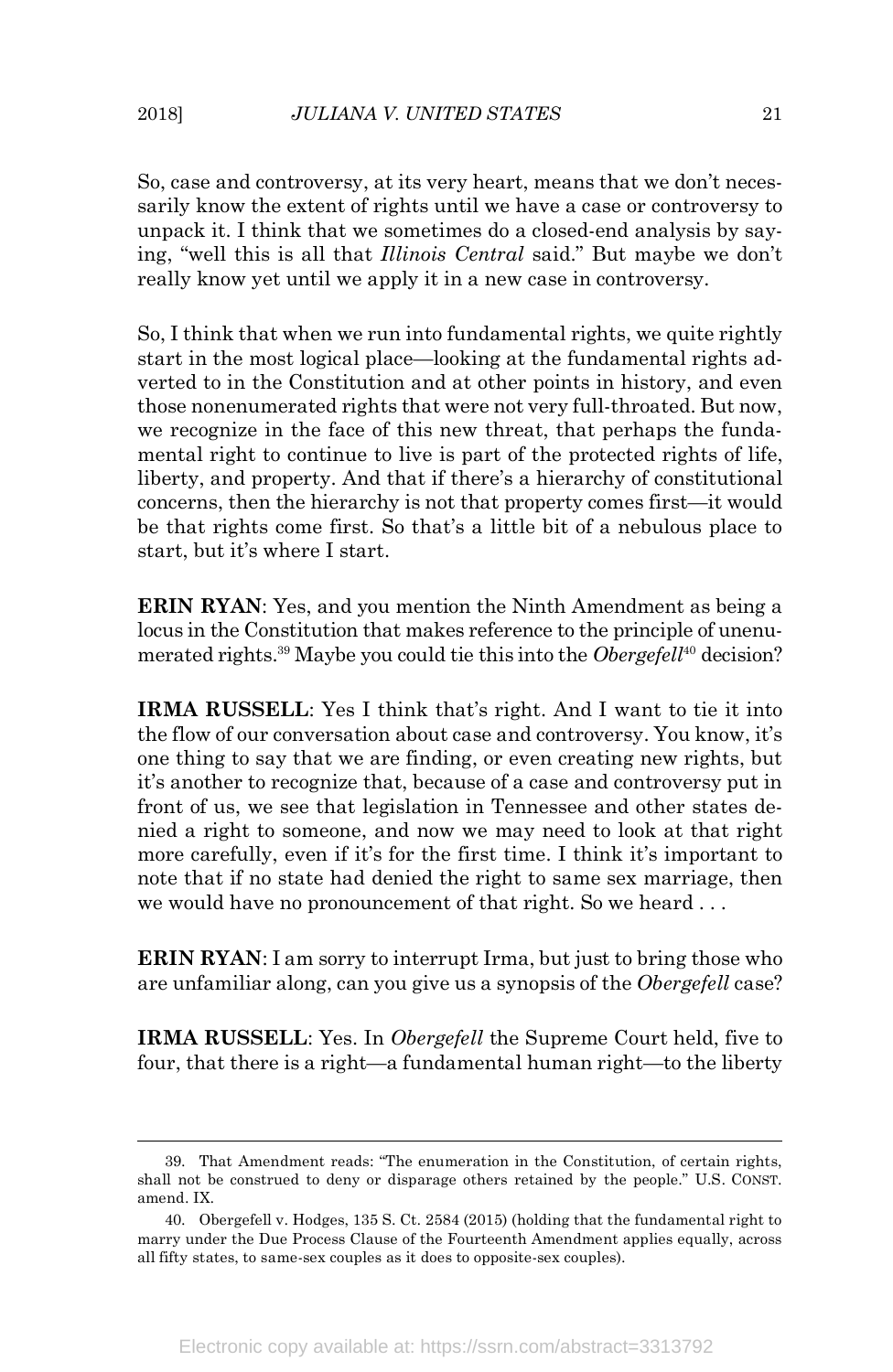#### 22 *FLORIDA STATE UNIVERSITY LAW REVIEW* [Online

in expression of one's love; to choose the person that you love even if that person is the same sex as you.

Now, that right had been denied by several states, and one of my points here is that this is the system we have of evaluating political decision and legislation. Even once the political decision and legislation is made, it can go too far. We're really on a rocking boat at sea, and the judiciary is one of the players that keeps the vessel upright. So in *Obergefell*, the Court said we do have a legislative statement here, and it goes too far—it's an incursion on the judicial role. The role of the judiciary within the rule of law is not merely to wait until the legislature has applied a law that it has enacted; that's a narrow view of the judicial function. Even if the legislature has only spoken, sometimes the political process goes too far, and it is within the realm of the court to say what is too far.

Just one more point and then I want to yield the floor. And it is that when we say: "where will this lead?" That's part of the unfolding of our world and law. We don't know where it will lead, but I think that the fear of rights gone wild in the future shouldn't be the kind of specter that keeps us from protecting lives right now.

**ERIN RYAN**: Thank you, Irma. I appreciate that I'm artificially separating out the fundamental right question from the substantive due process question, which we'll come back to momentarily. But first, Jim—I want to invite you to weigh in on the fundamental rights issue as well.

**JIM HUFFMAN**: Well, if you look at *Lochner* and *Griswold v. Connecticut*41—which was really the beginning of the modern substantive due process and privacy cases—what they show us, I think, is that substantive due process is in the eyes of the beholder. Unless you are a libertarian, in which case, you think that both *Locher* and *Griswold* are correct.

**ERIN RYAN**: Jim, I'm going to interrupt you for a moment, the same way I interrupted Irma, just to bring everyone on board with us. We haven't yet introduced the substantive due process issue, so can you

 <sup>41.</sup> 381 U.S. 479, 487 (1965) (holding that the state law forbidding the use of contraceptives as among married couples is unconstitutional, for the "governmental purpose to control or prevent activities constitutionally subject to state regulation may not be achieved by means which sweep unnecessarily broadly and thereby invade the area of protected freedoms").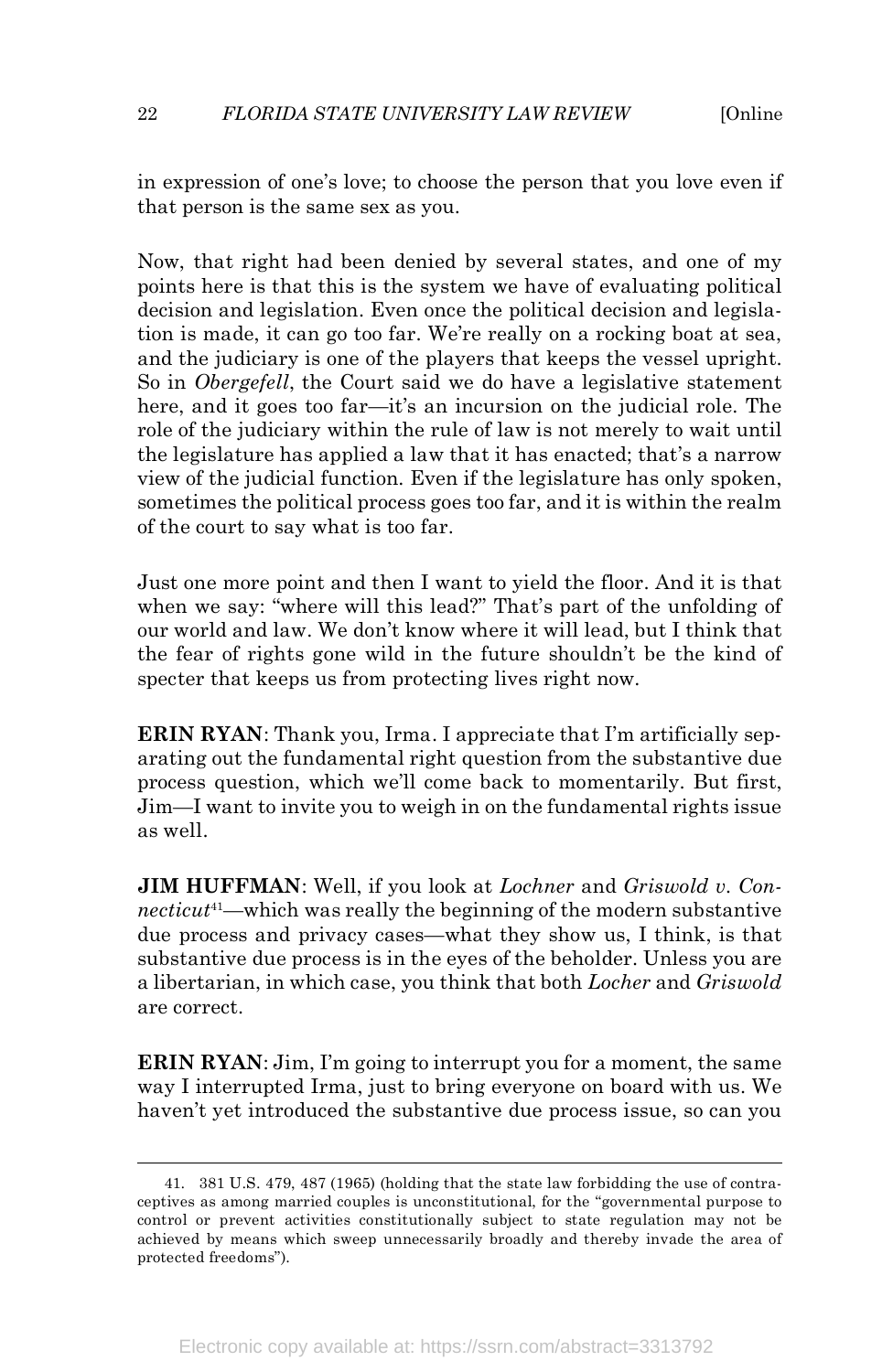help us bridge the gap? How does this conversation about fundamental rights relate to substantive due process?

**JIM HUFFMAN:** Well, the theory of substantive due process is that people have unenumerated, substantive, fundamental rights that are protected by the Due Process Clauses of the Fifth and Fourteenth Amendments.42 I am one who believes that the Ninth Amendment is a better place to have rooted those, because I think it speaks directly to them. But in either case, these fundamental rights are said to be rights that we have, even though they're not expressly enumerated in the Constitution. Substantive due process in *Lochner* was about freedom of contract; in *Griswold v. Connecticut* it was about freedom to use contraceptives for privacy reasons.

And, as I say, in my worldview, both *Lochner* and *Griswold* got it right. But the core of the problem with the case we're talking about is the leap from *Griswold, Roe*, and *Obergefell* to *Juliana*, and that is one from negative to positive rights. By which I mean that the rights that are argued for in *Juliana* are rights to something that government has to provide you, and not a limit on government's treatment or denial of rights that you have. In American constitutional law, we simply have never done for good reason—positive rights, because they constitute promises we cannot really make. We can't guarantee that we will be able to assure the kinds of positive rights that constitutions all over the world assure and don't deliver—like health care, minimum income, housing, or the right to a climate free of warming, as is claimed in *Juliana*.

Not only can we not promise to keep them as a practical matter, but it is not a role for the courts, because the courts have neither the authority nor the capacity to make whatever is supposed to happen actually happen. This eventually goes to the question of remedy, which I know you want to talk about later—but courts are simply not an institution philosophically intended for, or practically designed for, delivering on positive rights. And that is what is at the heart of the *Juliana* case.

**ERIN RYAN**: So, Jim is raising the question of separation of powers<sup>43</sup> as well as the question of positive and negative rights. And there is

 <sup>42.</sup> *See supra* note 8; *see also, e.g.*, U.S. CONST. amend. V ("[N]or shall [any person] be deprived of life, liberty, or property, without due process of law; nor shall private property be taken for public use, without just compensation."); U.S. CONST. amend XIV, § 1 ("No state shall make or enforce any law which shall abridge the privileges or immunities of citizens of the United States; nor shall any state deprive any person of life, liberty, or property, without due process of law; nor deny to any person within its jurisdiction the equal protection of the laws.").

<sup>43.</sup> Separation of powers refers to limiting "any one branch from exercising the core functions of another. . . . [And] prevent[ing] the concentration of power and provid[ing] for checks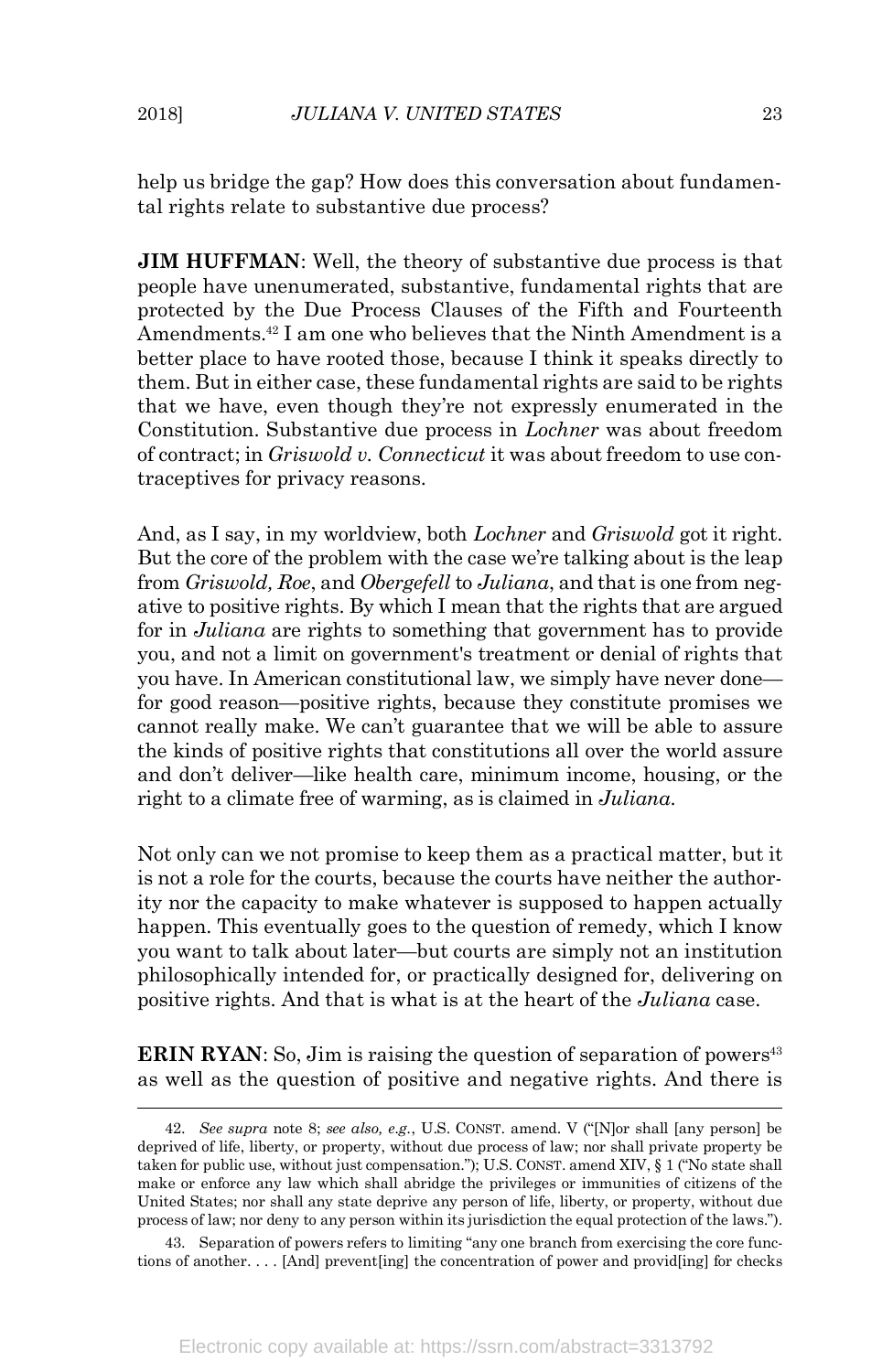clearly some anxiety about what it means to go down a road where the judiciary gets to second-guess the statutory and regulatory decisions of the other branches. Irma, do you want to respond to Jim's concerns about positive versus negative rights, and the separation of powers?

**IRMA RUSSELL**: Well, I can start by saying that when we talk about this, it throws us into the vortex of deciding things. I think we've always been there—struggling with the idea that we can't do well enough to deliver on the Due Process Clause itself. In administrative law, we have had to interpret, with a rule of reasonableness, what "due process" is—and in a way that people in prior generations would never have considered due process. Administrative courts have the power to say "this is enough"—this low-level decision maker is not giving anything we would think of as a real hearing in a judicial setting, but it's enough. We have had to accommodate the promises that we make.

I see these kinds of promises to a livable environment in the same way. It's not a magic wand; the remedy can't make the skies around the entire globe clear and blue and non-carbon threatened—but it is of such importance that sometimes the debate about positives and negatives can be a mirage for us. So that issue of sufficiency, and I think the issue of remedy that Jim notes, is one that could bedevil us—but like other things, we live in a world where we have to do good enough.

So, the remedy in *Illinois Central* was for the court to say to the legislature something like: "You need to do your job—you just can't give away all of those rights!" That was appropriate. And as to the depth of judicial scrutiny going forward, I don't think we should suggest that the legislature cannot be trusted to do what the judiciary says they should do. We talk about (vertical) cooperative federalism between state and federal government, and this is another kind of (horizontal) cooperative federalism required between the branches of the federal government as well.

**ERIN RYAN**: Yes, and we'll come back to the remedy in not too long. But before we go there, Mary, I think you also wanted to weigh in on the positive rights versus negative rights issue?

**MARY WOOD**: Yes, just very briefly. It's important to note that the entire framing of this case focuses on the decades of affirmative fossil

and balances. *Separation of Powers – An Overview*, NAT. CONF. OF ST. LEGISLATURES, http://www.ncsl.org/research/about-state-legislatures/separation-of-powers-an-overview.aspx [https://perma.cc/84NG-N4QH].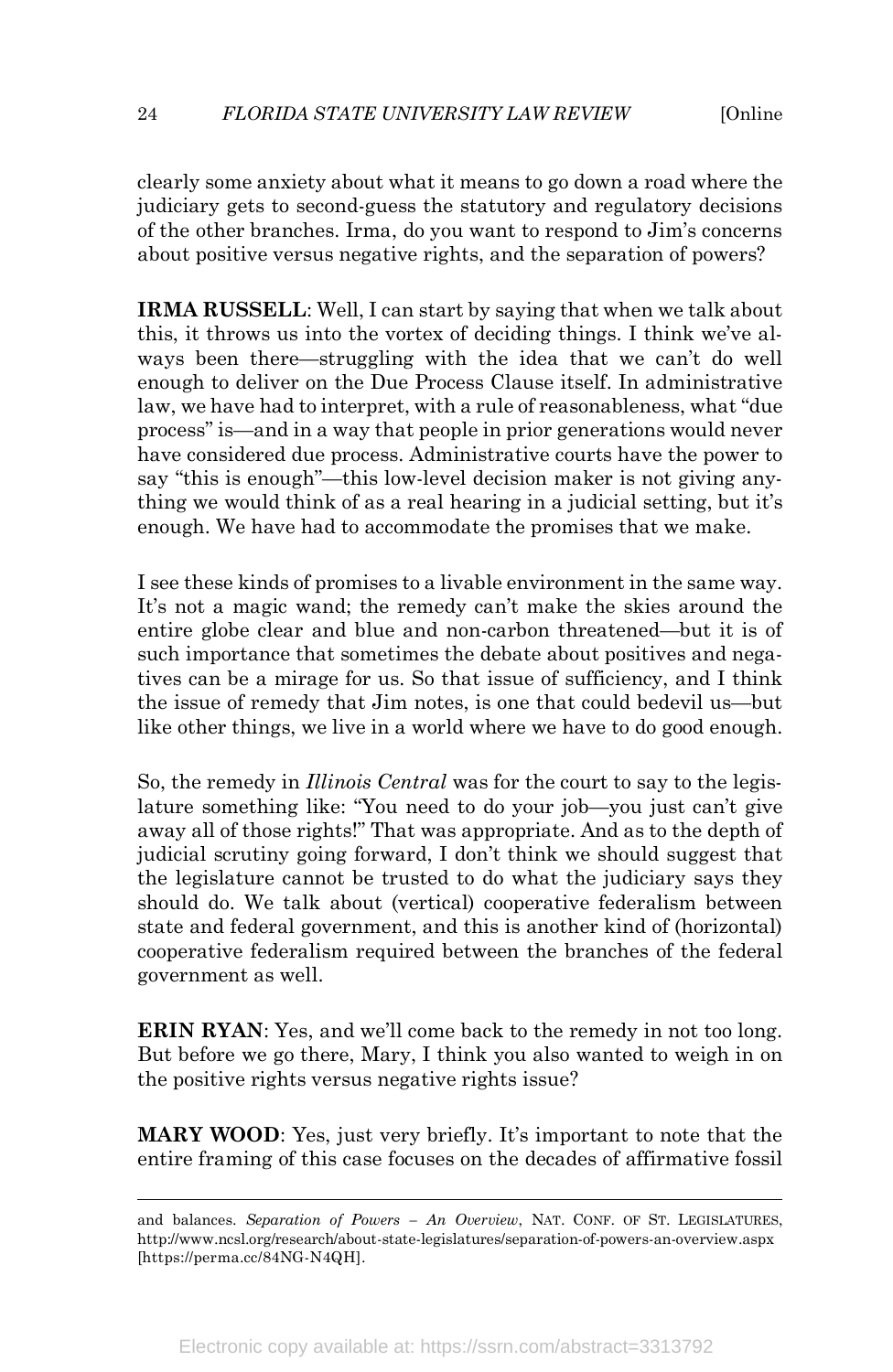fuel policy. In other words, every day the federal government is taking actions to drill and mine and offshore drill and frack for natural gas and coal and petroleum, and these are ongoing, affirmative government actions every day. So that framing is really important to the constitutional analysis, because it is not as if the government is a passive player; the government is affirmatively, every day putting children and future generations in harm's way. I wanted to add that, because it provides an important constitutional aspect to the discussion.

**ERIN RYAN**: It reminds me of the act/omission distinction problem that we discuss in every first-year law school class! But before we leave constitutional issues altogether, I do want to press the panel about the remarkable turn of the case in asking courts to protect substance of due process, when we generally talk disfavorably about the last time courts did that, during the *Lochner*<sup>44</sup> era that Jim mentioned. So I want to ask the panel, and especially those who support the plaintiff's claim: should we not worry about a return to the *Lochner* era, asking the judiciary to protect claims for substantive due process? And I open this to whoever would like to take the question.

**JIM HUFFMAN**: I would say that we long ago, with *Griswold v. Connecticut*, returned to the *Lochner* era. But if we're going to embrace the idea that there are fundamental rights buried in the Due Process Clause, it's kind of an open-ended search. For me, that search, as I said earlier, is better founded on the Ninth Amendment—but if we're going to do it on the Due Process Clause, I think it is about individual freedom, individual liberty. And I think that libertarian argument is very persuasive—but that is not what is being proposed, or is likely to be found, by Judge Aiken in the *Juliana* case.

**IRMA RUSSELL:** I'd like to jump in on a minor point. I agree with Jim about the Ninth Amendment, and what you said, Jim, about if we are going to believe there are fundamental rights there that we need to find. But I think maybe it takes on too much responsibility; we don't need to "find" them. The case and controversy method means that when they arise and are presented to the court, the court has to make a decision on them. I think that individual and collective dichotomy is a worthwhile one, and I think it's important to see that they are holding hands tightly all the time. That is my individual right. We can talk

 <sup>44.</sup> Lochner v. New York, 198 U.S. 45, 52, 57 (1905) (holding that New York's "labor law," which stated that "no employee shall be required or permitted to work" more than 10 hours a day, "interferes with the right of contract between the employer and employees," for "[t]here is no reasonable ground for interfering with the liberty of person or the right of free contract, by determining the hours of labor, in the occupation of a baker.").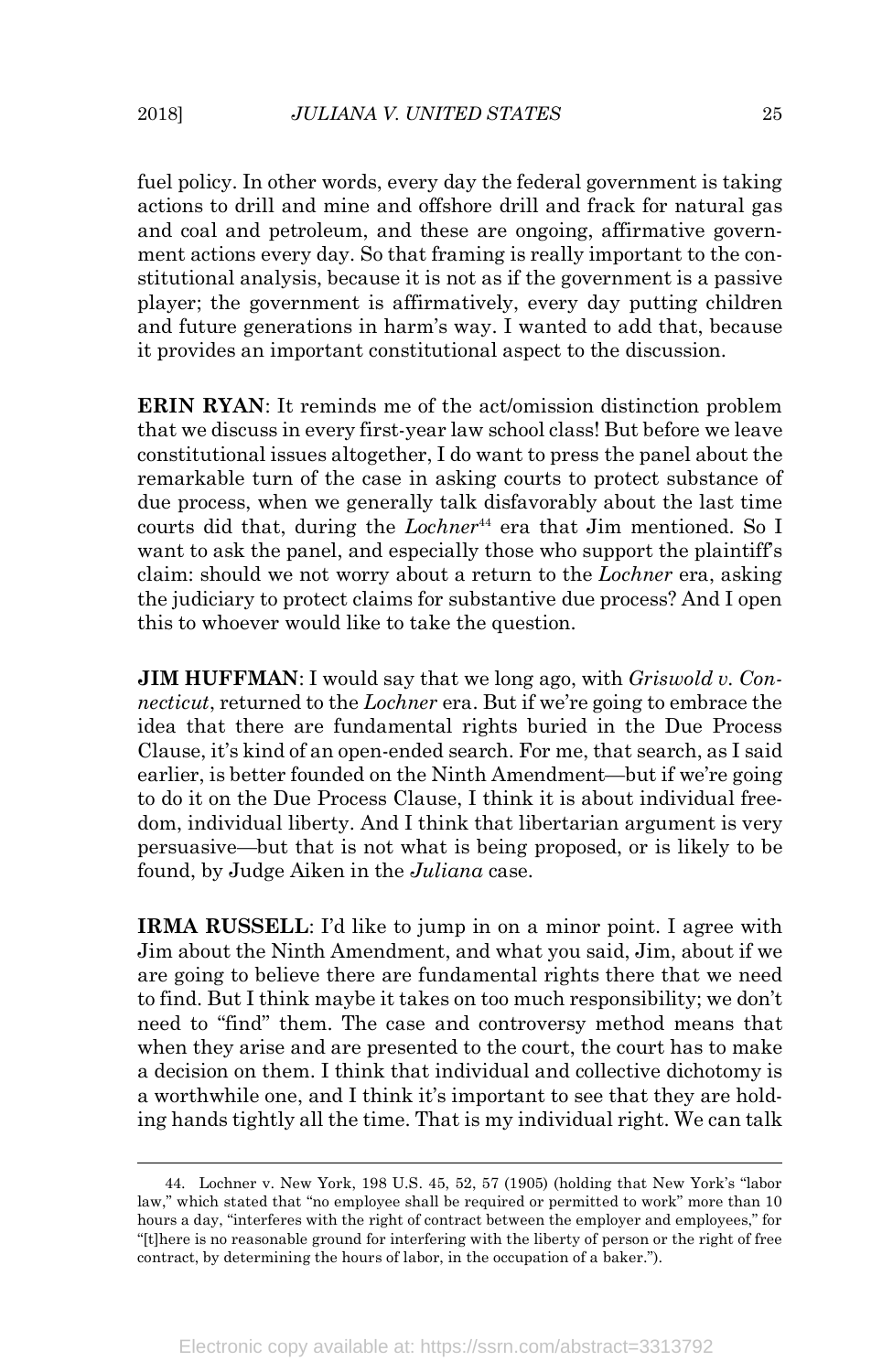about it in freedom of expression: is it not only to protect me as an individual, but to protect our collective. And I think the same thing is true here of the right to the air commons, and to life based on a sustainable planet. (Of course, we come to standing issues when we address that individual and collective nature of those rights.)

**MARY WOOD:** I just wanted to highlight the court's language. Judge Aiken builds upon the *Obergefell* reasoning, saying that recognition of a fundamental right to marry was grounded in an understanding of marriage as a right underlying and supporting other recognized vital liberties. So in concluding that section on constitutional rights, she said that the right to a climate system capable of sustaining human life is fundamental to a free and ordered society. Just as marriage is the foundation of the family, a stable climate system is quite literally the foundation of society, so it flows directly from the *Obergefell* reasoning.

**ERIN RYAN**: All right, thank you panel. Once again, I feel like we could spend a lot of time here, but I'm going to push us forward to the third part of our structured discussion. And that is the part in which we're going to address the pragmatic and strategic issues raised by the case.

The case has raised some fascinating pragmatic issues for litigators and maybe for the three branches of government—if the plaintiffs prevail and the remedy must be put into effect. So to begin with, let's talk about the requested remedy. It has been critiqued as ambitious. I want to ask the panel: What are the plaintiffs asking for? How would it actually work? What foreseeable problems might it create? And, what foreseeable problems might it create if we *don't* go down this difficult road? So, Rick let me turn to you first, to help us understand the remedial issues raised by the case.

**RICHARD FRANK**: Yes, the complaint that was filed several years ago in this case is interesting. It asks the court to grant them a number of specific remedies. Some are very broad, and dare I say somewhat amorphous; some are much more concrete. One of them, which I think is very straightforward, is that the plaintiffs are asking the court to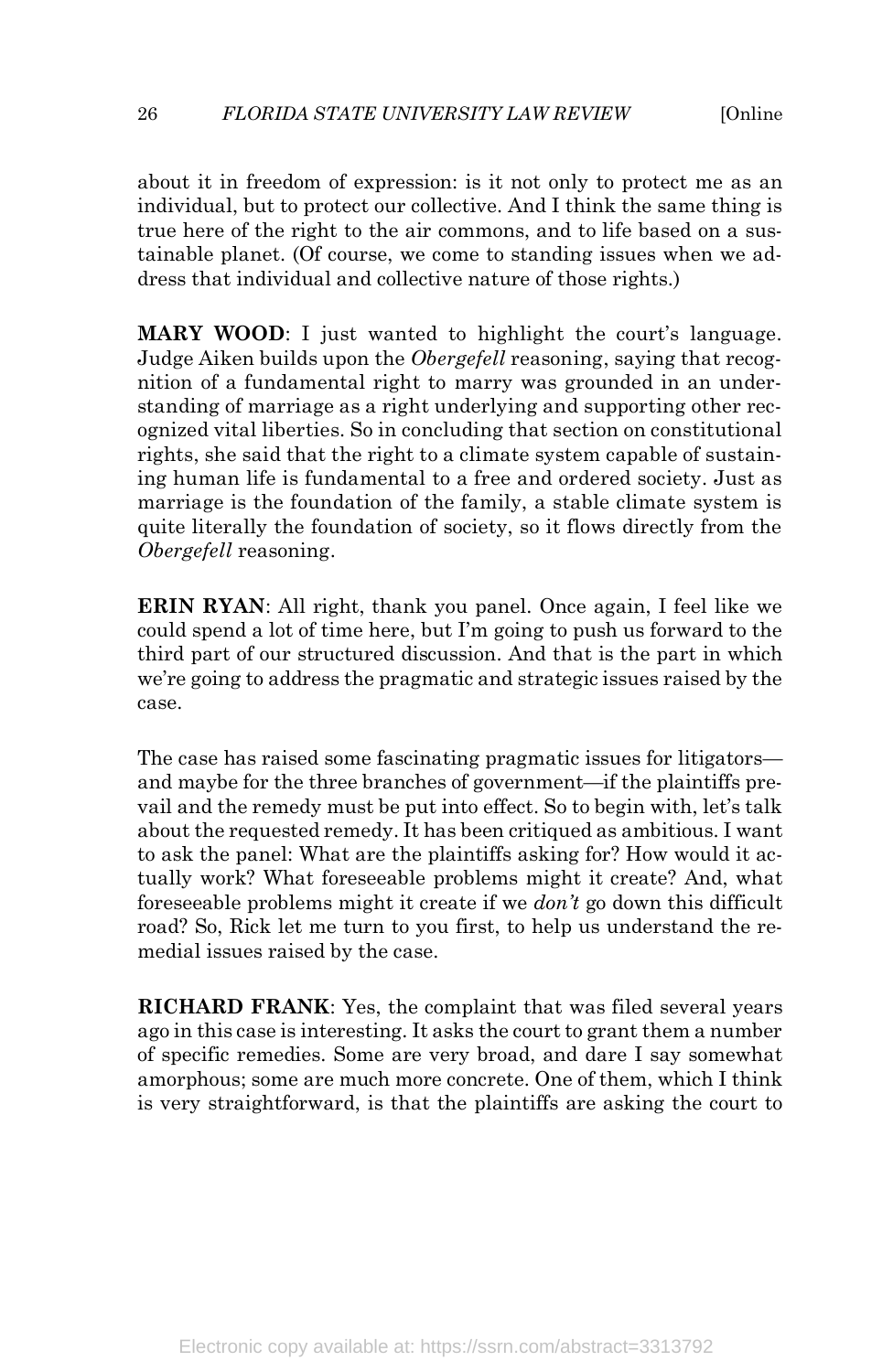order the federal government to prepare a consumption-based inventory of U.S. carbon dioxide emissions.45 Now that would be a formidable undertaking, but in terms of a requested remedy, it is conceptually, I think, relatively straightforward.

On the other hand, some other remedies are sought to enjoin the federal government from further violations of the Constitution, underlying each claim that they're making in the complaint, and some of these are pretty open-ended and fairly amorphous. Now, Judge Aiken—in her decision in 2016 denying the government's motion to dismiss— has already grappled with these issues, but in the context of standing to bring the case because under Article III of the Constitution, the plaintiffs in federal court must demonstrate that they have standing to sue. And a key element of that is what the courts have referred to as "redressability": is the court able to fashion an appropriate remedy that will redress the claimed injuries of the plaintiffs?

Judge Aiken said that for purposes of standing analysis, and drawing on some earlier climate change cases, the plaintiffs had satisfied the burden of establishing their standing to bring the action. But she also mentioned that that's not the end of the substantive inquiry. When the case gets to the merits (and now we know that it will, at least in the district court), there are some formidable questions about whether the court is able to fashion an appropriate remedy—given the fact that, for example, the majority of greenhouse gas emissions are released by nations collectively other than the United States. China, for example, recently passed the United States as being the largest nation in terms of aggregate greenhouse gas emissions, and there's nothing that a district federal court here in the United States can do to affect those emissions from other nations.

So this is a very ambitious lawsuit in terms of the remedy and relief that it's seeking. I think it's one of the formidable challenges of this litigation, for the both the plaintiffs and for the federal court judge even if she believes the theories being espoused by the plaintiffs—how she can fashion an appropriate and meaningful remedy.

**ERIN RYAN**: Yes, and she and Judge Coffin have stated that they'll take these two problems—the problem of liability and the problem of remedy—separately, for that reason. Mary, do you want to weigh in on the issue of remedies?

 <sup>45.</sup> Complaint, Juliana v. United States, 217 F. Supp. 3d 1224 (D. Or. 2016) (No. 6:15- CV-01517-TC).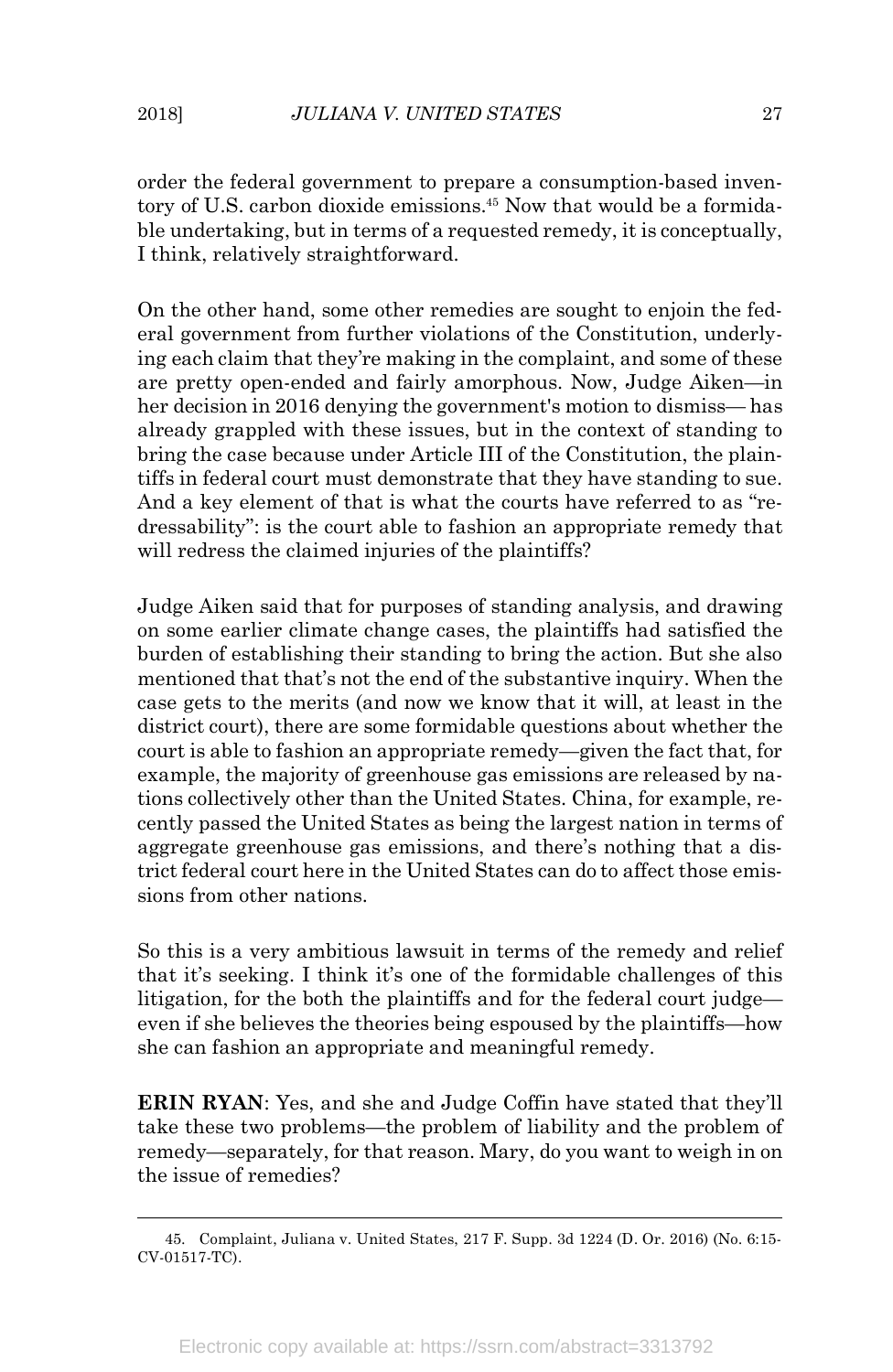**MARY WOOD**: Yes, sure. Well, as a starting point, this is not properly characterized as an environmental case. It's really a fundamental rights case, and it draws the remedies structure from institutional litigation rather than from the area that we're all probably more familiar with, which is statutory law. In statutory law, the courts give very narrow remedies; they remand to the agencies. In this case, the proposed remedy is an enforceable plan to lower carbon dioxide emissions according to the best available science.

Rick mentioned another part, which was the carbon emissions accounting, so to speak. But looking to the requested plan, this really puts the case squarely into institutional litigation, where courts play what Irma began to describe as a partner role. As a co-equal, third branch of government, the courts provide a planned, methodical, and strict forum for the parties to develop actions, and judges force the parties to move forward and make progress. In this way, the courts require the parties to grapple with a problem that is violating the fundamental rights of citizens.

So it's really not a sort of old-school, adversarial, unilateral role for the court that characterizes so many other cases. This is an administrative, institutional, very modern judicial role that takes a page more from treaty rights litigation, prison litigation, educational funding litigation, complex land-use cases, and desegregation cases, where the court will supervise the work to be done by the defendant agencies. The court won't tell the agencies what to do; the court will establish parameters that reflect the fundamental rights of citizens and then tell the agencies to do the job they really should have been doing for the last three decades.

And so that is a much different approach from statutory law enforcement. And also to build on what Irma says, the separation of powers doesn't really come into focus until you get to the remedy stage. The flexibility of that stage will allow the court to walk a very careful line, respecting the separation of powers between the three branches.

**ERIN RYAN**: Irma, I'm about to come to you to talk about precedent, but first, I think you wanted to weigh in with one last thing about the remedy?

**IRMA RUSSELL**: Yes. I would say that it's always overwhelming when we get to remedy, but I'd like to emphasize something that Mary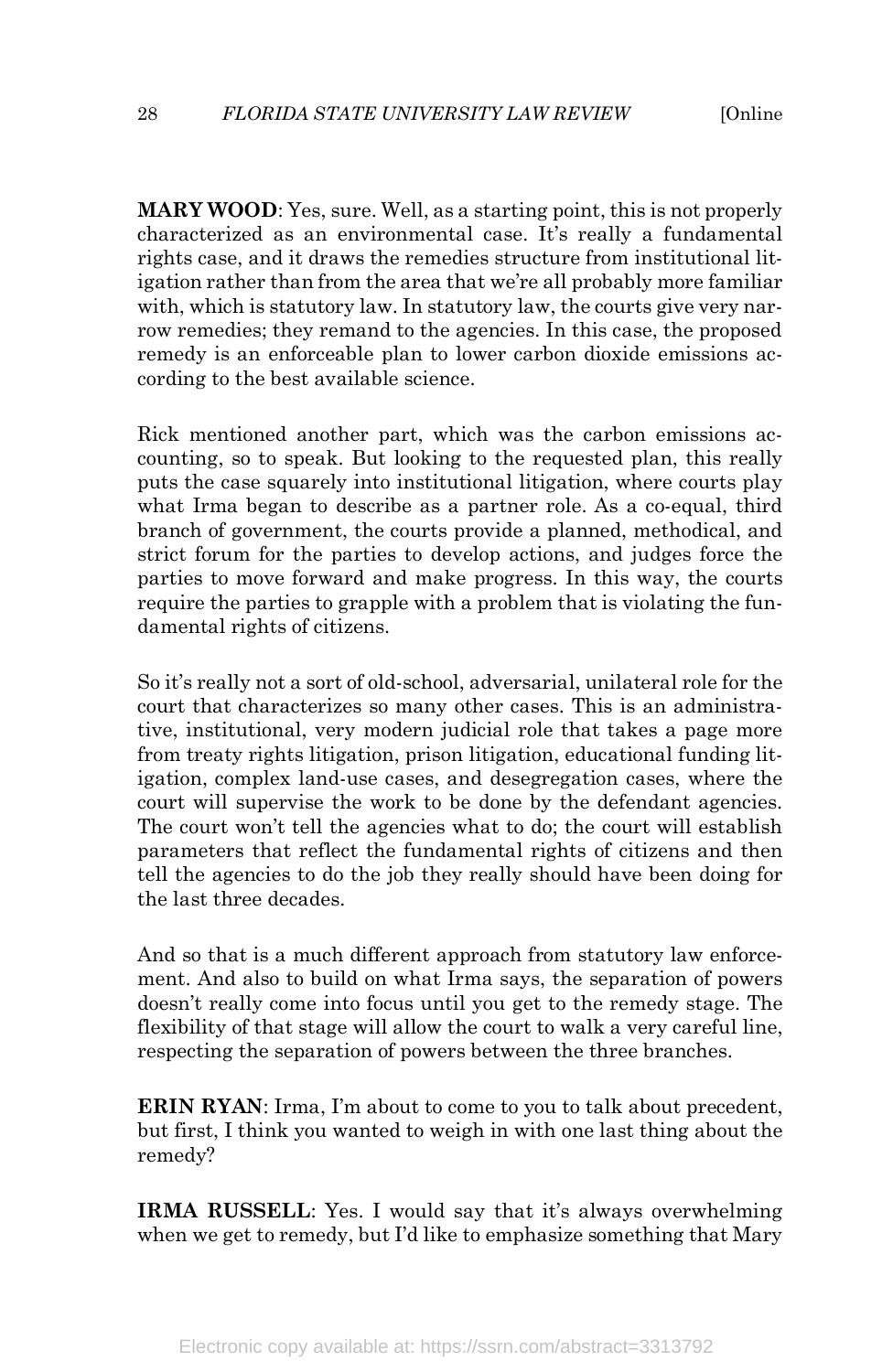spoke of earlier—the affirmative acts of the government in this situation, and how comprehensively the emissions system is a combined government and private enterprise. This is not a laissez-faire system, 46 with light touch of regulation here and there. This is a co-equal contribution of government and industry together. I think the difficulties that courts will address here are the same difficulties they have addressed in other contexts involving Congress and the EPA, in striking the kinds of regulation we are looking at now.

So just as Congress delegates to EPA—these almost imponderable tasks—this is the same sort of thing, where the court says to Congress that the EPA now needs to do something counterbalancing to protect not just property rights, but also human rights. We already concede that we do that, with the balance the EPA strikes, and this is a way of saying, well, we need to do that part of it better.

**ERIN RYAN**: Jim, you also wanted to weigh in on remedy. Go ahead.

**JIM HUFFMAN:** I think that there is no way the judicial remedy can take place in this case without the judiciary exercising what are clearly executive and/or legislative functions.

Let me just give you a hypothetical example, one that I think is the kind of thing that might well flow out of this case if the plaintiffs are successful. One could reasonably say that safe neighborhoods capable of sustaining human life are fundamental to a free and ordered society—borrowing the language from the *Juliana* case—and that, therefore, I would argue there's a due process violation when government fails to assure safe neighborhoods. Well what's the remedy in that case?

The remedy is for the government to do something that it hasn't been doing before, but what is it? And is a court in a position to guide them, in the sense that Mary suggests, to supervise them to get to that end? Those questions are resource allocation questions—public resource allocation questions—which are inherently political questions. And that's why there is no judicial remedy; there are only political remedies in allocating the scarce resources of the state to solving these problems—which are very real problems, but which courts have neither the

 <sup>46.</sup> A laissez-faire system refers to "a doctrine opposing governmental interference in economic affairs beyond the minimum necessary for the maintenance of peace and property rights. *Laissez-faire*, MERRIAM-WEBSTER, https://www.merriam-webster.com/dictionary/ laissez-faire [https://perma.cc/UXL3-LNH2].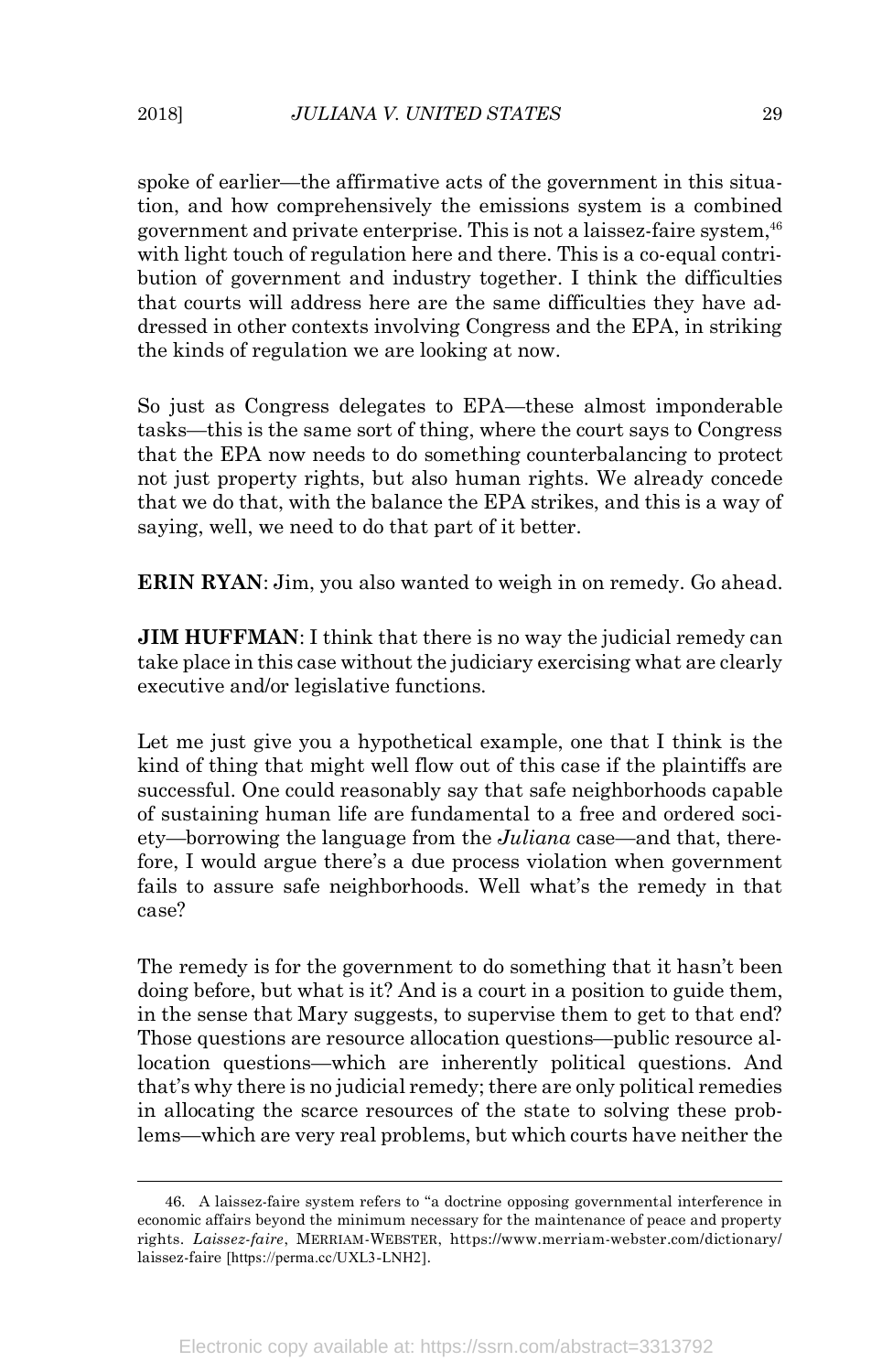#### 30 *FLORIDA STATE UNIVERSITY LAW REVIEW* [Online

authority nor capacity to solve without performing what is clearly a legislative or executive function.

**ERIN RYAN**: Jim's comment presses us towards the next part of our conversation, which is about the ramifications for this case going forward—perhaps extending into other cases, or perhaps other cases within the atmospheric trust litigation project.

I want to talk about the ramifications and *Juliana* precedent, and really, this raises three separate questions about precedent. The first question is about the potential precedent created by *Juliana* if the plaintiffs are successful. What do we think are the prospects for *Juliana* on appeal to the Ninth Circuit, and potentially the Supreme Court?

I'm also going to flag where I'm going next so we can organize the conversation. Next, I am going to ask about the potential precedent if the plaintiffs fail in *Juliana*, and in the other sibling cases where related plaintiffs have already failed. Finally, I'm going to ask about the potential ramifications of the *Juliana* case going forward in other areas of law, and perhaps internationally.

But let's start with the question of what happens if *Juliana* succeeds at trial. What do we think are the prospects for *Juliana* on appeal to the Ninth Circuit, and potentially the Supreme Court? Rick, what do you think?

**RICHARD FRANK**: Well, I think the higher this case goes up the appellate ladder, the stronger case the federal government has—and conversely, the more formidable case the plaintiffs have. The Ninth Circuit has a vote in this case, and last month it issued a published decision refusing to grant a writ of mandate that would have required the district court to this dismiss the case. But at the end of that decision, it said, and I'll quote here, that "some of the plaintiff's claims as currently pleaded are quite broad, and some of the remedies the plaintiffs seek may not be available as redress."47

There have been several recent climate change cases where the Ninth Circuit has not been terribly solicitous toward the plaintiffs' claims.

 <sup>47.</sup> United States v. U.S. District Court, District of Or., D.C. No. 6:15-cv-01517-TC-AA (9th Cir. March 7, 2018), *available at* cdn.ca9.uscourts.gov/datastore/opinions/2018/03/07/17- 71692.pdf.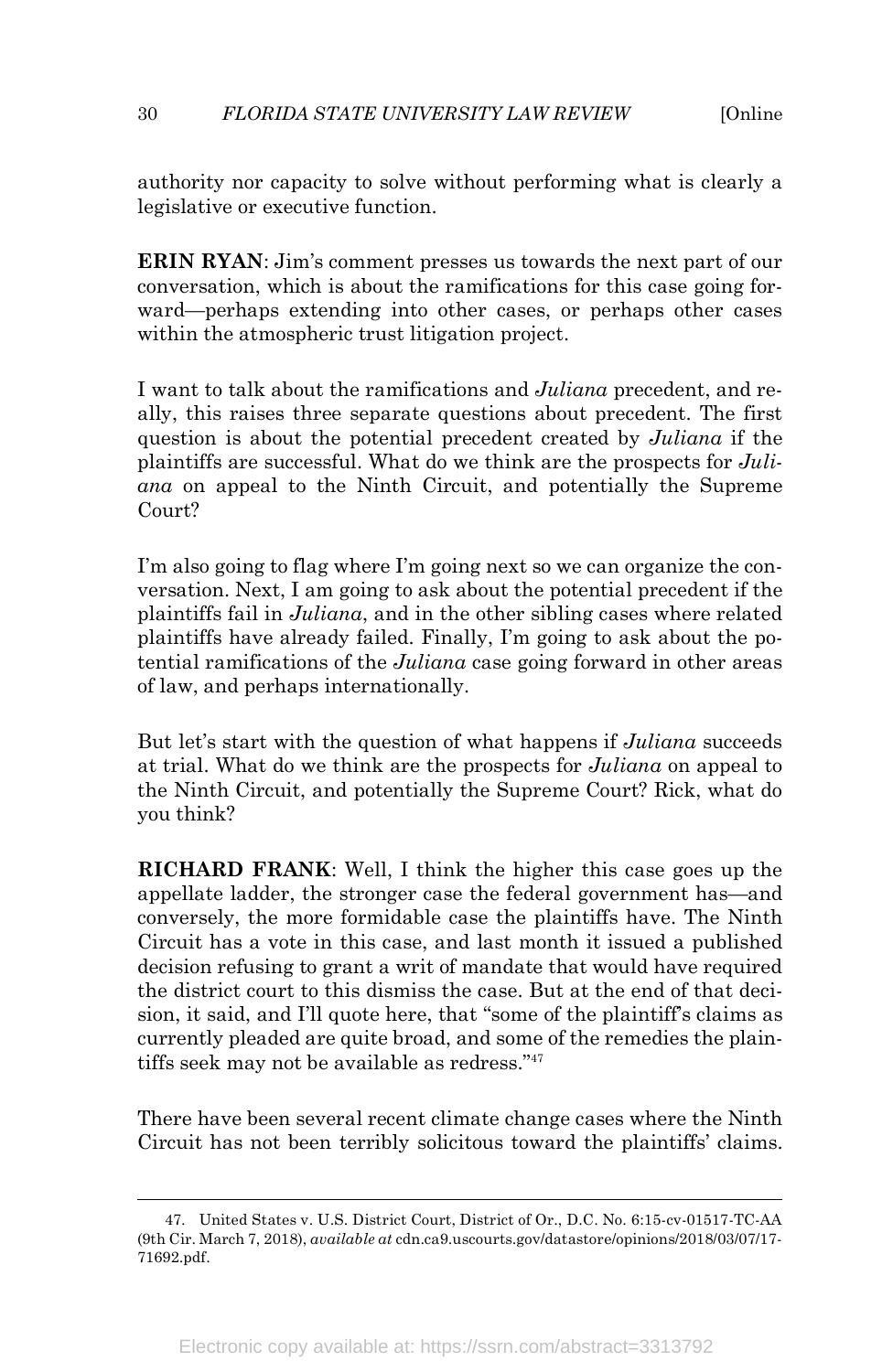The *Bellon*<sup>48</sup> case comes to mind—analogous to this case, it involved an environmental groups' attempt to convince a court to direct the state of Washington to affirmatively regulate greenhouse gas emissions from five already-sited refineries—and the Ninth Circuit rejected that claim. On the other hand, there's a recent case—the *Esplanade Properties*<sup>49</sup> case that Jim mentioned—where the Ninth Circuit was somewhat solicitous of a public trust claim, finding it an appropriate and effective defense to a regulatory takings claim by a private party. But I think the Ninth Circuit has already signaled—not skepticism, but the fact that it sees some formidable obstacles for the plaintiffs prevailing on the merits.

And when we talk about Supreme Court—of course, we have the *Massachusetts v. EPA*<sup>50</sup> decision, which I had the opportunity to work on. That was a big victory for states and environmental groups arguing that the federal government has an affirmative responsibility to address climate change. But more recently, the court has taken a somewhat narrower and more skeptical view, in cases like *American Electric Power*. 51

So, going back to the trial court level, I don't share Jim's view that the district court result is preordained here, and that Judge Aiken has already made up her mind in her decision. She has also indicated some reservations about the plaintiffs' ability to prevail on the merits. So it will be a very interesting trial, but I don't think we know for sure where she's going to wind up on the merits.

**ERIN RYAN**: Thanks, Rick. Irma, do you want to weigh in on the precedent? The question of what will happen if the *Juliana* plaintiffs succeed?

 <sup>48.</sup> Wash. Envtl. Council v. Bellon, 732 F.3d 1131, 1141 (9th Cir. 2013) (holding that the plaintiffs could not establish standing because they could not establish a causal connection between the failure of environmental agencies to "set and apply [reasonably available control technology] standards" and the harms they suffered).

<sup>49.</sup> Esplanade Prop., LLC v. City of Seattle, 307 F.3d 978, 987 (9th Cir. 2002) (concluding that the plaintiff's "proposal to construct concrete pilings, driveways and houses in the navigable tidelands of Elliot Bay, an area regularly used by the public for various recreational and other activities, was inconsistent with the public trust that the State of Washington is obligated to protect").

<sup>50.</sup> 549 U.S. 497 (2007).

<sup>51.</sup> Am. Elec. Power Co. v. Connecticut, 564 U.S. 410 (2011) (holding that corporations cannot be sued for greenhouse gas emissions under federal common law, because the Clean Air Act delegates the management of these emissions to EPA).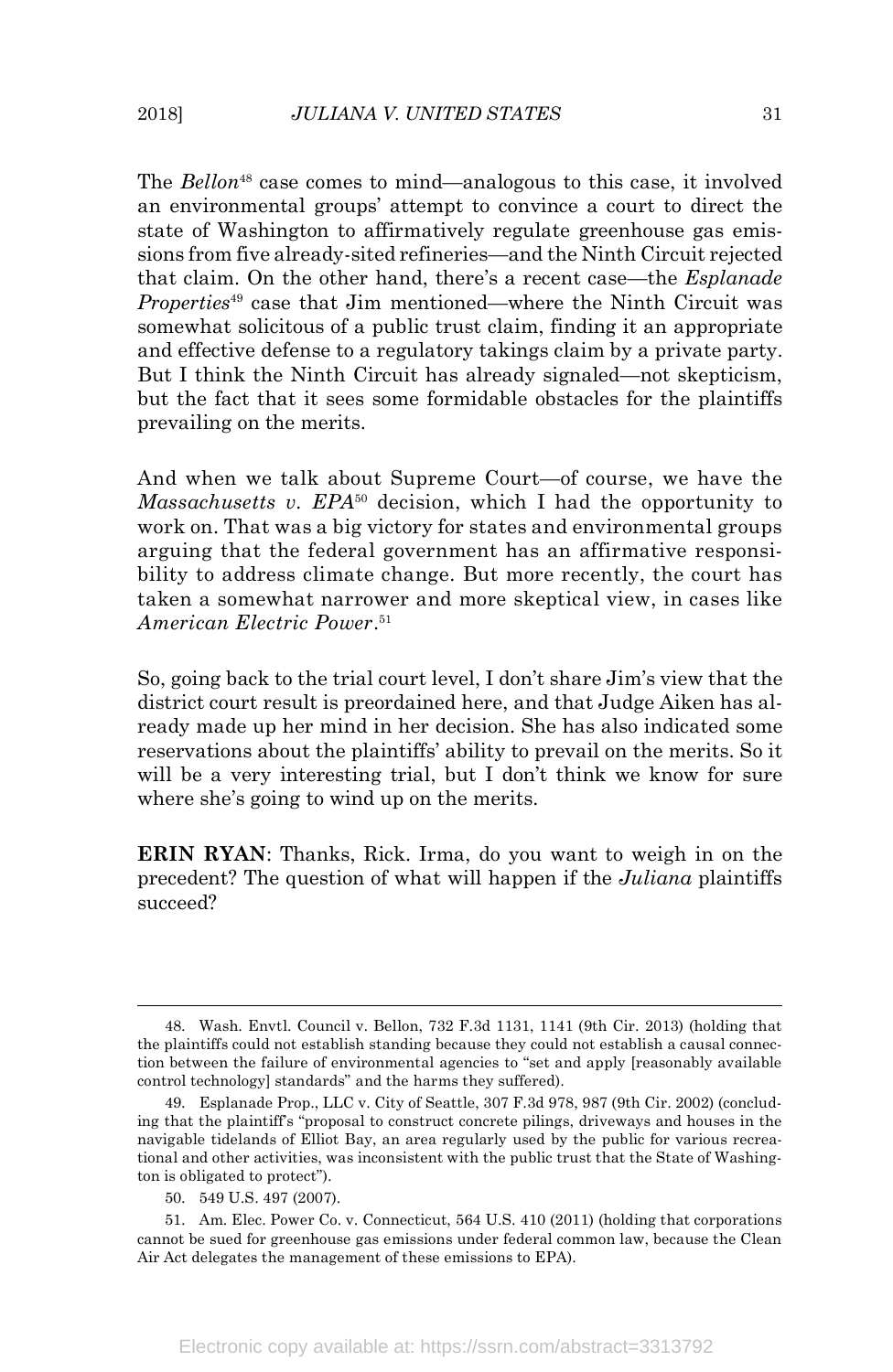**IRMA RUSSELL**: Yes, in a general way. Sometimes, we say we can't grant a right because it will lead to this expansive nature, like Jim's example of safe neighborhoods. We see the Supreme Court sometimes saying something like, "we are not going to fully define a right."

But consider, from the due process area, the *Caperton* case. <sup>52</sup> You all remember—that case involved a donation of millions of dollars to a judge's campaign in West Virginia, and the judge did not recuse himself from a case that involved the party who had donated these millions of dollars. The Supreme Court noted that finding a due process violation would open up the issue of how far due process extends—what about all of the other cases that would follow? But the Court said something along the lines of, "we can't decide all those now, but we can say that this one goes too far; these facts offend due process." And I think that is inherent in the way our law develops. So we all have an understandable desire to know then what follows now, but it's really not our system's way of addressing what is next.

**ERIN RYAN:** Well, let's talk about the second question relating to the potential precedent from this case. What if the plaintiffs fail in *Juliana*, or in the other sibling cases where related plaintiffs have already failed. What about the potential for the strategy that's being used by Our Children's Trust and the Atmospheric Trust Project to create precedent counter to what the plaintiffs are trying to accomplish? Precedent that runs counter to the hopes of the plaintiffs who brought the case to begin with? What do you think about that, Rick?

**RICHARD FRANK**: Well, that's always a calculated risk when you're filing and pursuing impact litigation. So certainly, there's a potential here—if the courts, particularly on appeal, reject the *Juliana* claims that you're going to have precedent that will serve as a setback to advocates of climate change regulation. But on the other hand—and this is something I dealt with a lot when I was directing litigation in the California Attorney General's office—the fact that you may have a questionable case in terms of the outcome doesn't necessarily mean you shouldn't advance or pursue the claim. Because, like all of the cases I mentioned, starting with *Brown v. Board of Education* earlier in this presentation, those were all considered long shots when they were filed. But look how they turned out!

 <sup>52.</sup> Caperton v. A.T. Massey Coal Co., 556 U.S. 868 (2009).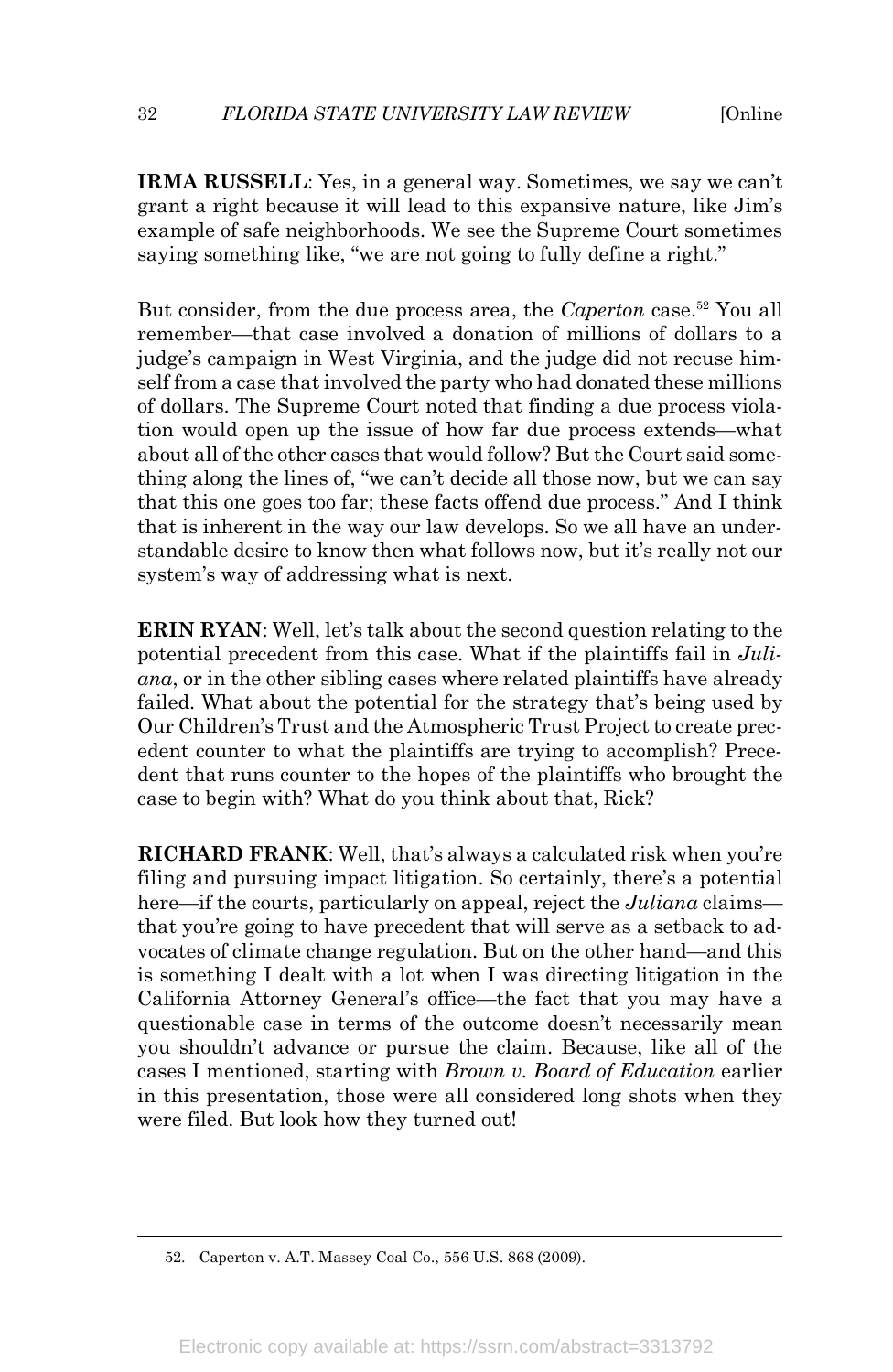**ERIN RYAN**: That's true, but—if I could interject Rick, because I want to press you on this—were those cases filed, perhaps, more strategically than the approach taken in the early Atmospheric Trust cases? It was extremely compelling on a poetic level, with cases being brought in many states simultaneously, even knowing that many of those cases would almost certainly be rejected. Doesn't that stand in contrast to strategic impact litigation, in which the bringers of the litigation carefully choose the plaintiff, and carefully choose a venue where they think they might be successful? It seems like there are two different approaches to impact litigation: the carpet bomb approach and the surgical strike approach. What do you think about that?

**RICHARD FRANK**: Well I think that's right, but in response I would say I wouldn't equate the *Juliana* case with that first-generation strategy of the first round of atmospheric trust cases. This is a much more surgical case, and perhaps it's also different because of the fundamental role of climate science and climate scientist James Hansen in helping to frame the complaint this time. I see the *Juliana* case squarely in the tradition of earlier successful impact litigation. And conversely, while this is not the time and place for a detailed discussion, I had some substantial qualms about the filing of fifty-one actions from the same template in fifty-one jurisdictions. I didn't think that was the wisest strategy at the time, and I think the results, which, Erin, you allude to, reflected that in some ways, providing a temporary setback to the proponents of atmospheric trust theory. But I think that this case, the *Juliana* case, is a different kettle of fish altogether.

**ERIN RYAN**: I understand. Also, I understand that Mary wants to correct the record on how the early Atmospheric Trust cases were brought. Mary, go ahead.

**MARY WOOD**: Actually, James Hansen was involved in the early cases too, but he is even more involved in *Juliana*, where he is serving as the plaintiff guardian of future generations, and he is now able to serve as an expert against the federal government (which he could not do when he headed NASA's Goddard Institute).

I should also note that the initial suite of legal proceedings consisted primarily of administrative petitions, as well as a select group of initial cases filed in state court. In the initial launch of Atmospheric Trust Litigation, there were about seven or eight state cases, and these were very strategic, with lawyers filing cases in only states that had solid public trust doctrines. So the initial strategy was not to file lawsuits in every single state, or even most states. What we are talking about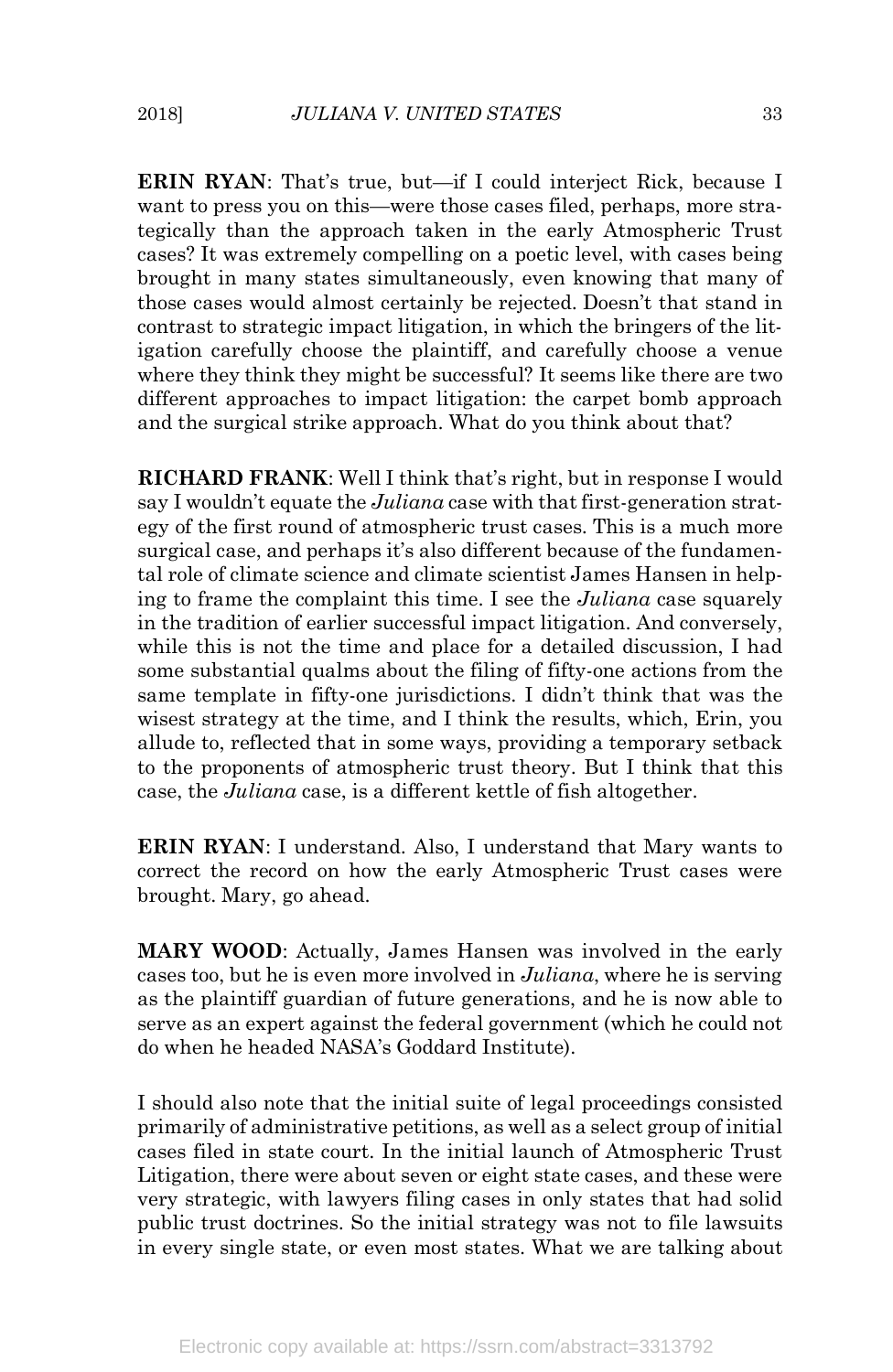is administrative petitions for the most part, and then as those were denied—because agencies would not enter into rule-making for carbon emissions reduction—then, in a few states with those denials, more lawsuits were filed. One example is a recent lawsuit filed right there in Florida.

I want to say, too, that with respect to the precedent, I think the trial will have an enormous impact on the understanding of climate science generally around the world. And we really can't predict what happens on appeal until we find out what comes out at trial. In other words, the goal of the plaintiffs is to tell a story about the other two branches of government putting children in danger, knowing full well the consequences of this fossil fuel policy. And I think the framing of that will really determine the chances on appeal, as we'll see courts shepherding the remedy side of the equation. If the country follows the model of treaty rights litigation in this region, providing a productive forum where the parties can come together, then I think chances for a successful appeal are very great.

**RICHARD FRANK**: And if I can jump in, I would echo Mary's statement. I mean, there are a number of reasons to file litigation, and public education is one of them. I also agree that the trial itself will be very revealing, and the record that will be developed will be very important. And I dare say that in that context, the plaintiffs have a far stronger case than the federal government. So it provides a great opportunity and a very public, very heavily reported opportunity—to develop before the court of public opinion, as well as before Judge Aiken, the existential peril of climate change.

**ERIN RYAN**: I want to follow up Mary's point, to bring me to the last formal question I have for the panel. And that's about the potential ramifications of the *Juliana* case for other cases going forward internationally, as well as domestically. So Mary, you mentioned the impact of the case internationally. Tell us about that.

**MARY WOOD**: Well, Jim May and Erin Daly of the Dignity Rights Project of Widener University<sup>53</sup> have really focused on this. Lawyers in countries around the world are looking at this case, and there is

 <sup>53.</sup> "The Dignity Rights Project works in tandem with legal, academic, non-profit, community-based organizations in all parts of the world to advance the human right to dignity" through education, advocacy, and action." *Dignity Rights Project: Dignity in Action*, WIDENER UNIVERSITY: DELAWARE LAW SCHOOL, https://delawarelaw.widener.edu/prospectivestudents/jd-program/jd-academics/signature-programs/dignity-rights-project/ [https://perma.cc/ 6CBQ-9NAN].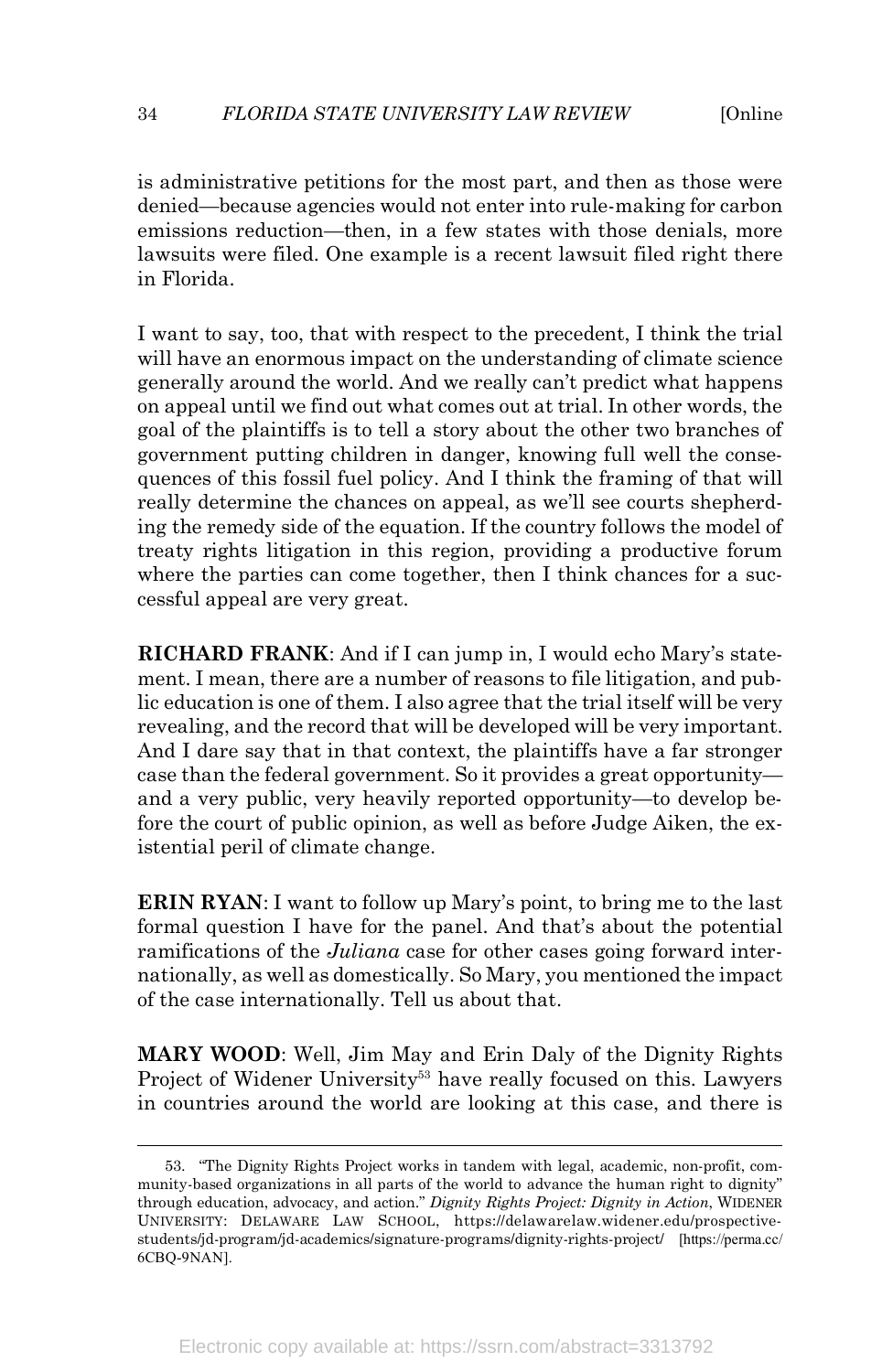interest in bringing cases patterned after *Juliana* to fit within those unique legal systems that exist elsewhere. What is happening is an inspiration, sparked by *Juliana*, to bring climate cases against government officials.

Also, *Juliana* suggests a constitutional right to a stable climate system as part of a personal liberty, enforceable within our U.S. Constitution, which does not expressly address environmental rights. So legal strategists in other countries are formulating arguments for a similar right and infusing public trust logic in their constitutions, particularly through provisions containing an express right to life and healthy environment. As we know, many constitutions across the world have express environmental rights, even though the United States lacks them. Thus, the right to a stable climate system in the U.S. must be tied to the fundamental due process right, or other basic rights, and/or the public trust doctrine.

Not only is *Juliana* providing the template for cases in other countries, but the climate science that comes out in a methodical way in *Juliana,* under evidentiary standards in this case, will save many other climate litigants from reinventing the wheel in their cases. The *Juliana* case presents a huge opportunity to show where we sit with respect to the planetary climate system, and the trial record will be formalized and available to the public. And, in the age of internet, I imagine that is going to be used, quite profoundly, to pollinate other actions worldwide.

**ERIN RYAN**: It is also an interesting moment because the international influence of *Juliana*'s "rights of the people approach"—trying to protect climate resources as a fundamental right of the people—is emerging at the same time as a contrasting international approach to protecting natural resources, the "rights of nature approach"—the approach taken in other countries like New Zealand, Ecuador, and Bolivia. I don't have an answer to this question except to raise it, because it raises an interesting question about which approach is more productive. It may just be path-dependent on the legal system within which these claims originate.

But at this point, I want to open the conversation up to the full panel. I want to invite our panelists either to continue the conversation we're having right now, or to raise an additional question we haven't asked previously, or to ask a specific follow up question to any of the other panelists. Let me open the floor. Do we have any additional points that people want to make?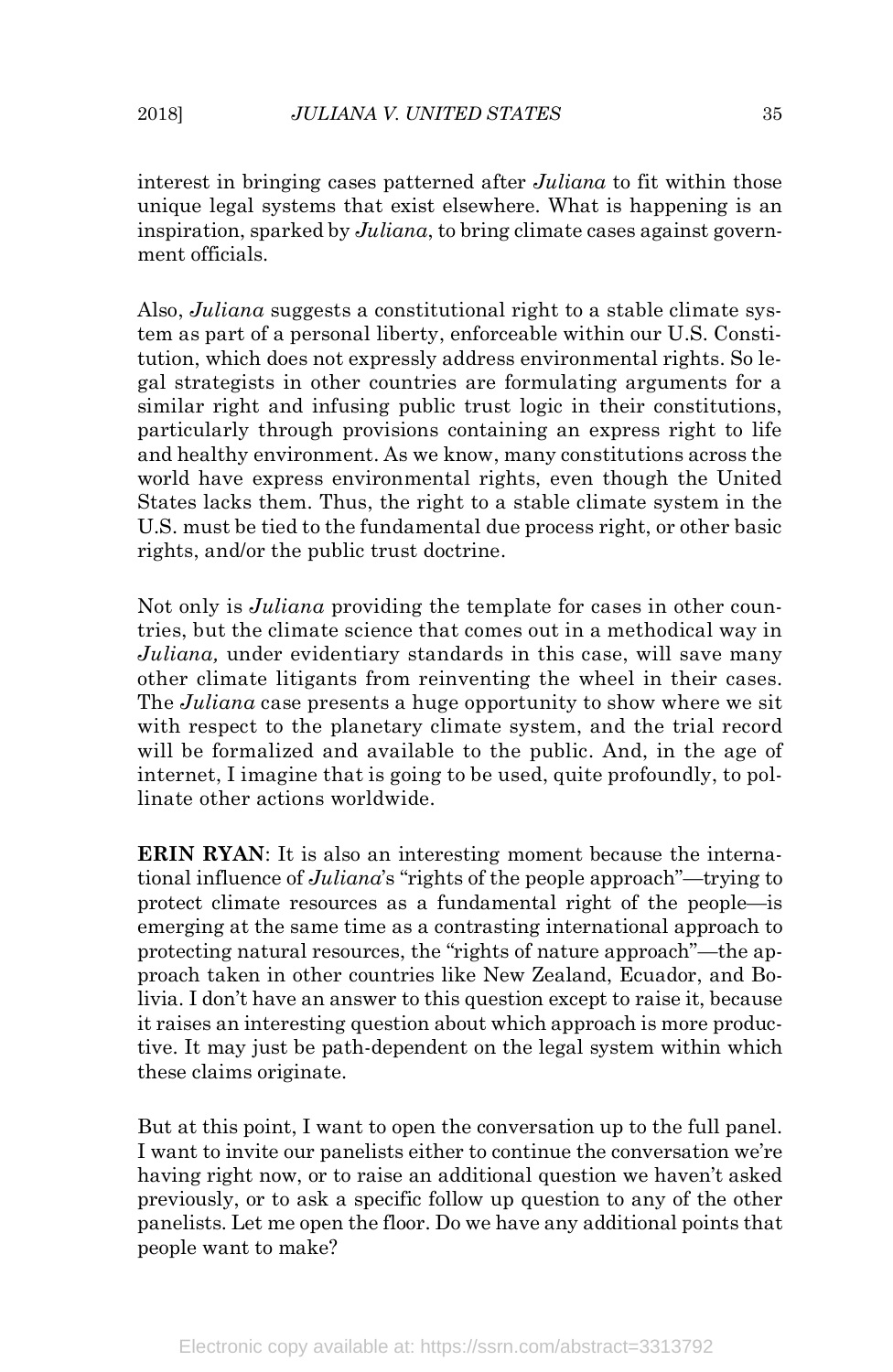#### 36 *FLORIDA STATE UNIVERSITY LAW REVIEW* [Online

**IRMA RUSSELL**: This is Irma. Erin, I would like to make a simple point in relation to the rights of nature and individual human rights. I don't see them as compromising each other; I see the potential for interaction in a positive and protective way.

**ERIN RYAN**: Thank you, Irma.

**RICHARD FRANK**: I had one question for Jim, following up on his early remarks. Do you consider climate change in general, and the *Juliana* claims in particular, to constitute a political non-justiciable question in the first place?

**JIM HUFFMAN**: Yes, I do.

**RICHARD FRANK**: Interesting.

**JIM HUFFMAN**: For reasons that I partially explained, I think that the remedy, whatever the remedy is, is an inherently political remedy because the kinds of decisions that legislatures make, whether we like them or not, invariably involve allocation of scarce resources. So whatever a court might order a legislature or an executive branch to do, even if it just says "do something," it's got to take the place of something else they're doing, or else increase the tax levels on the population.

And to me, that is rooted firmly in the distinction between negative and positive rights. The enforcement of negative rights costs the government nothing, and therefore the taxpayers nothing. The enforcement of positive rights costs the government and the taxpayers something, and that's a political decision as to how public resources should be allocated.

**RICHARD FRANK**: Well I don't want to detract from the broader conversation, but let me just register the fact that I disagree, as that argument could conceivably apply to bar any number of environmental complaints and concerns from adjudication in the courts.

**MARY WOOD**: I might jump in. Returning to the remedy question again, while this discussion has focused quite a bit on the remedy as creating a plan, the other side of a remedy is what I call a backstop injunction, which is affirmatively enjoining the harm that is immediate. And, of course, that is what courts do all the time—they enjoin the ongoing harm until there's a plan to abate that harm.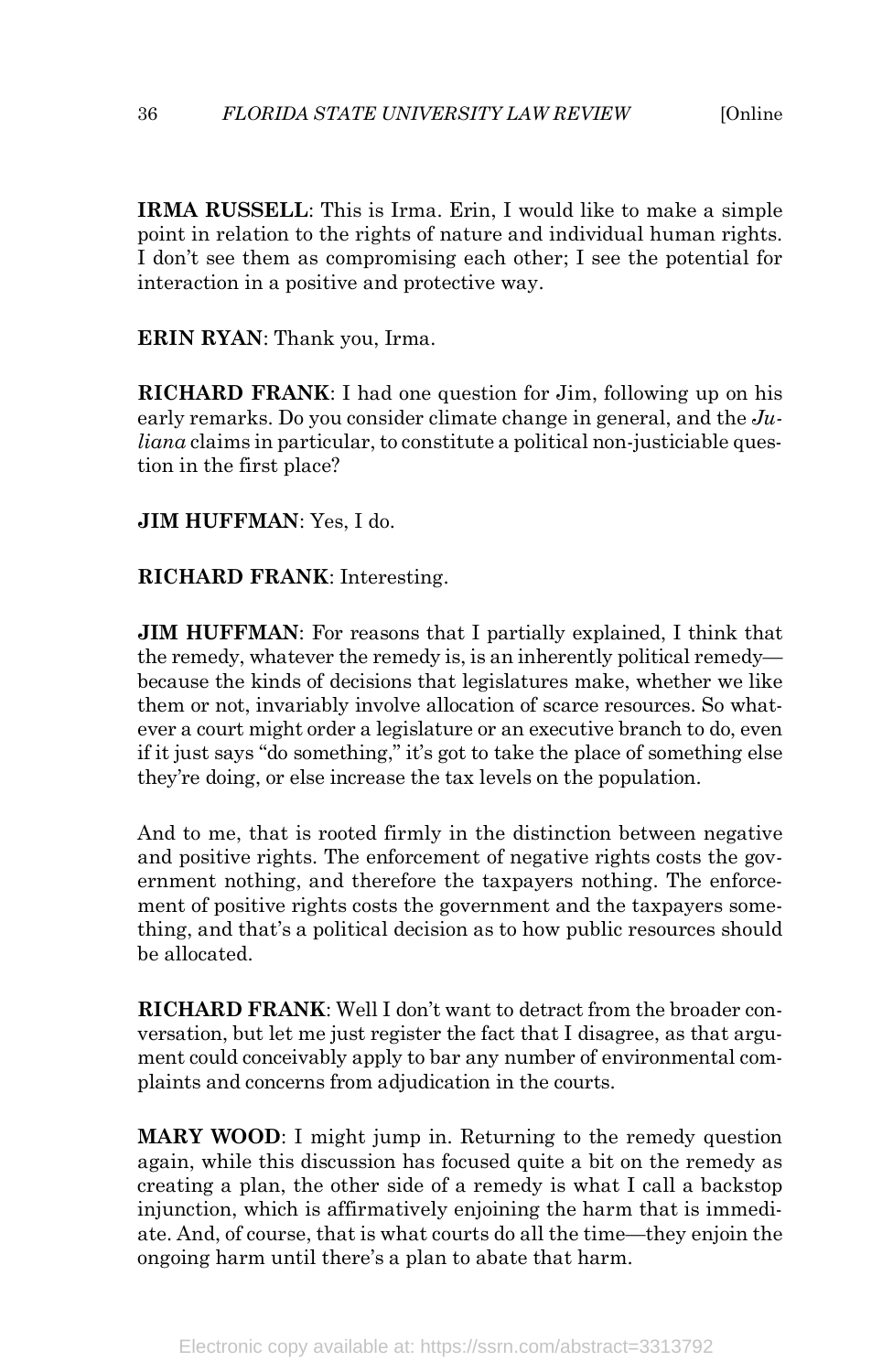So for example, the Jordan Cove project, a liquefied natural gas pipeline and export project, is part of the complaint. I can imagine a backstop injunction not allowing that to go forward until the government has a plan to reduce carbon dioxide emissions. My question to the panel is—what do you see as the role for backstop injunctions in this litigation?

**RICHARD FRANK**: Well, I think there's a scope problem here. You've got the one project that you mentioned, which is contained in the complaint, and then you've got the fossil fuel industry interveners, who conceivably could be bound by a broad injunction. But there are a whole lot of other private actors, both here in the United States and otherwise, that are far beyond this court's jurisdiction to frame and impose any remedy.

**MARY WOOD**: To clarify, the interveners actually backed out. The fossil fuel industry did intervene *en masse* early on in the case; they were allowed intervention status and they participated quite substantially. But when it came time for discovery, around the same time that they were being served with requests for admissions, they all asked the court to be let out of the case—and the court approved that. So now the case is just between the youth plaintiffs and the Trump administration defendants. There are actually no fossil fuel interveners remaining.

**RICHARD FRANK**: Yes, and that's interesting. Because I think that probably was a smart, strategic route—removing the fossil fuel industry, given the potential ramifications of a ruling favorable to the plaintiff—so I'm not surprised. But that further highlights the limits of the remedy that can be reasonably invoked, even if the district judge is persuaded by the *Juliana* plaintiff's claim on the merits.

**ERIN RYAN**: I have a question for you, Mary. Earlier, Jim analogized to the *Juliana* claim for violations of substantive due process. Jim—I hope I'm going to correctly quote you—I think you said that if we allow this claim to go forward, it would also allow a claim for a positive right to a safe neighborhood, and that *not* providing a safe neighborhood could then be a violation of substantive due process. Mary, I know you had a point you wanted to make about that. I'm curious—is Jim right? Would allowing the plaintiffs to go forward in *Juliana*, or would granting the relief that the plaintiffs are seeking by finding liability for them, open up a claim like that? Would that be the right thing to do?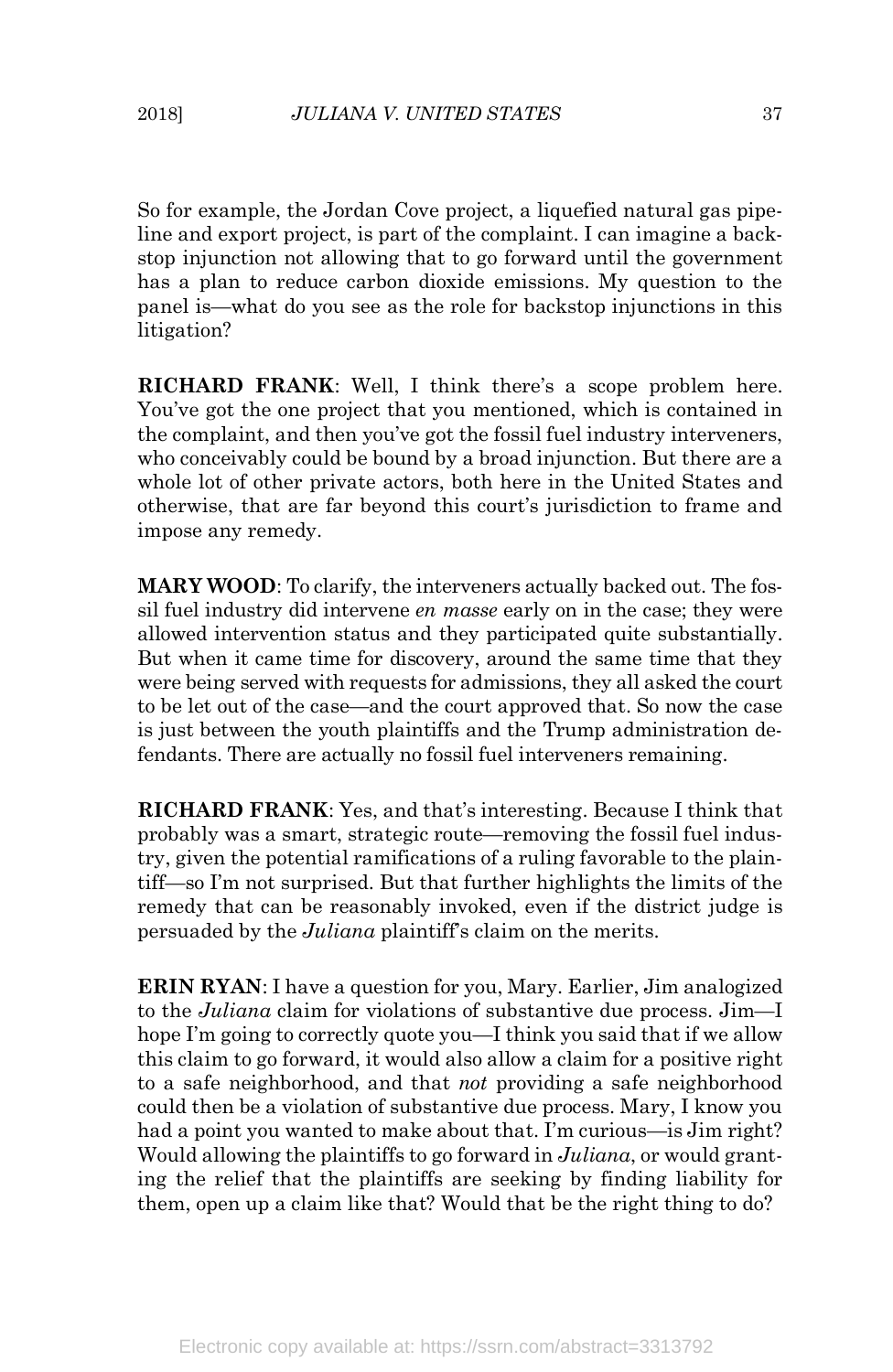**MARY WOOD**: I certainly don't think the *Juliana* case would open the door to any "safe neighborhoods" claim, because it uniquely focuses on the U.S. government's affirmative fossil fuel policies, and the existential threat they pose to all of humanity.

But what I wanted to point out was that this case does have two different sets of claims. And for the public trust principle, although I know Jim would disagree with this, what we're dealing with is just basic asset management of public natural common wealth, and that management is covered by fiduciary obligations of protection. So when we look at the atmosphere, we do have definable, scientific standards for bringing the atmosphere back into balance. I just want to remind people that the public trust claim is discernible, because it has these standards. Not to say that the other does not—I'm just speaking to the public trust—but the trust governs the management of natural resources.

**ERIN RYAN**: So that's one way of differentiating them. Let me put the same question to you, Irma. Is that enough to resolve the issue, or should there be an actionable claim to a safe neighborhood as well?

**IRMA RUSSELL:** Well, you know, I think that my "let's wait and see" approach is relevant here. The concern that allowing one will necessarily open the floodgates for other claims, you know, I think that's perfectly appropriate. We have claims, even now, some of which might seem humorous to people. There have been claims that—I think this is from California—allowing neighbors to plant flowers in their front yard and not vegetables is a due process violation.

I just think that's what our courts are there for. They are the masters of line drawing. And I think we all would like to have clearer, greater certainty, but perhaps one of the blessings of our system is the uncertainty. It tells us, "try to work this out at the political level," and only use judicial remedies in the dire cases where the judiciary sees a need to protect.

I did want to add one thing; maybe it's a bit of a gloomy note. I think we pay for everything, whether it's for vindicating a negative or positive right. There are costs to determining due process of compensation for takings and costs to depriving someone of life. We have a lot of costs that go along with capital punishment. So, I think there's no such thing as a free lunch, either in nature or in the human systems that we create. In my view, it's just choosing which ones are foundational.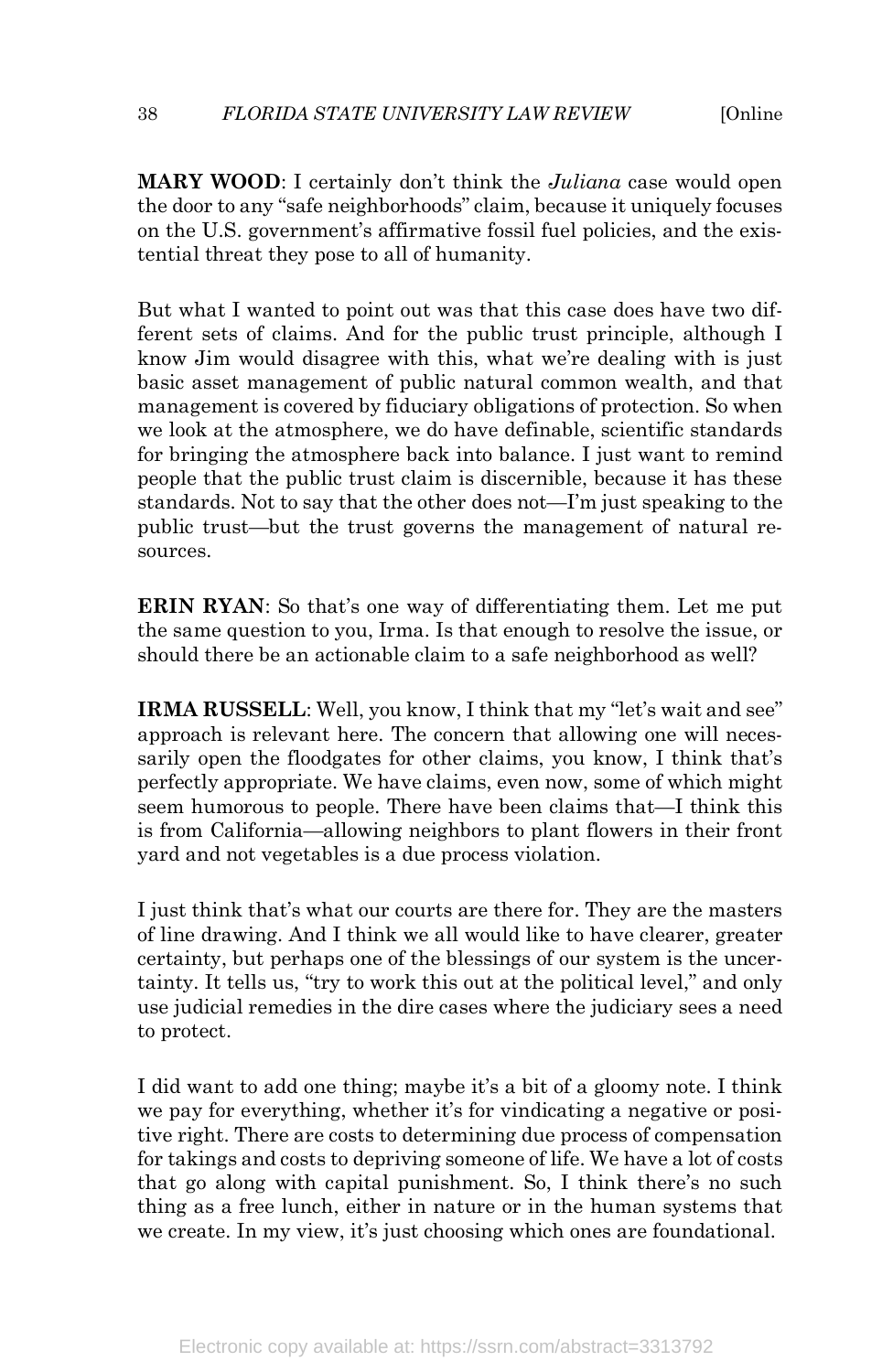**ERIN RYAN**: Thank you Irma. Does anybody else have any questions or points that we feel should be raised before we finish?

**JIM HUFFMAN**: This is Jim. Can I just say a couple of things?

**ERIN RYAN**: Go ahead.

**JIM HUFFMAN**: One, I think the argument that Irma just put forward—about the courts as an available entity for hearing complaints that haven't been resolved by the political process—is really a mistaken idea of what the courts are intended to be in our constitutional structure, and the role that they can play in a way consistent with the fundamental theories of popular sovereignty on which our government is based. It's not uncommon for people to argue that because their view hasn't prevailed in the political process, their rights have been violated.

But failure in the political process is inherent to the game of politics. I have always appreciated Mary's forthright statements, here to some extent and elsewhere, that what we really face here is a legislative and executive failure—and that something has got to be done, and the courts are the place we're going to look to get it done.

That's a viable view, I suppose, but I don't think it's one that's consistent with the underlying premise of popular sovereignty in a democratic republic. The decisions that are taken by our representatives are what we live with until we persuade them differently, or until the next election. It has long been a central strategy in the environmental movement, and many other movements, to go to the courts and try to get legislative and executive actions reversed. It has often been a successful approach, but it requires giving up on the fundamental principle of popular sovereignty. Do we really want to turn policy decisions over to unelected judges when we think the legislature and executive have made the wrong decisions?

## **ERIN RYAN**: Mary?

**MARY WOOD**: Yes, well I just want to respond to that briefly. I think Irma has a response as well. But I guess I would take issue with Jim's view of the courts as a sort of wallflower. There's a difference between separation of powers and going to a two-branch system of government. And I don't really see, in the model Jim just presented, any role for the courts in protecting fundamental rights. And yet we do know that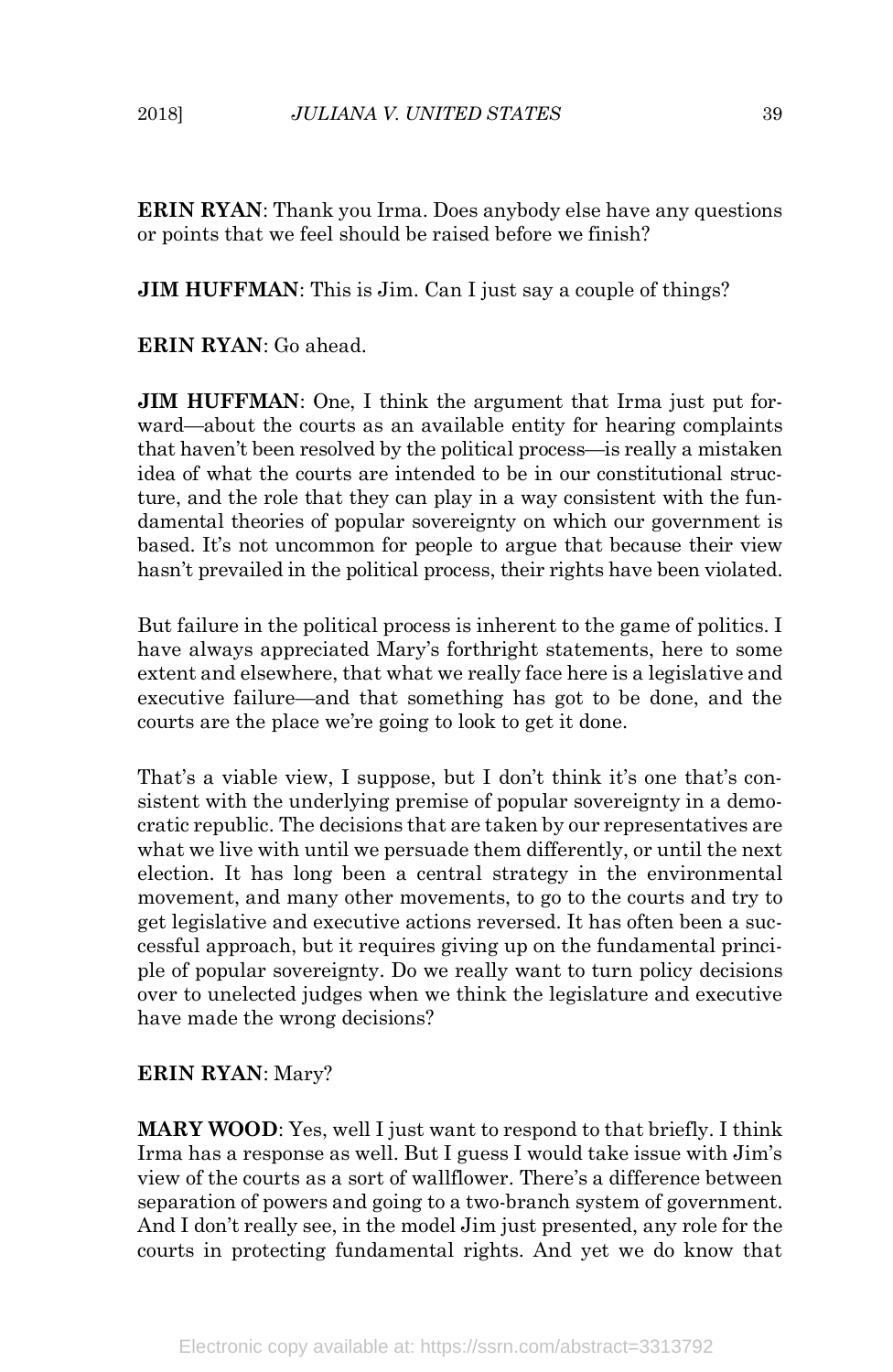#### 40 *FLORIDA STATE UNIVERSITY LAW REVIEW* [Online

that's what the founders intended this third branch to be—the guardian of our constitutional rights.

Also, you don't have a public trust without enforcement. You would have unfettered tyranny on the part of the other two branches without the courts' role. A judicial enforcement role is what the separation of powers really means within a three-branch system of government. What the court's challenge will be, of course, in the remedy phase of this case, is to make the other branches do their job, which they have been neglecting and ignoring, and not to usurp their role. This judicial supervision role frames the entire case.

And I guess I would just end by stating my view of precedent. The function of precedent differs from what I think Jim has propounded, in the sense that the rule of law, to me, is not the rule of law encased by the eighteenth century law of England. It is taking the logic of precedent—I'm talking in particular about the public trust—and applying that logic to the circumstances of our time. And there are scores of court opinions that say that this is exactly what the public trust is meant to do—to be flexible and respond to the new circumstances of our time.

## **ERIN RYAN**: Irma?

**IRMA RUSSELL**: Yes, my point may be very similar to what Mary is saying. That is, this idea of protection—anti-majoritarian protections of the Constitution has always been there. So I don't think it's a failure of our political process. And perhaps that's the genius is this rock-paperscissors approach that we have in the Constitution, because individual institutions of government will swerve in different directions, and managing that is a challenge. We are sort of changing the tires as we speed down the highway, and in my view, that's the way the framers knew and then the amenders knew—that it would be.

**ERIN RYAN:** Well, that is probably a good point for us to end our conversation on—although surely this conversation will continue to go on. Not only with this case, but I presume with many others that will follow, taking inspiration from these ideas. And I think everyone on the panel has contributed valiantly to helping us understand the implications of the problems and the promise of these ideas. So on behalf of the *FSU Law Review*, I want to thank all of you for participating. And we will look forward to seeing what comes next. Thanks!